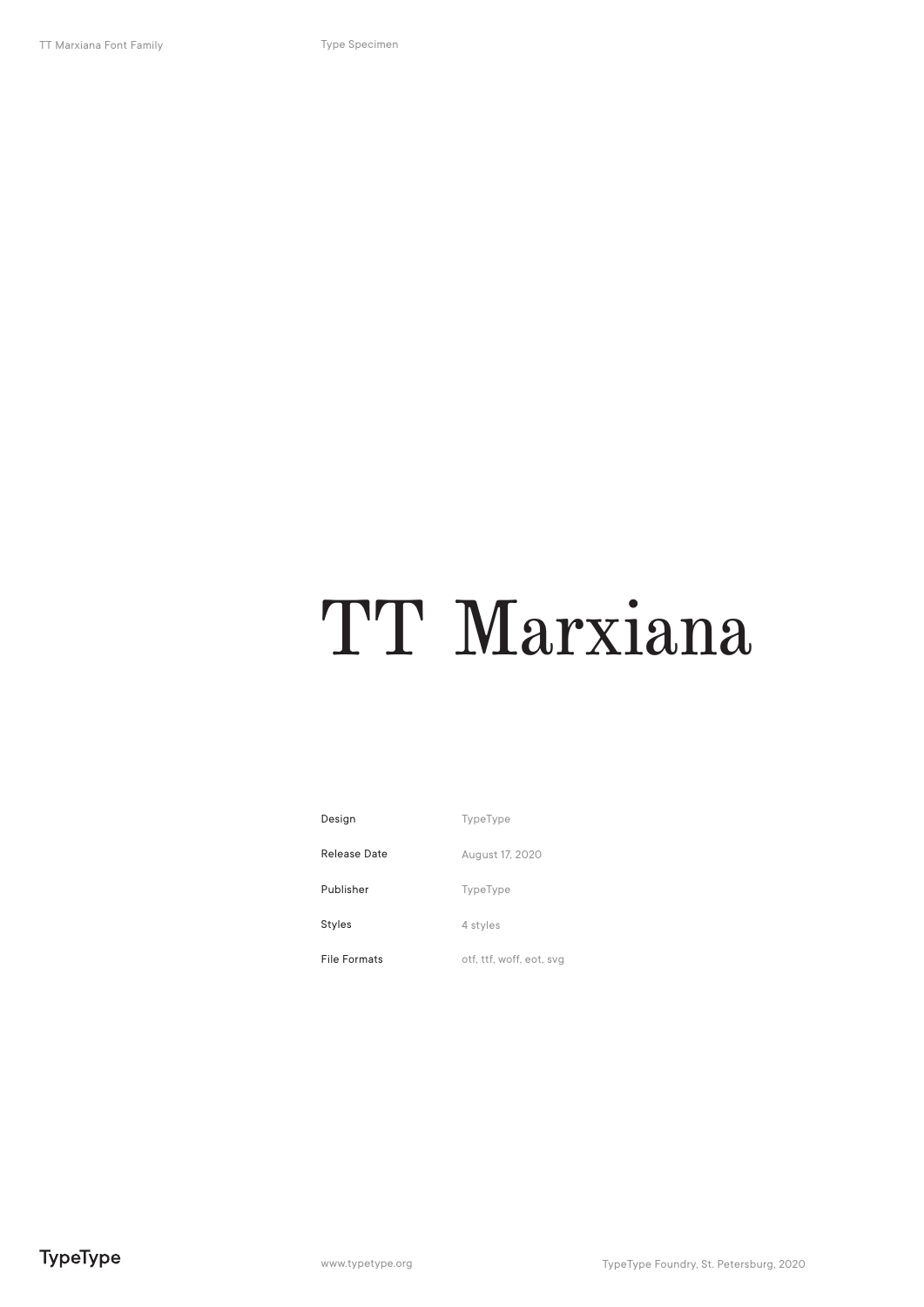### About TT Marxiana

TT Marxiana is a project to reconstruct a set of pre-revolutionary fonts that were used in the layout of the Niva magazine, published by the St. Petersburg publishing house A.F. Marx. In our project, we decided to focus on a specific set of fonts that were used in the preparation and printing of the Niva magazine in 1887, namely its Antiqua and Italic, Grotesque and Elzevir. As part of the TT Marxiana project, we sought to adhere to strict historicity and maintain maximum proximity to the paper source. As a result, with the TT Marxiana font family, a modern designer gets a full-fledged and functional set of different fonts, which allows using modern methods and using modern software to create, for example, a magazine in a design typical of the late 19th century.

The TT Marxiana project started in the late summer of 2018 and went beyond the traditional projects of TypeType because of the importance of preserving the historical identity. We had never before reconstructed the font from historical paper sources and with such a level of elaboration and attention to detail, it took us two years to implement this project. Drawing a font following the pages of a century-old magazine is a very difficult task. Such a font reconstruction very much resembles archaeological excavations or solving a complex cipher, and all these efforts are needed only in order to finally understand what steps need to be taken so that the resulting font is not just an antiqua, but the specific and accurate antiqua from Niva magazine.

An important task was to convey the feeling of typographic printing, but at the same time it was important to identify the common logic of the dot gains so that the font would form a harmonious, single, but at the same time lively picture. Since the Niva magazine was historically published in Russian there were not many Latin letters. There were no currency signs nor ligatures at all — we developed all these characters based on font catalogs of the 19–20 centuries. We came up with a feature that can be used to exchange modern Russian spelling for pre-revolutionary spelling. When this feature is turned on, yat and yer appear in the necessary places (i, ѣ, b, ѳ and ѵ), the endings of the words change, and so appears a complete sensation of the historical text.

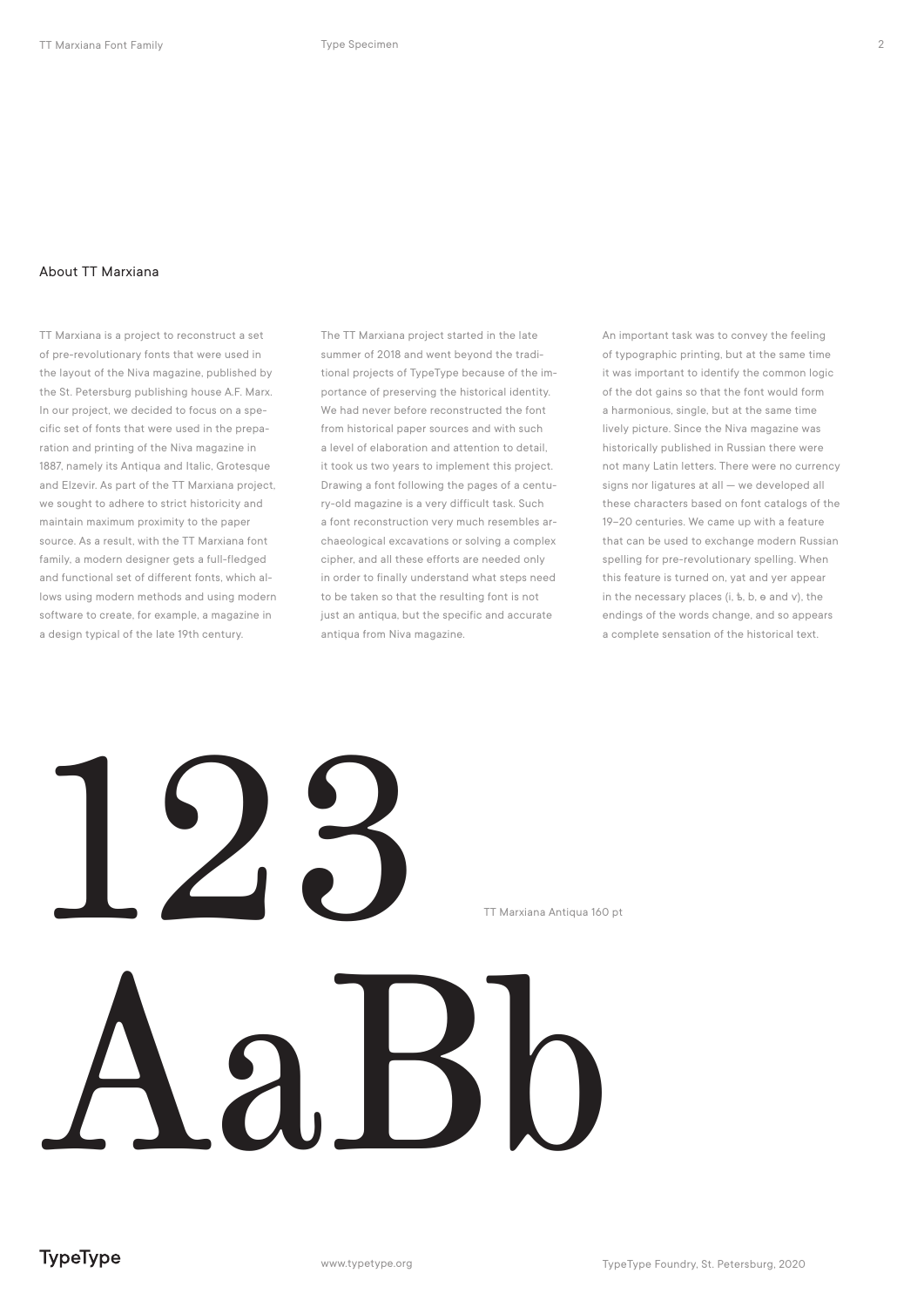### About TT Marxiana

TT Marxiana is a project to reconstruct a set of pre-revolutionary fonts. Font family includes 4 unique individual fonts: Antiqua and Italic, Grotesque and Elzevir.

Fonts

### TT Marxiana Antiqua

### *TT Marxiana Antiqua Italic*

### TT Marxiana Grotesque

TT Marxiana Elzevir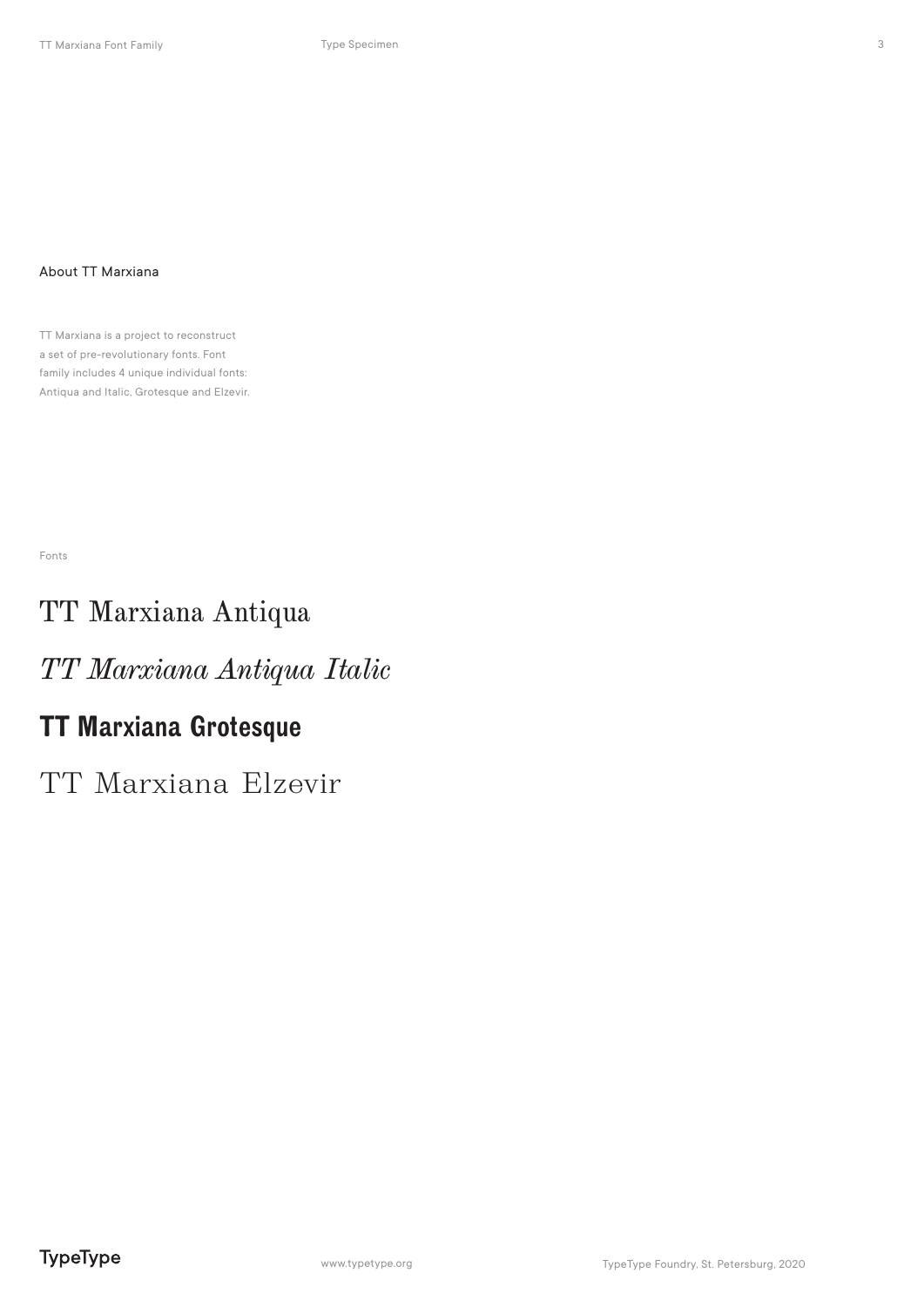Examples

Art is a diverse range of human activities in creating visual, auditory or performing artifacts, expressing the author's imaginative, conceptual ideas, technical skill.

Art is a diverse range of human activities in creating visual, auditory or performing artifacts (artworks), expressing the author's imaginative, conceptual ideas, or technical skill.

TT Marxiana Grotesque 16 pt TT Marxiana Elzevir 16 pt

*Art is a diverse range of human activities in creating visual, auditory or performing artifacts, expressing the author's imaginative, conceptual ideas, technical skill.*

TT Marxiana Antiqua 16 pt **TT Marxiana Antiqua Italic 16 pt** TT Marxiana Antiqua Italic 16 pt

Art is a diverse range of human activities in creating artworks, expressing the author's imaginative, conceptual ideas, or technical skill.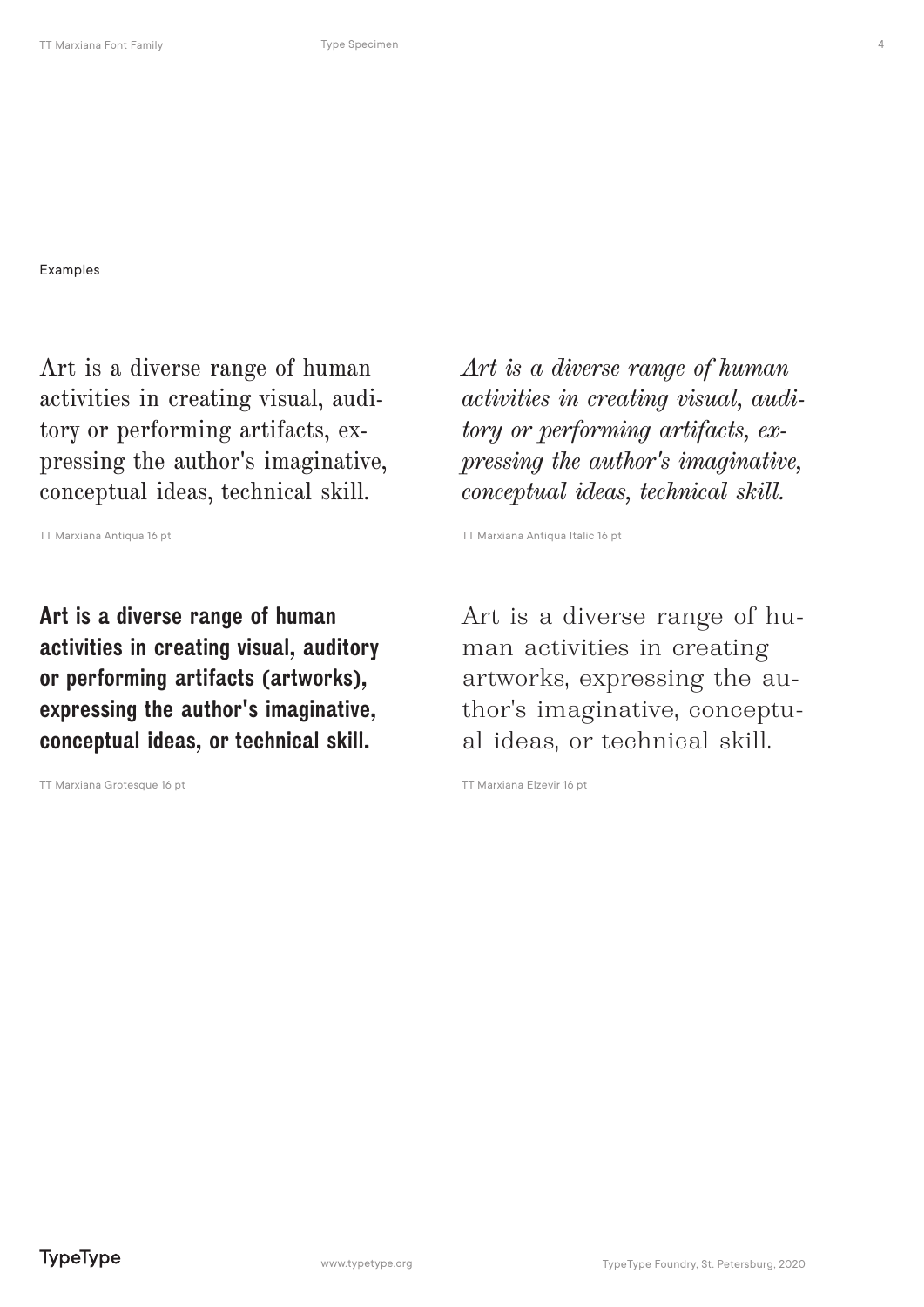### Supported languages

TT Marxiana supports more than 130 languages including Western, Central, Northern European languages and most of cyrillic.

| Albanian      | Filipino   | Macedonian  | Spanish         |
|---------------|------------|-------------|-----------------|
| <b>Basque</b> | Finnish    | Moldavian   | Swahili         |
| Belarusian    | French     | Norwegian   | Swedish         |
| Bosnian       | Gaelic     | Polish      | Turkish         |
| <b>Breton</b> | German     | Portuguese  | Turkmen (Latin) |
| Corsican      | Hungarian  | Romanian    | Ukrainian       |
| Croatian      | Icelandic  | Russian     | Zulu            |
| Czech         | Indonesian | Sámi (Lule, | and others      |
| Danish        | Irish      | Southern)   |                 |
| English       | Italian    | Serbian     |                 |
| Estonian      | Latvian    | Slovak      |                 |
| Faroese       | Lithuanian | Slovenian   |                 |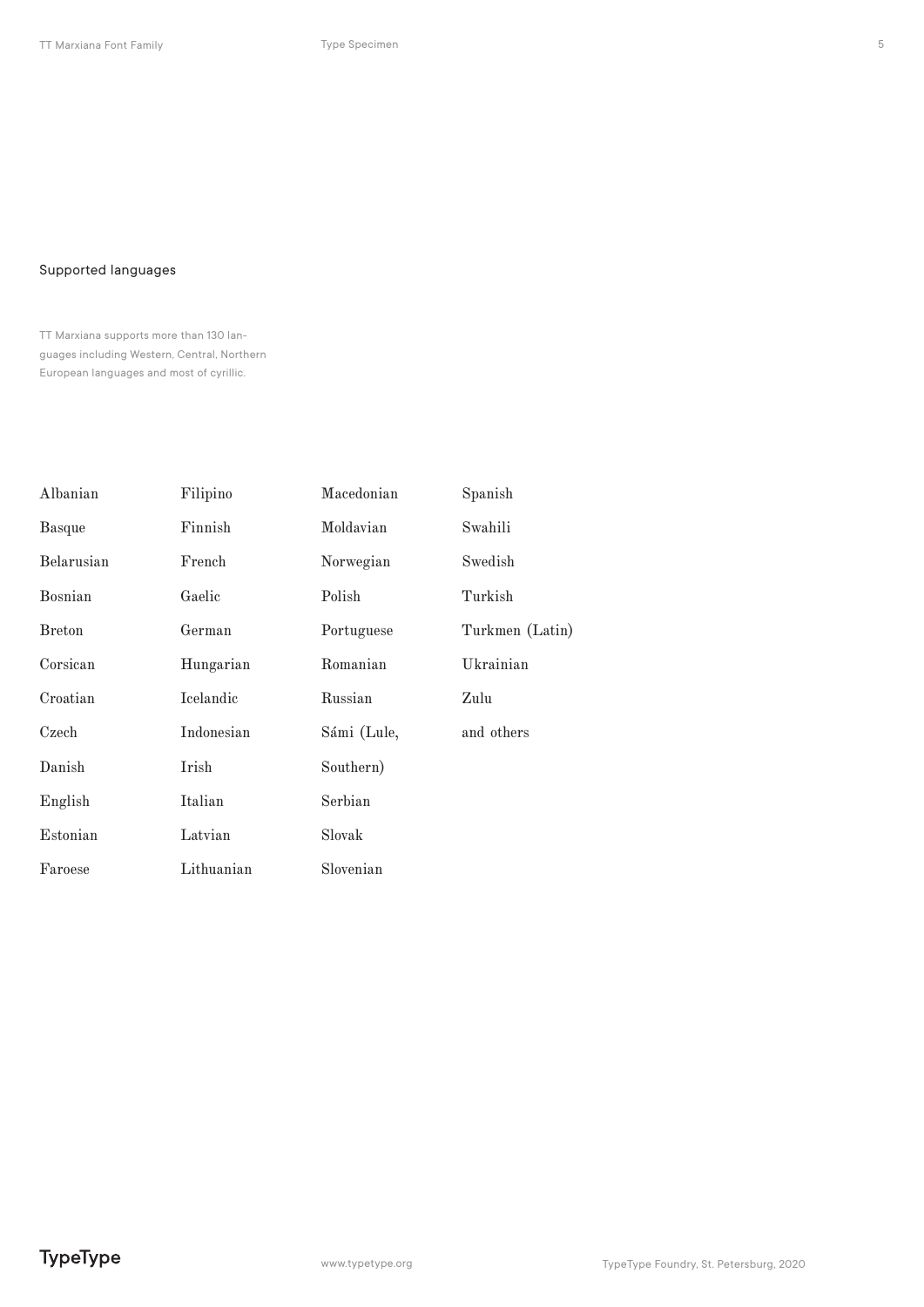## Журнал "НИВА" — еженедельный иллюстрированный журнал литературы, политики и современной жизни.

TT Marxiana Antiqua 60 pt Russian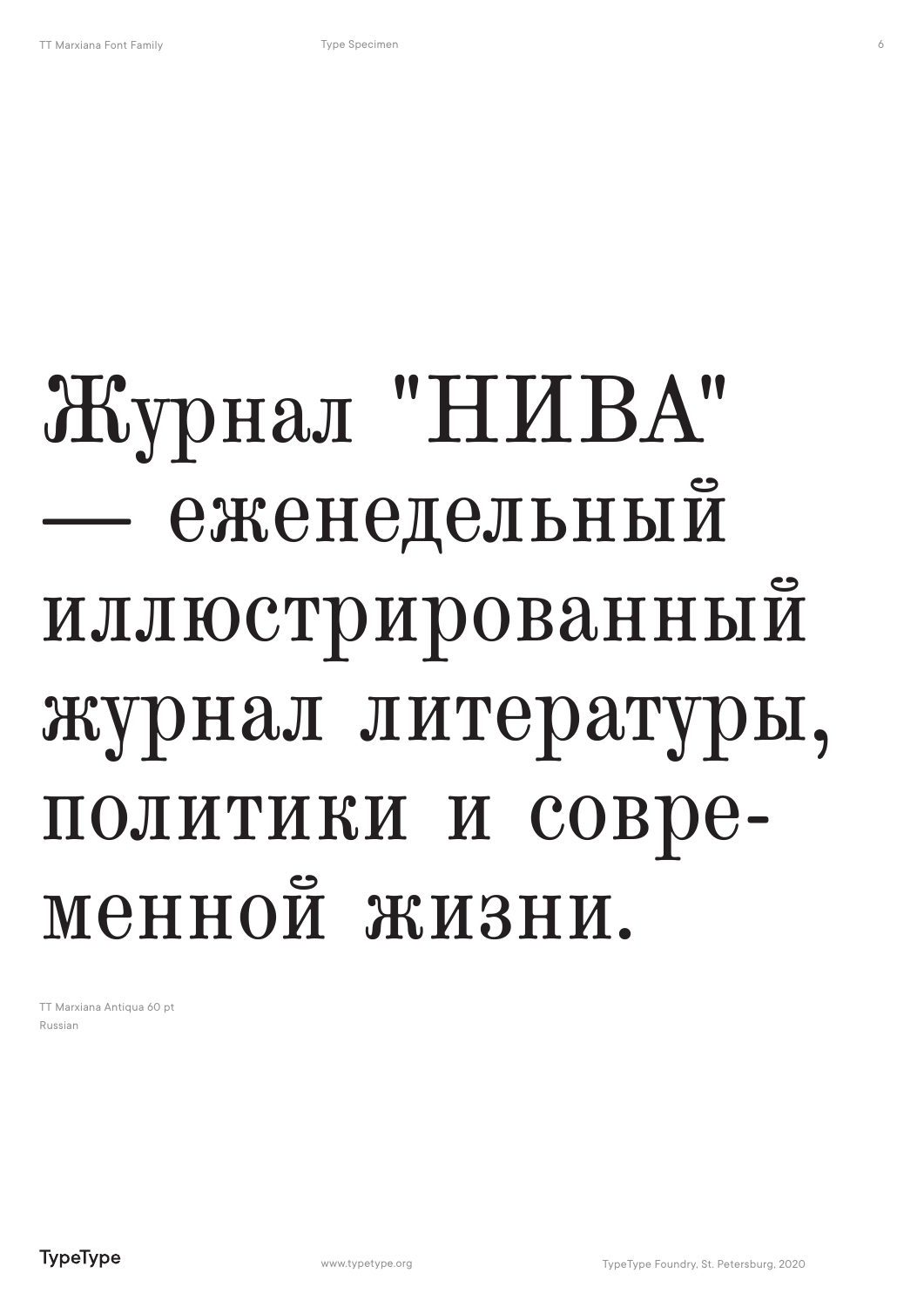Languages

El arte es entendido generalmente como cualquier actividad o producto realizado con una finalidad estética y también comunicativa, mediante la cual se expresan ideas, emociones y, en general, una visión del mundo, a través de diversos recursos. El arte es un componente de la cultura, reflejando en su concepción las bases económicas y sociales, y la transmisión de ideas y valores, inherentes a cualquier cultura humana a lo

Spanish

Изкуството е разнообразна гама от човешки дейности и произведения, създадени с естетична цел, но също така и комуникативна чрез слухови, визуални, изпълнителни материали, изразяващи въображаемите и техническите умения на автора, предназначени да бъдат оценени заради тяхната красота. В найобщата си форма тези дейности включват създаването на произведения на изкуството, критика към

Kunst er en fellebetegnelse på menneskeskapte fenomener som blir laget for å dekorere og for å dele en opplevelse, fortelling eller følelse. Kunst dekker et stort mangfold av uttrykk, fra sang og dans (utøvende kunst), via diktning og skjønnlitteratur til maleri, skulpturer og arkitektur. Begrepet dekker både det å lage eller framføre kunstverket, tradisjonen det er laget i og institusjonene og mottakelsen av kunst

Norwegian

L'art est une activité, le produit de cette activité ou l'idée que l'on s'en fait s'adresse délibérément aux sens, aux émotions, aux intuitions et à l'intellect. On peut affirmer que l'art est le propre de l'humain ou de toute autre conscience, en tant que découlant d'une intention, et que cette activité n'a pas de fonction pratique définie. Effectivement, les définitions de ce concept varient largement selon les époques et les

French

Bulgarian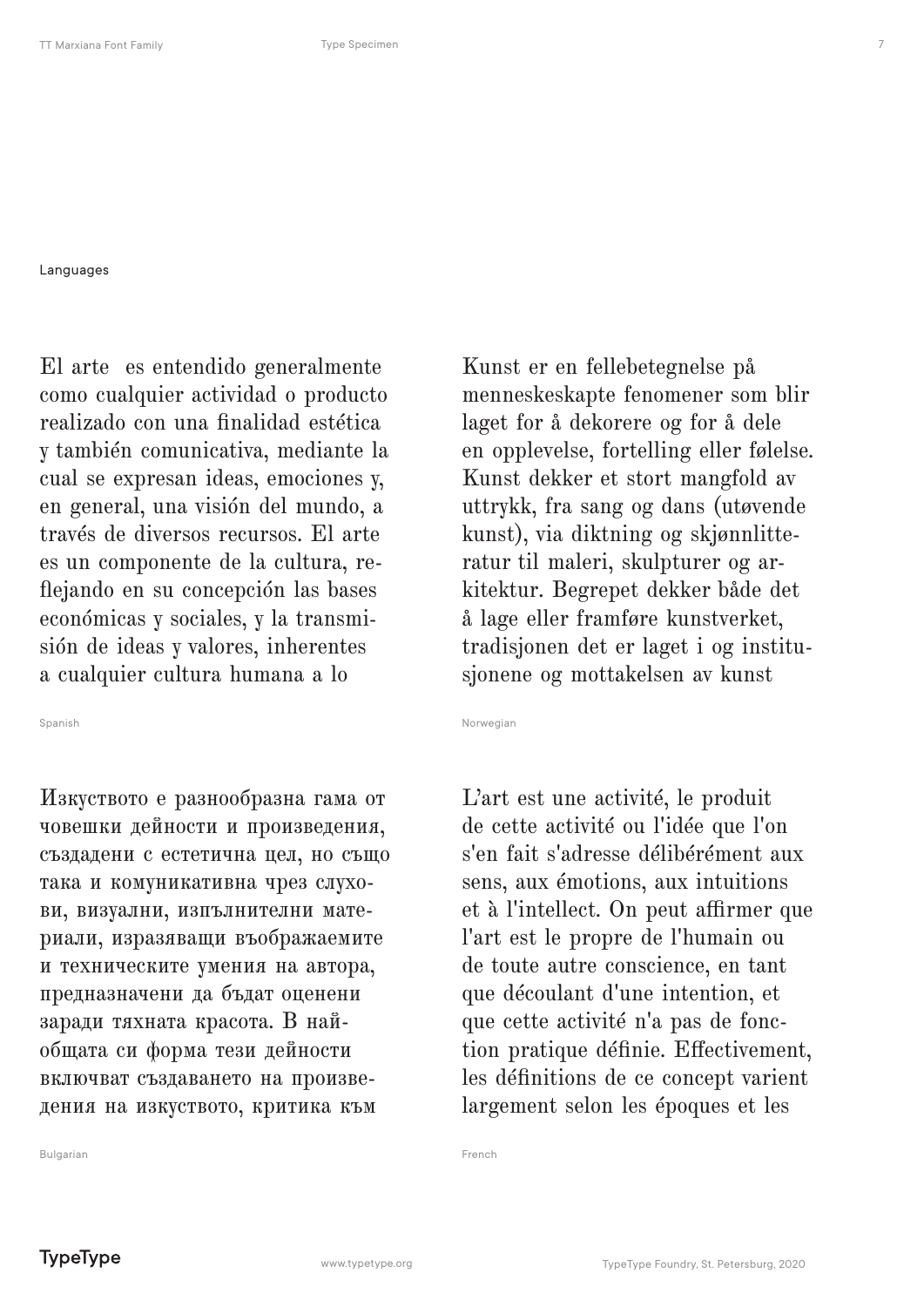# šuppôrt øf mäný förêigñ lângüåges

TT Marxiana Antiqua 100 pt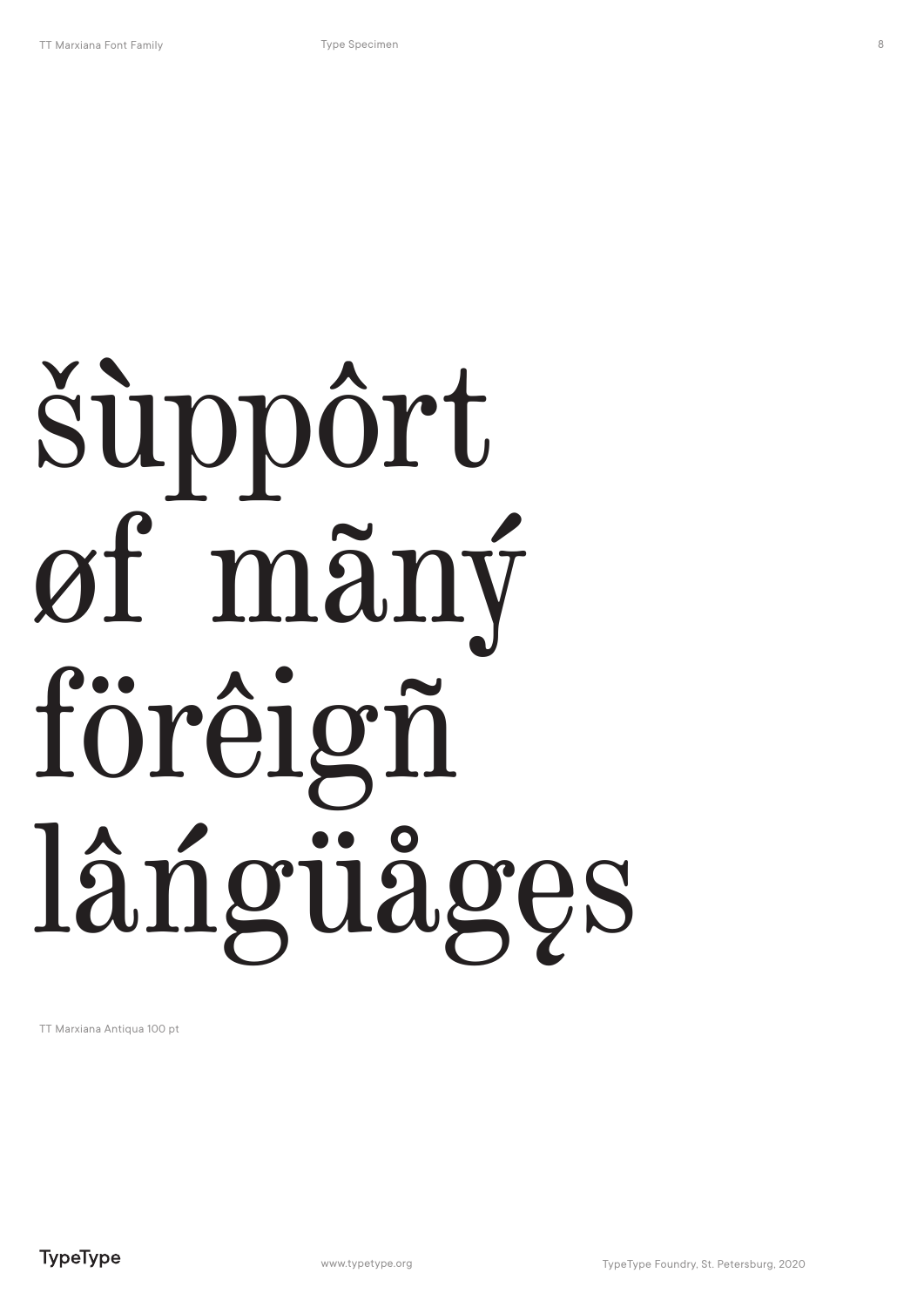TT Marxiana Antiqua is a scotch modern serif, the drawing of which carefully preserved some of the artifacts obtained by printing, namely dot gain, a slight deformation of the letters and other visual nuances. TT Marxiana Antiqua has an interesting stylistic set that imitates the old setting and in which some of the signs are made with deliberate sticking or roughness. Using this set will provide an opportunity to further simulate the setting of that great time.

TT Marxiana Antiqua consist of 625 glyphs each and and it has 23 OpenType features, such as: aalt, ccmp, locl, subs, sinf, sups, numr, dnom, frac, ordn, lnum, pnum, tnum, onum, salt, calt, liga, ss01, ss02, ss03, ss04, ss05, case.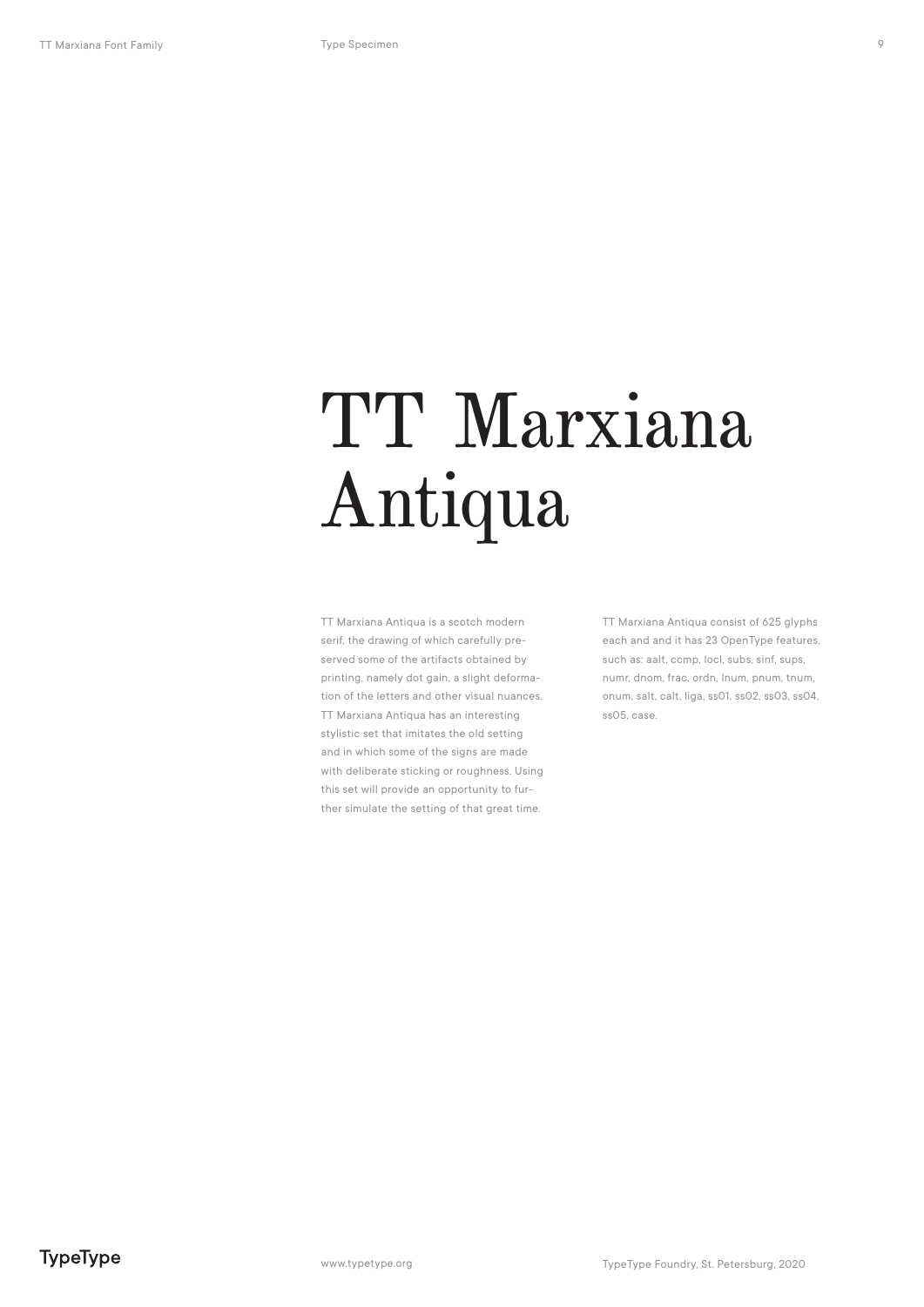Glyphs

Basic Character Set

#### Latin Uppercase

Latin Lowercase

Figures

**Cyrillic Uppercase** 

Cyrillic Lowercase

Punctuation & Symbols

**Extended Latin Uppercase** 

**Extended Latin Lowercase** 

Mathematical Symbols

Currency

Diacritics

### ABCDEFGHIJKLMNOPQRSTUVWXYZ

abcdefghijklmnopqrstuvwxyz

### 0123456789

### **АБВГДЕЁЖЗИЙКЛМНОПРСТУФХЦЧ** ШЩЪЫЬЭЮЯЃҐЌЄЅІЇЈЉЊЋЂЎЏѢѲѴ

абвгдеёжзийклмнопрстуфхцч шщъыьэюя́гґкезії јыњ h h ў цвог

 $[1] \cdot \cdot \cdot \# \S \odot \mathbb{R} \S \cong \mathbb{R}^{m} \otimes \& \dagger \ddagger^{\circ}$ 

*AAAAAAAECCDEEEEEIÍÎILLŃÑ* **EÒÓÔÖŐÕØOEÞŚŠÙÚŮÜŰÝŸŹŽŻ** 

àáâäaåãæćçõèéêëeiíîi11knñß dóôöőõøoe bśšuúûüűýÿźžż

 $- + \lt\gt = - \times \div^{0} /_{0} 0$ 

### $x \in \text{S} \ncong P \mathfrak{L} \phi$

 $\cdots$  $\overline{56}$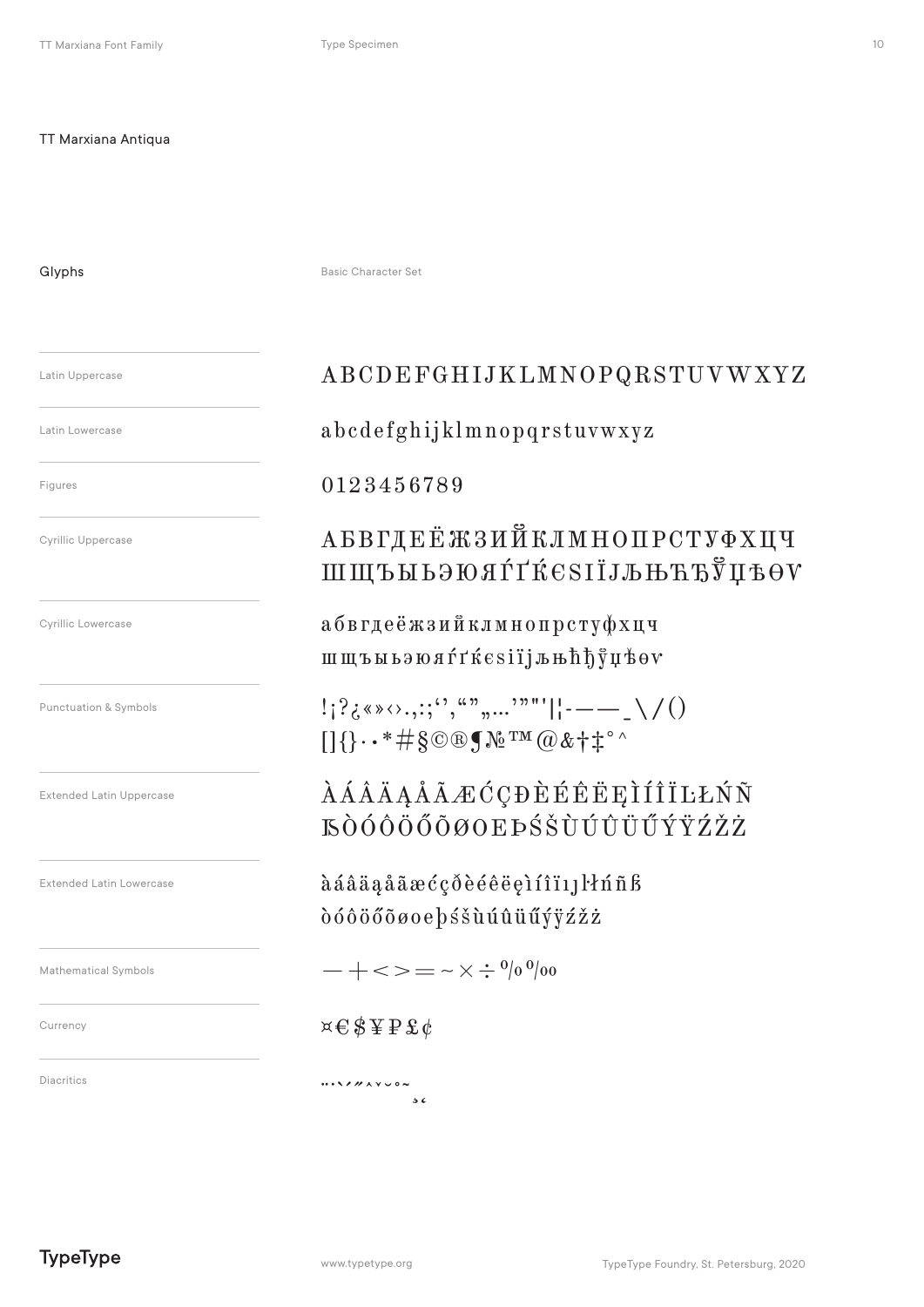| Glyphs               | <b>Basic Character Set</b>                                                                                                                                                                                                                                            |
|----------------------|-----------------------------------------------------------------------------------------------------------------------------------------------------------------------------------------------------------------------------------------------------------------------|
| Icons & Arrows       | ↑ オナメイドチア 《 》 コマロロ                                                                                                                                                                                                                                                    |
| <b>Text Dividers</b> |                                                                                                                                                                                                                                                                       |
| <b>Borders</b>       | ■●■◆☆◇☆図図<br>3333<br>$\frac{800}{2000}$<br>₩<br>$\bigcirc$<br><b>ESCALA PROPER</b><br>$\frac{11}{10}$<br>ၜ႞ၜ<br>$\longrightarrow$ $\times$ $\mp$ $\times$ $\mathbb{Z}$ $\mathbb{Z}$ $\mathbb{Z}$ $\mathbb{Z}$ $\mathbb{Z}$<br><u>PC SHOHR SHOHR SELL</u><br>$B K$ $A$ |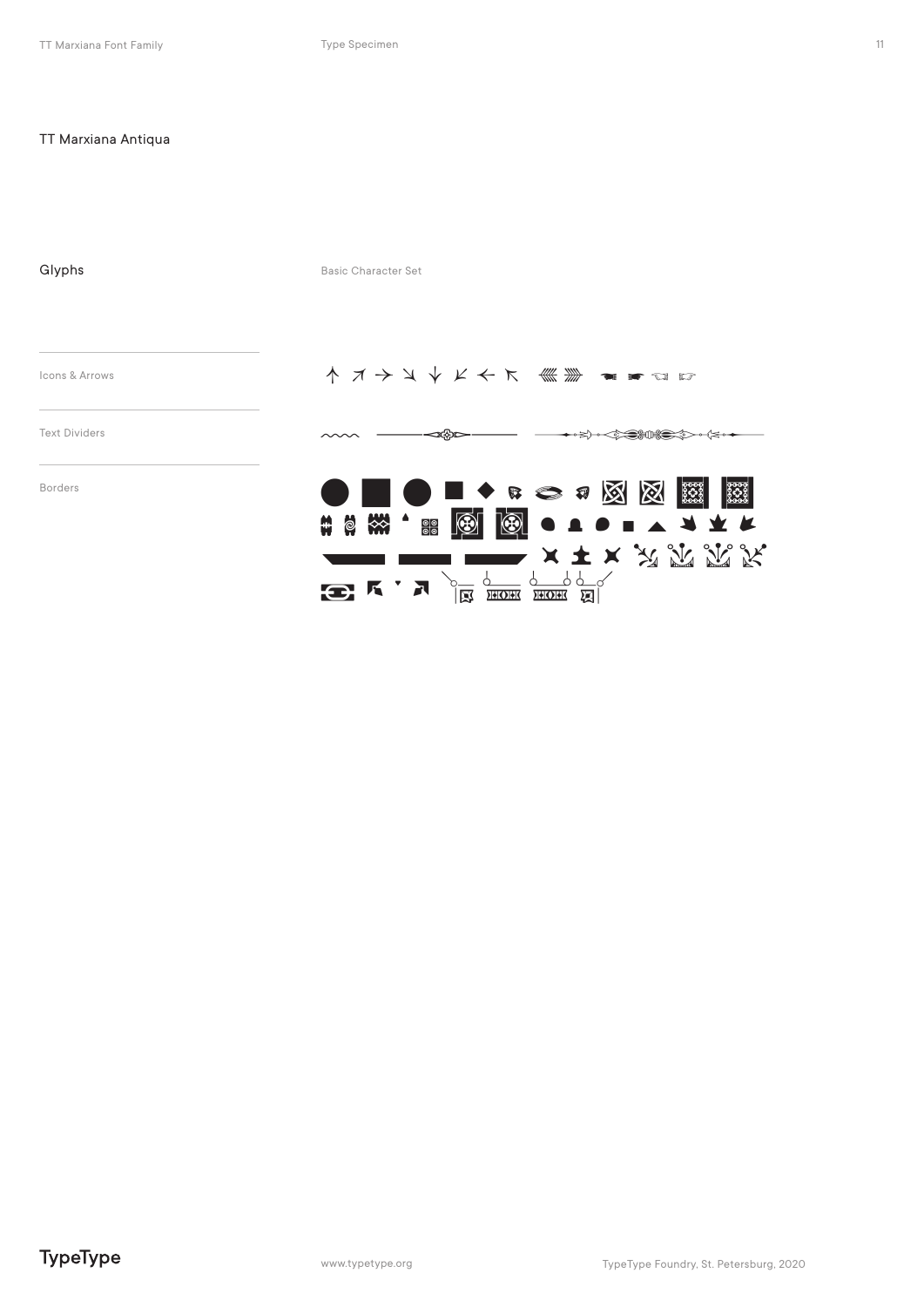Glyphs

OpenType Features

| <b>Standard Ligatures</b>          | ff fi fl fj ffi ffl ffj                                                             |  |
|------------------------------------|-------------------------------------------------------------------------------------|--|
| Numerators, Denominators           | $\overline{11}$ 0 1 2 3 4 5 6 7 8 9 $\overline{11}$ 0 1 2 3 4 5 6 7 8 9             |  |
| Superscripts, Scientific Inferiors | $H^{0123456789}H_{0123456789}$                                                      |  |
| Fractions                          | $1/2$ $1/4$ $3/4$                                                                   |  |
| Ordinals                           | $2^{a}$                                                                             |  |
| <b>Proportional Figures</b>        | 0123456789                                                                          |  |
| <b>Tabular Figures</b>             | 0123456789                                                                          |  |
| Proportional Oldstyle              | 0123456789                                                                          |  |
| Tabular Oldstyle                   | 0123456789                                                                          |  |
| Case Sensitive                     | $\text{H}[\{(\cdot)\}]$ i ¿«»<>---- · · @                                           |  |
| <b>Contextual Alternates</b>       | $\mathbb{R} \dots$ * * * - $\mathbb{R} \xrightarrow{1/2} \frac{1}{4}$ $\frac{3}{4}$ |  |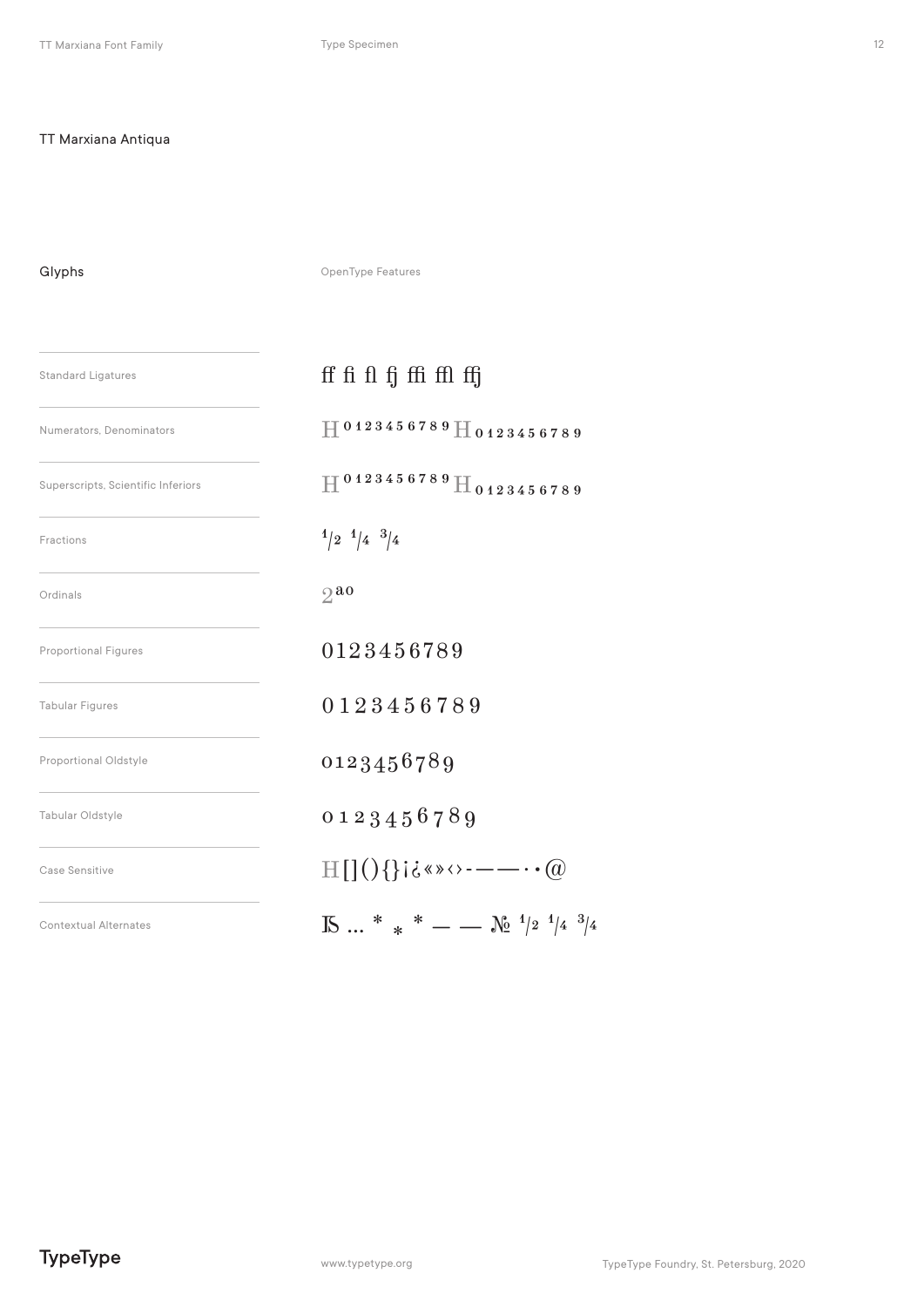Glyphs

OpenType Features

Stylistic Set 01 (Stylistic Alternates)

Stylistic Set 02

### ABMRVWhmnvwy АВМ III III бжймпушщ

БЪ ВЪ ГЪ ДЪ ЖЪ ЗЪ КЪ ЛЪ МЪ НЪ ПЪ РЪ СЪ ТЪФЪХЪЦЪЧЪШЪЩЪБъВъГъДъЖъЗъКъ Лъ Мъ Нъ Пъ Ръ Съ Тъ Фъ Хъ Цъ Чъ Шъ Щъ бъ въ гъ дъ жъ зъ къ лъ мъ нъ пъ ръ съ тъ фъ хъ цъ чъ шъ щъ ВЪ МЪ ШЪ ЩЪ Въ Мъ Шъ Щъ бъ жъ мъ пъ шъ щъ  $BIO$ 

| Stylistic Set 03 |
|------------------|
| Stylistic Set 04 |
| Stylistic Set 05 |
| Localization     |

IJ ij ÍJ íj́ **LL** H  $\beta$ 

IJ ij ÍJ ij LL ŀl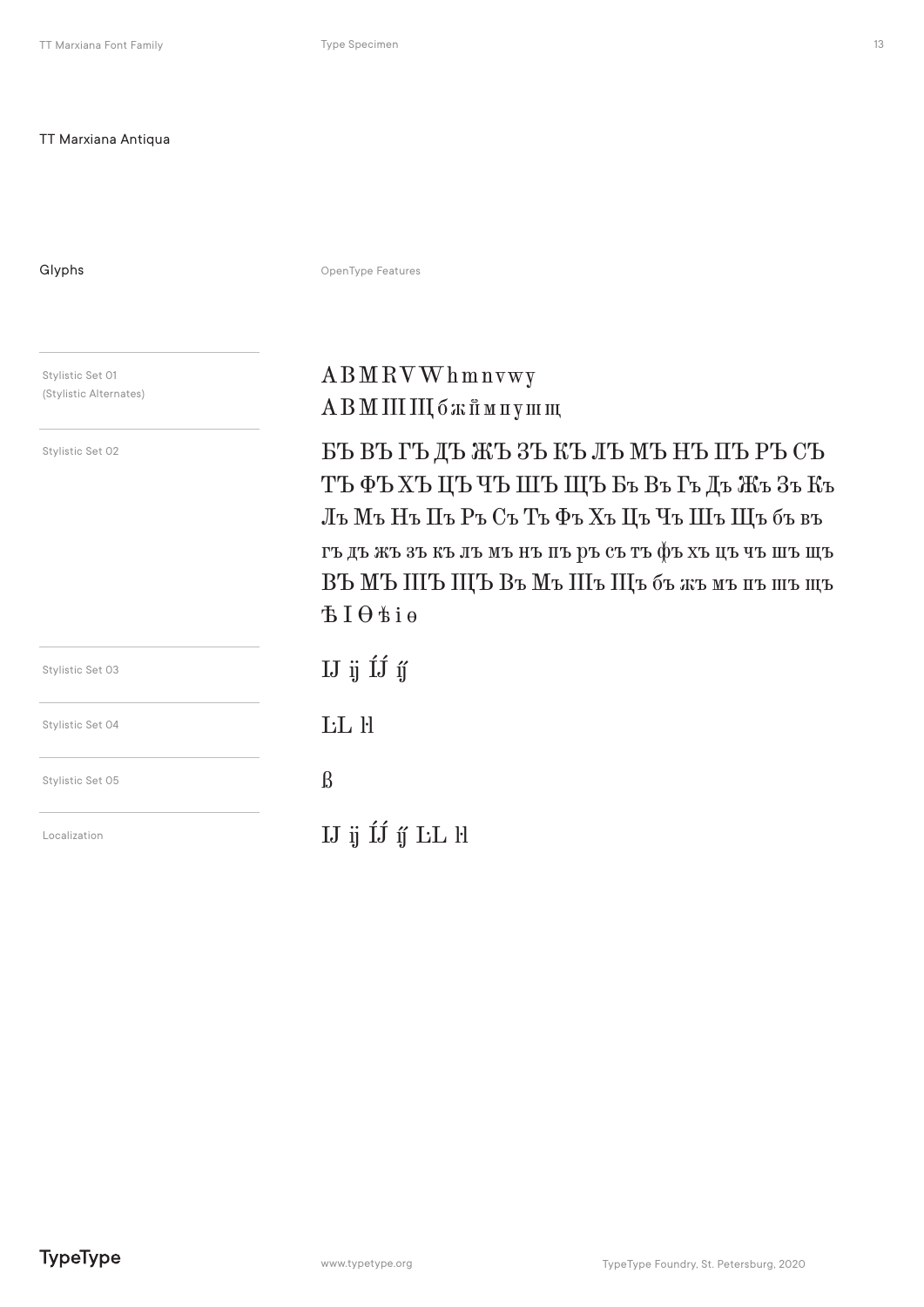Basic characters

## ABCDEFGHIJ KLMNOPQR STUVWXYZ abcdefghijklmn opqrstuvwxyz 0123456789

TT Marxiana Antiqua 70 pt

14

**TypeType**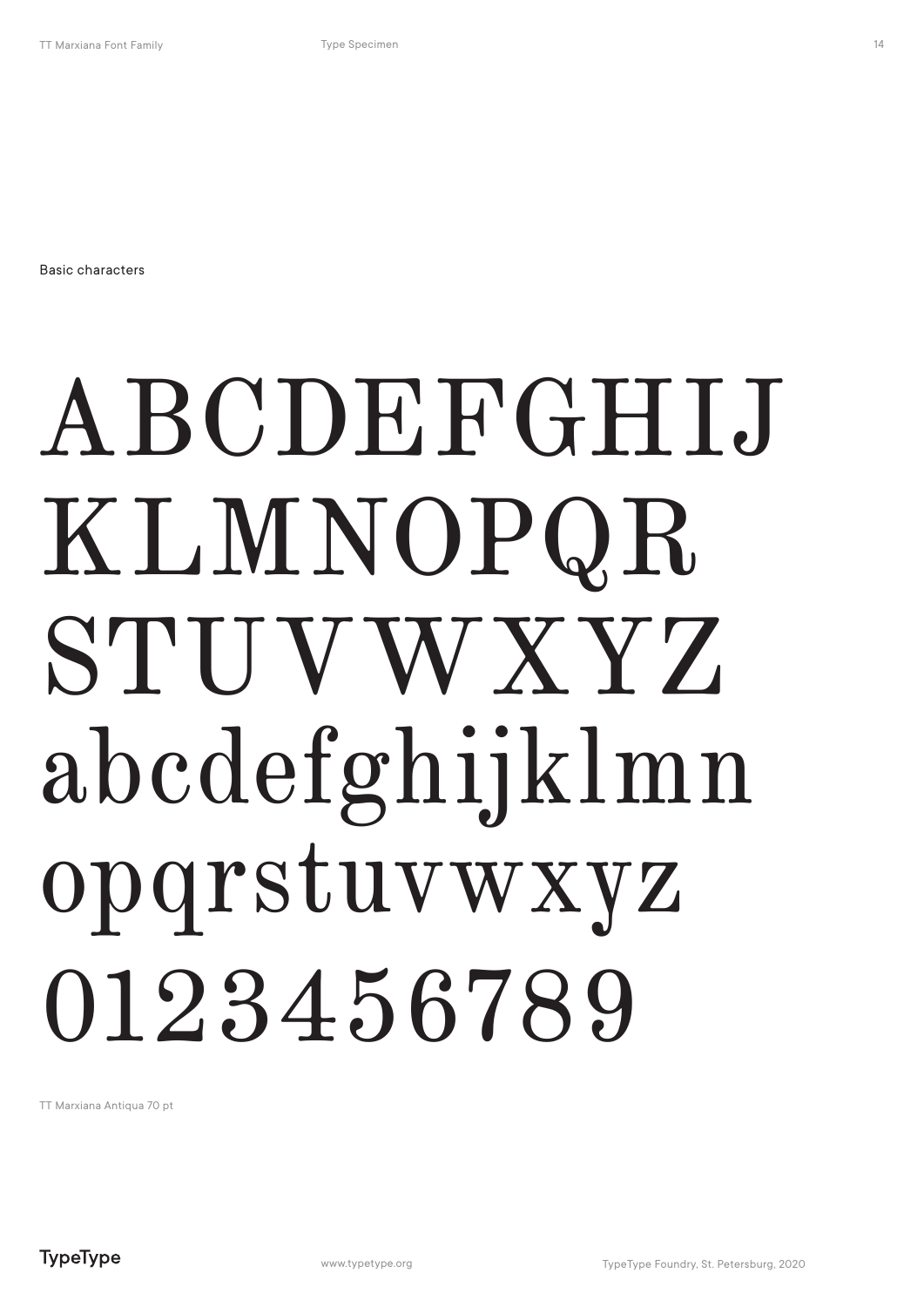Examples

TT Marxiana Antiqua 42 pt

TT Marxiana Antiqua 32 pt

Thomas Edison being the first to invent a device that could both record sound and reproduce sound, in 1877.

A gramophone (as a trademark since 1887) or since the 1940s called a record player, is a device for the mechanical recording and reproduction of sound.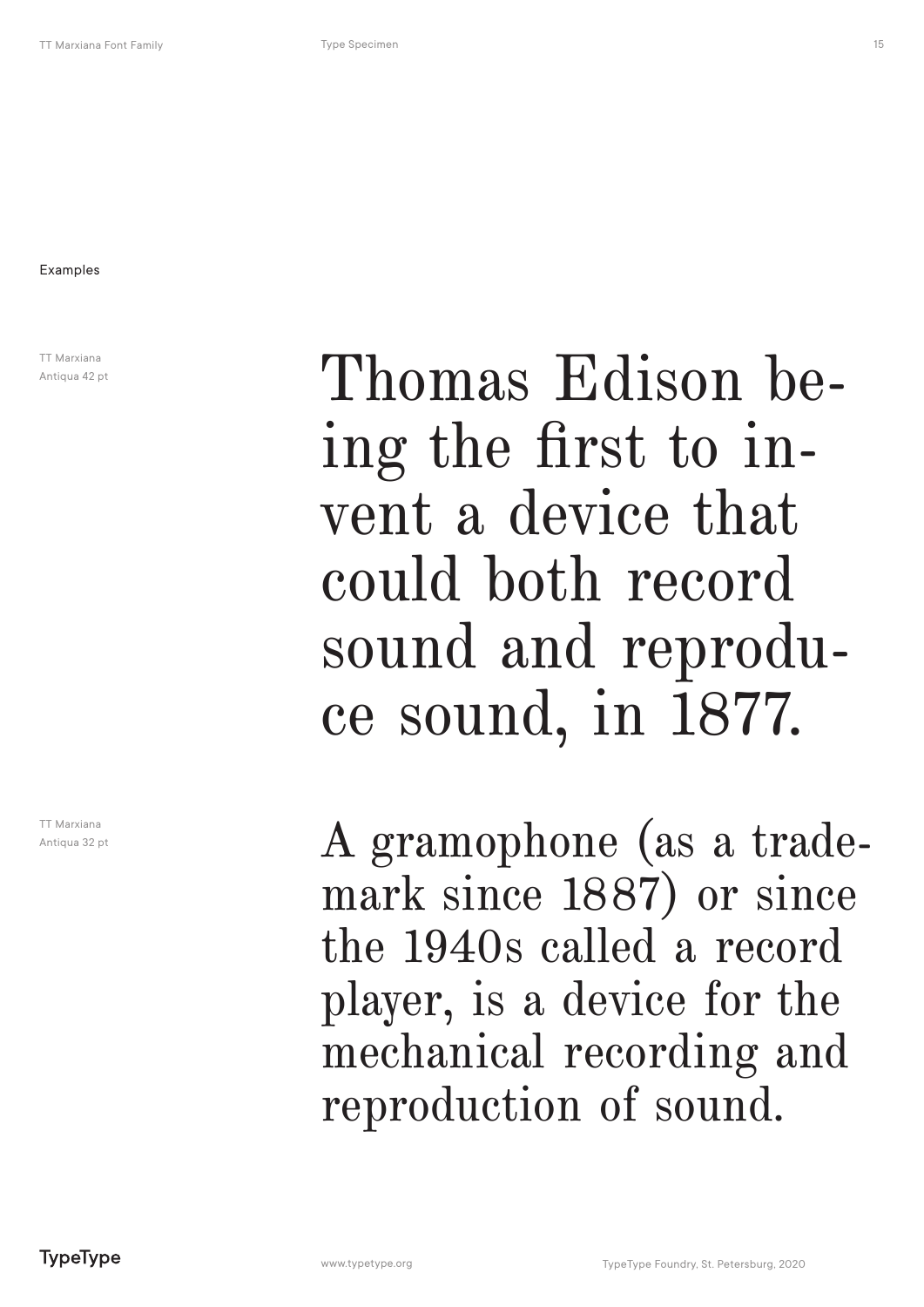### Examples

TT Marxiana Antiqua 24 pt

TT Marxiana Antiqua 18 pt

TT Marxiana Antiqua 12 pt

TT Marxiana Antiqua 8 pt The sound vibration waveforms are recorded as corresponding physical deviations of a spiral groove etched, engraved, or impressed into the surface of a disc, called a "record".

In early acoustic phonographs, the stylus vibrated a diaphragm which produced sound waves which were coupled to the open air through a flaring horn, or directly to the listener through stethoscope-type earphones.

Several inventors devised machines to record sound prior to Thomas Edison's phonograph, Edison being the first to invent a device that could both record and reproduce sound. The phonograph's predecessors include Édouard-Léon Scott de Martinville's phonautograph, and Charles Cros's paleophone. Recordings made with the phonautograph.

Edison's early phonographs recorded onto a thin sheet of metal, normally tinfoil, which was temporarily wrapped around a helically grooved cylinder mounted on a correspondingly threaded rod supported by plain and threaded bearings. While the cylinder was rotated and slowly progressed along its axis, the airborne sound vibrated a diaphragm connected to a stylus that indented the foil into the cylinder's groove, thereby recording the vibrations as "hill-and-dale" variations of the depth of the indentation.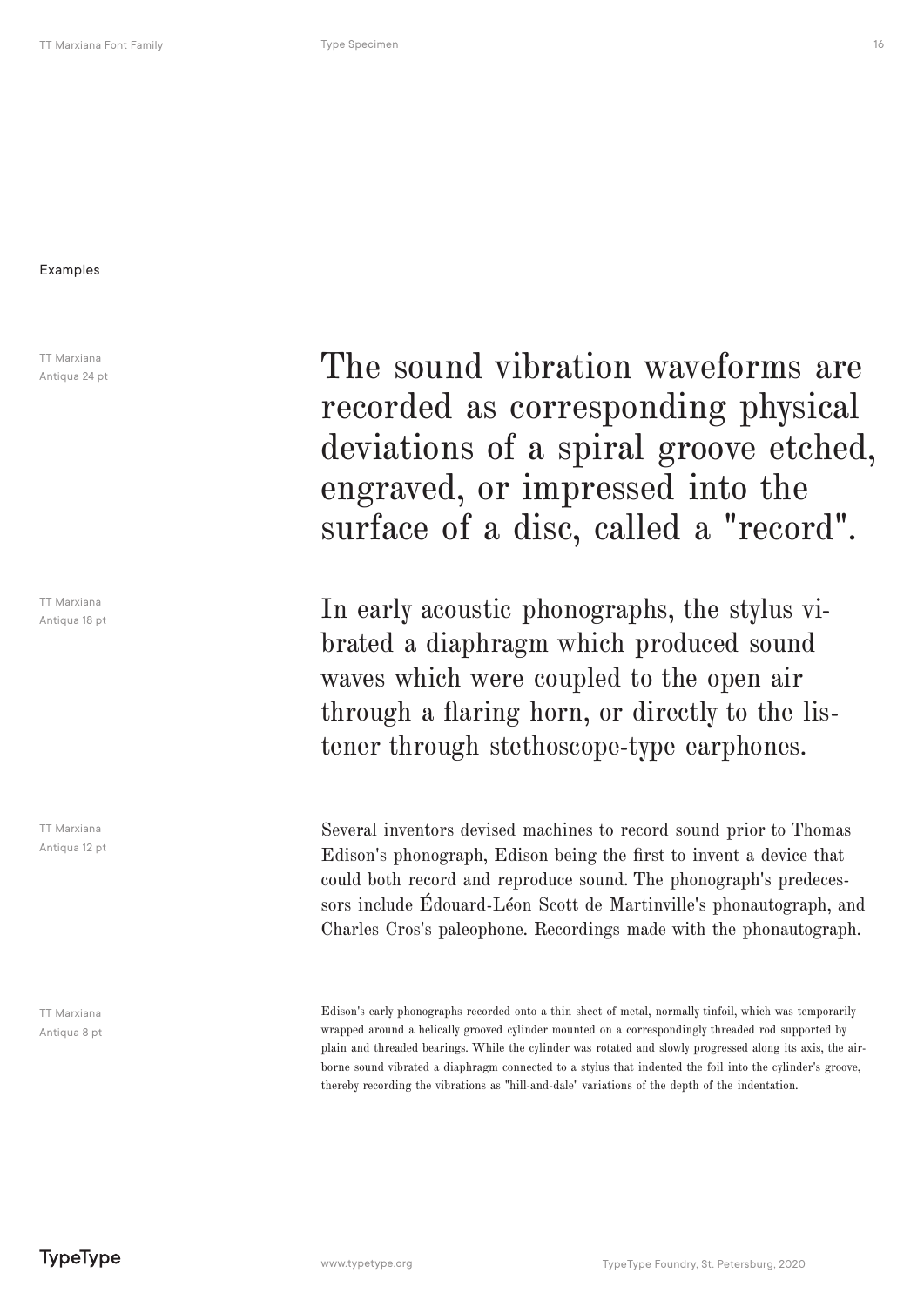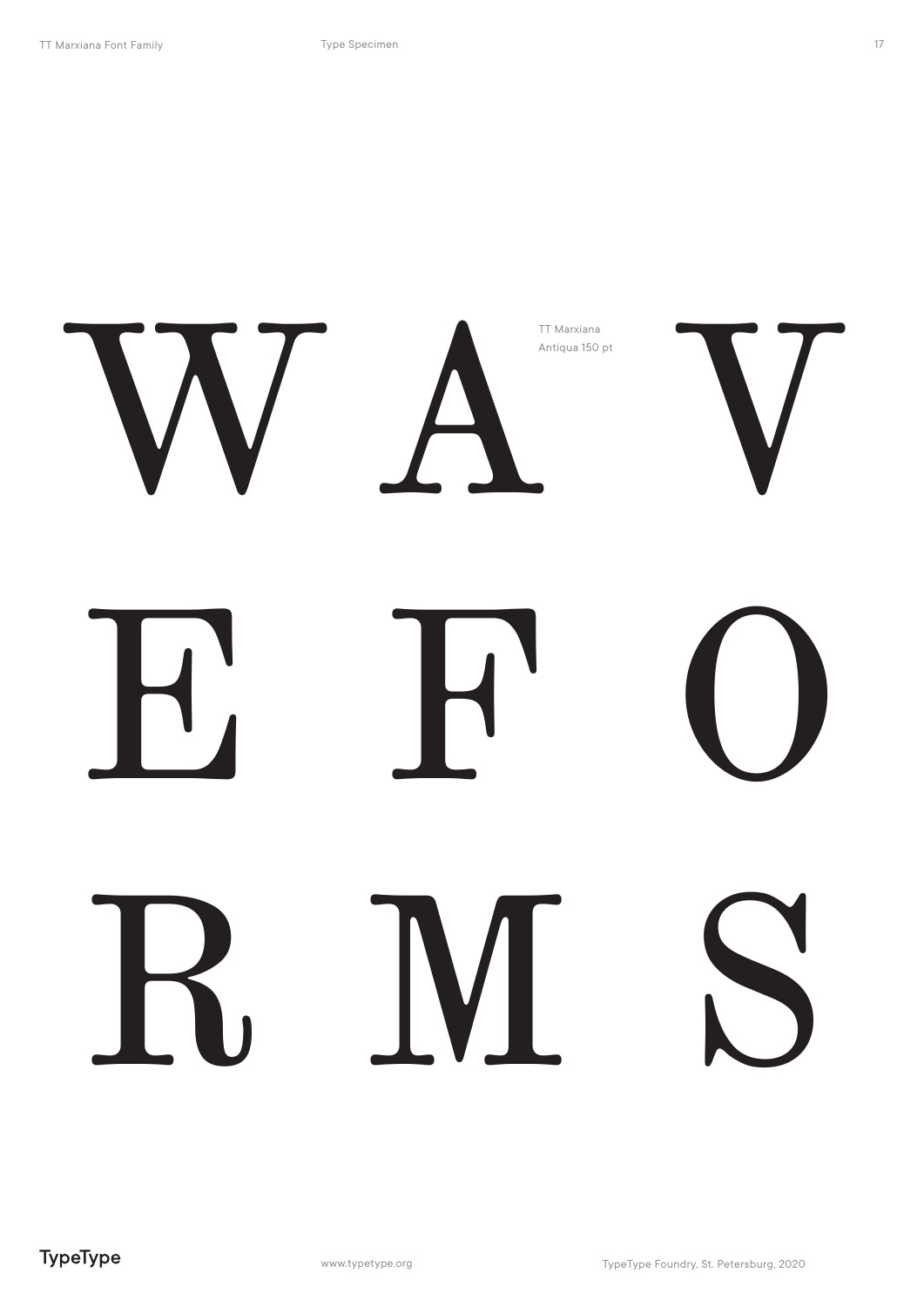Deactivated **Activated** Activated Tabular Figures Numerators Case Sensitive Scientific Inferiors Proportional Figures Denominators Fractions Tabular Oldstyle Superscripts Ordinals OpenType features 0123456789 0123456789 0123456789 H0123456789  $({\{ [ H ] \}})$ H0123456789 H0123456789 H0123456789 1/2 1/4 1/3 2ao 0123456789 0123456789 0123456789 H0123456789 ({[H]}) H0123456789 H0123456789 H0123456789  $\frac{4}{2}$   $\frac{1}{4}$   $\frac{3}{4}$ Standard Ligatures ff ffl ffl ffj ffl fj fi fil fj fi ffl ffl ffl fj fi  $2a$ Proportional Oldstyle  $0123456789$   $0123456789$ Contextual Alternates  $\beta$   $\beta$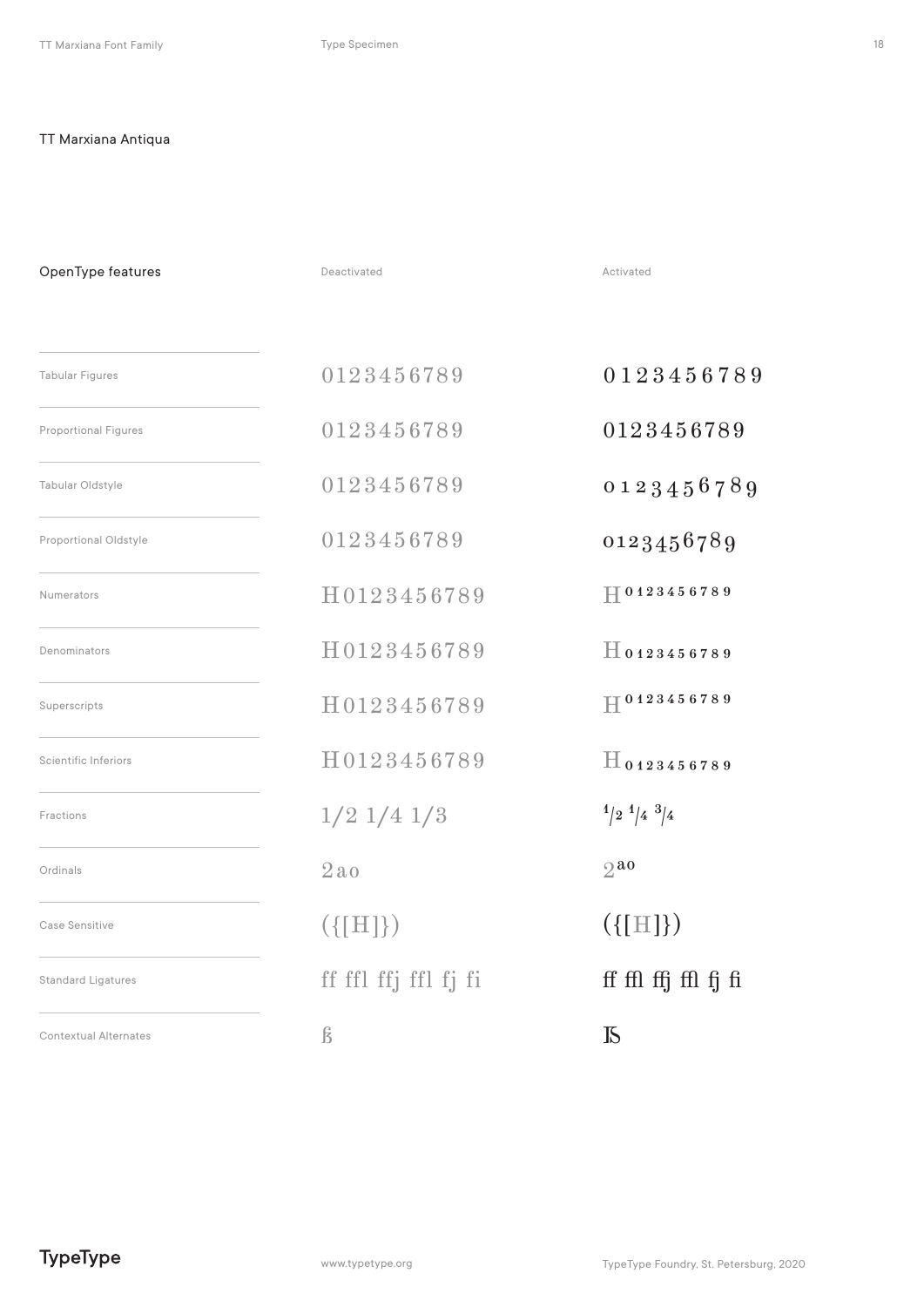Deactivated **Activated** Activated Stylistic Set 01 (Stylistic Alternates) Stylistic Set 02 OpenType features Stylistic Set 03 Stylistic Set 04 Stylistic Set 05 Localization ABMRVW некий IJ ij ÍJ íj ĿL ŀl ß ÍJ íj ĿL ŀl ABMRVW нъкій IJ ij ÍJ íj ÍJ í<br/>j ${\rm LL}$ ll ĿL ŀl ß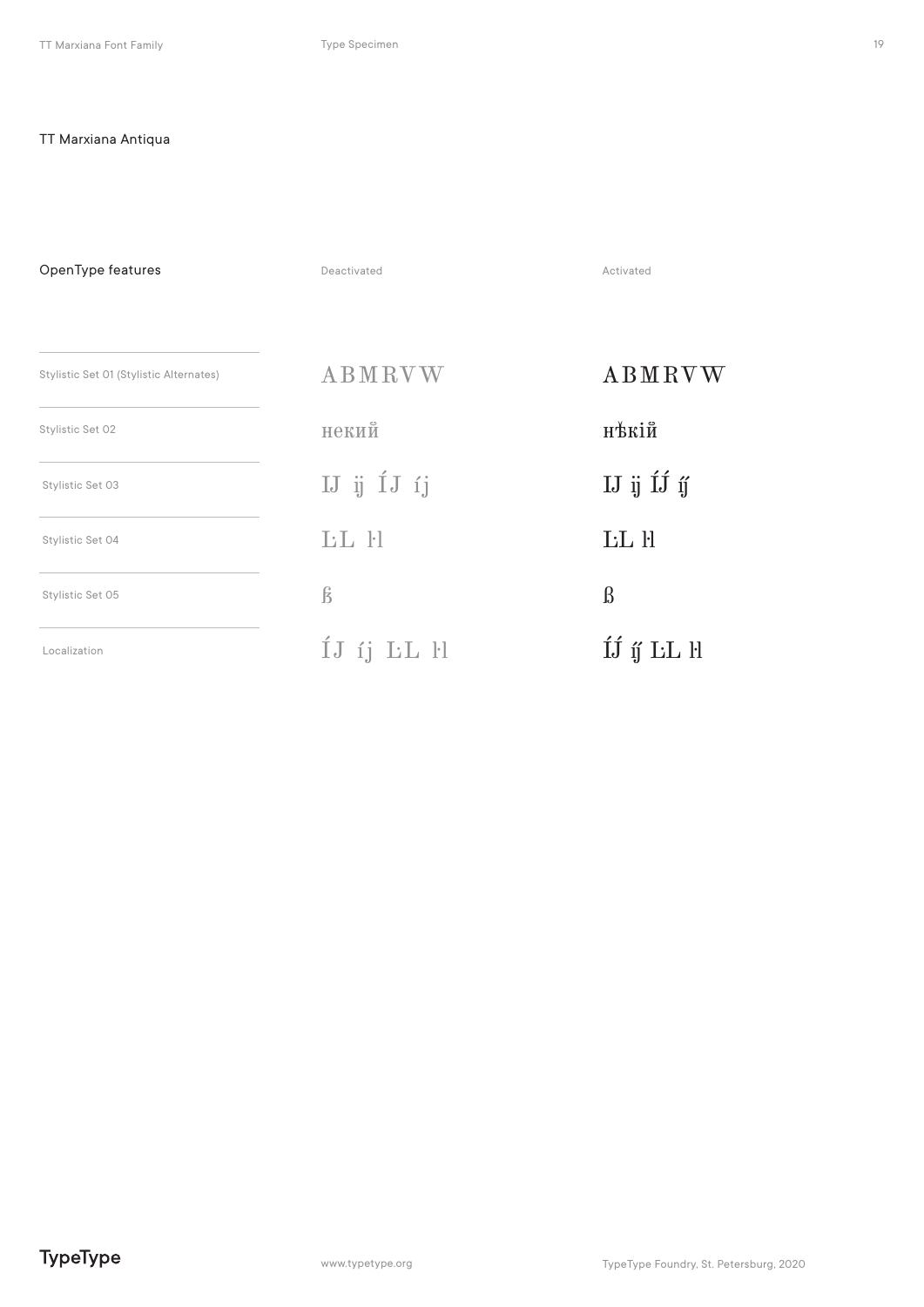#### Stylistic set 01 (Stylistic alternates)

TT Marxiana Antiqua has a stylistic set that imitates the old setting and in which some of the signs are made with deliberate sticking or roughness.

Default characters

## MAYBE RAILWAY

Stylistic set 01

## MAYBE RAILWAY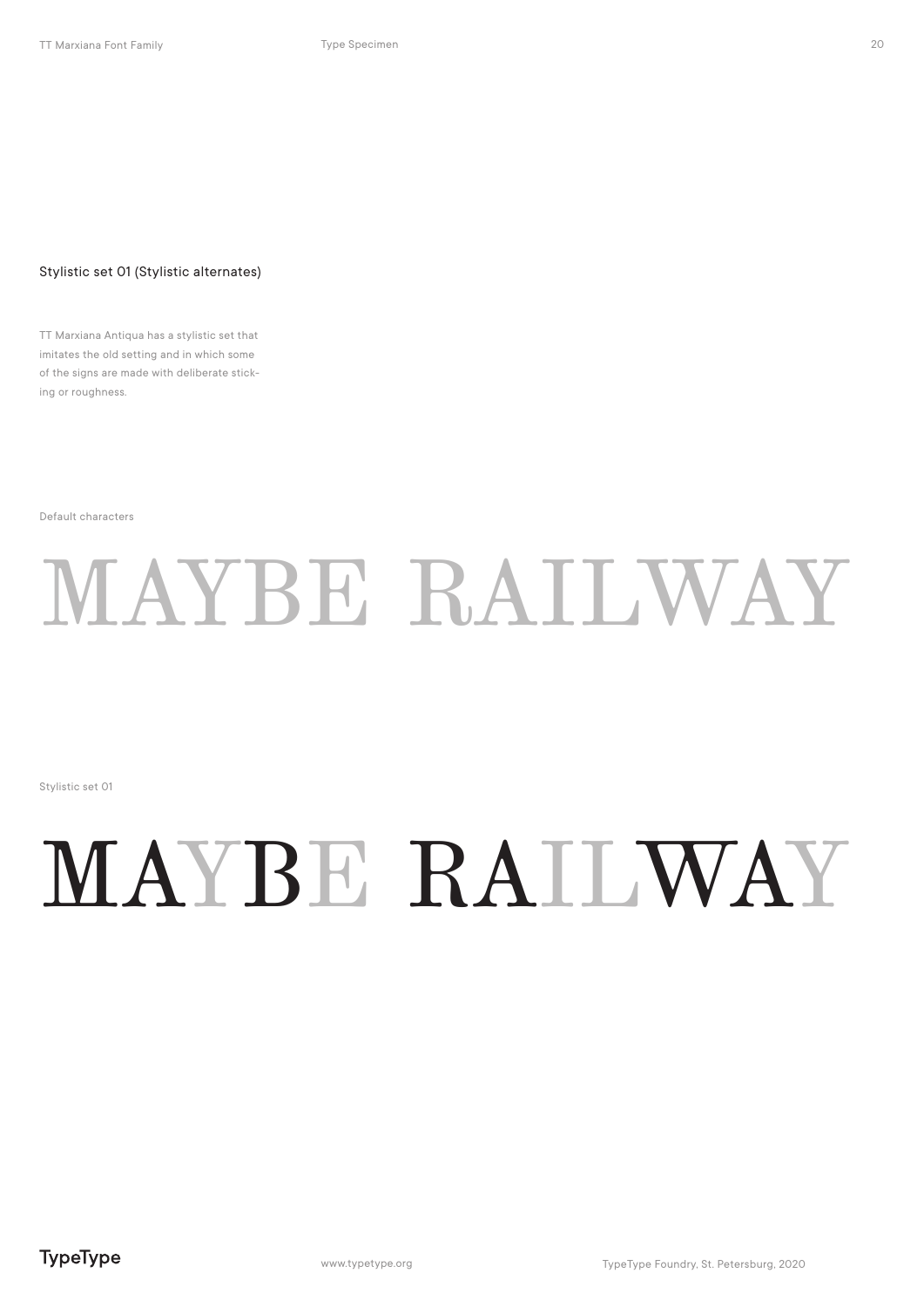TT Marxiana Antiqua Italic is a matching font for the TT Marxiana Antiqua. The drawing and proportions are very similar, and the fonts look good together. TT Marxiana Antiqua Italic also preserves the defects typical of early 20th century printing.

TT Marxiana Antiqua Italic consist of 586 glyphs each and and it has 22 OpenType features, such as: aalt, ccmp, locl, subs, sinf, sups, numr, dnom, frac, ordn, lnum, pnum, tnum, onum, salt, calt, liga, ss01, ss02, ss03, ss04, case.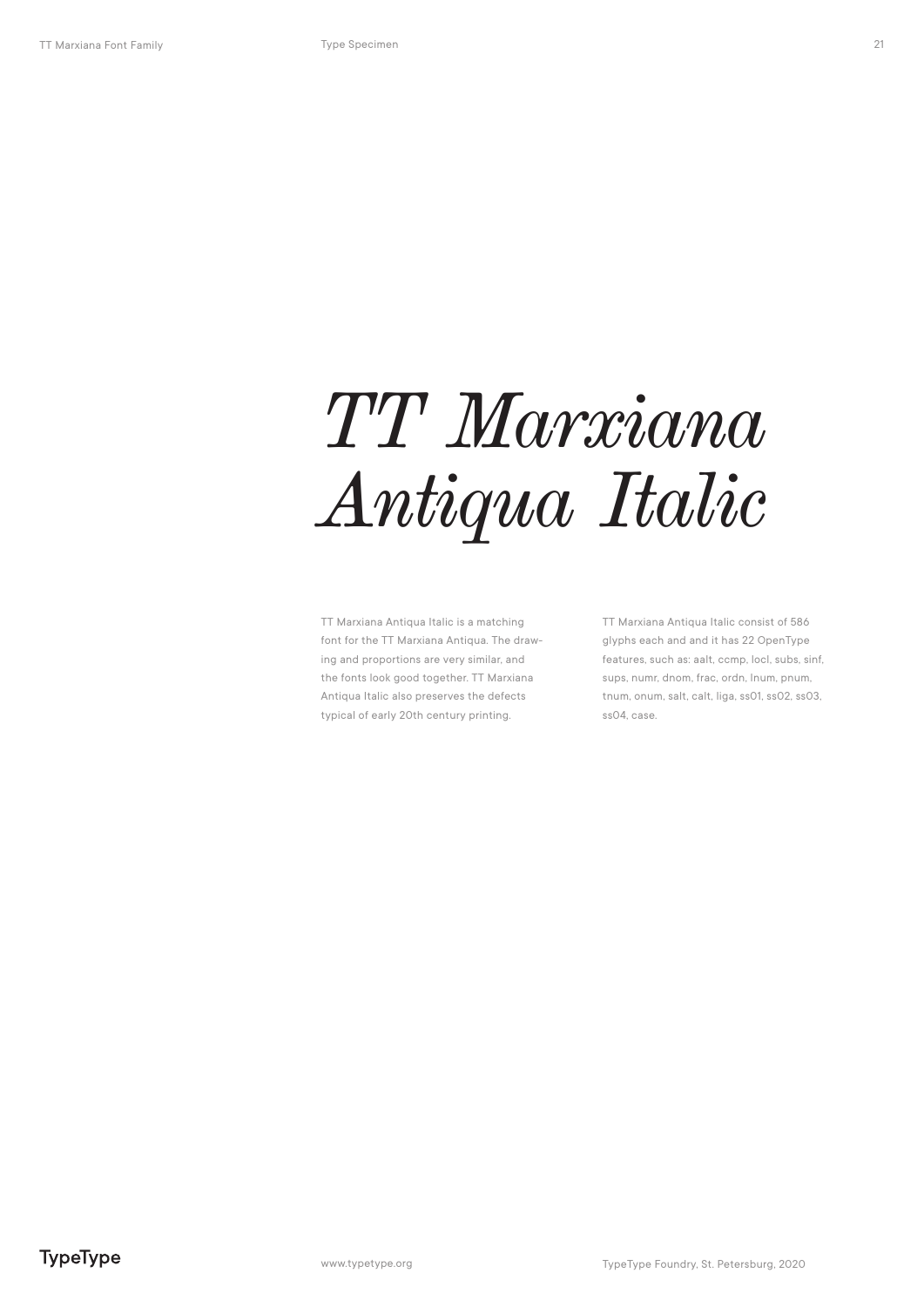Glyphs

Basic Character Set

Latin Uppercase

Latin Lowercase

Figures

**Cyrillic Uppercase** 

Cyrillic Lowercase

Punctuation & Symbols

**Extended Latin Uppercase** 

**Extended Latin Lowercase** 

Mathematical Symbols

Currency

Diacritics

### ${\small\it ABCDEFGHIJKLMNOPQRSTUVWXYZ}$

 $abcdefghijklmnop qrstuvwxyz$ 

0123456789

### АБВГДЕЁЖЗИЙКЛМНОПРСТУФХЦЧ ШЩЪЫЬЭЮЯЃҐЌСЅІЇЈЉЊЋЂЎЏѢѲѴ

 $a\delta$ відеёжзийклмнопрстуфхцч  $uuu\bar{v}bu\bar{v}$ *s* $\bar{v}a\bar{u}f\bar{x}e s\bar{i}ij\bar{v}u\bar{v}h\bar{h}\bar{y}\bar{u}u\bar{v}ev$ 

 $\frac{1}{2}$  /  $\frac{2}{5}$  (\* \* 0, . . ; '', ", ", ..., '"'||---\_ \/ ()  $\iiint \cdot \cdot \cdot \# \S \circ \mathbb{R} \mathcal{M}^{\text{TM}} \mathcal{Q} \& \# \#^{\circ} \wedge$ 

*AAAAAAA ECCDEÉÊËE EIÍÎILENN KÒÓÔÖŐŐØOEÞŚŠÙÚÛÜŰÝŸŹŽŻ* 

 $\dot{a} \dot{a} \dot{a} \ddot{a} \ddot{a} \dot{a} \ddot{a} \ddot{a} \dot{c} \dot{c} \dot{c} \ddot{\partial} \dot{e} \dot{e} \ddot{e} \ddot{e} \dot{e} \dot{i} \dot{i} \ddot{i} \dot{i} j l \dot{l}$  $\delta$ óôöőõøoe $\delta$ śšùúû $\tilde{u}$ üűý $\tilde{y}$ źžż

 $- + \ll \gt = - \times \div \%$  %

 $\mathbf{x} \in \mathcal{S} \, \mathbf{F} \mathbf{P} \, \mathbf{E} \, \mathbf{C}$ 

 $\cdots \cdots \cdots$  $\overline{56}$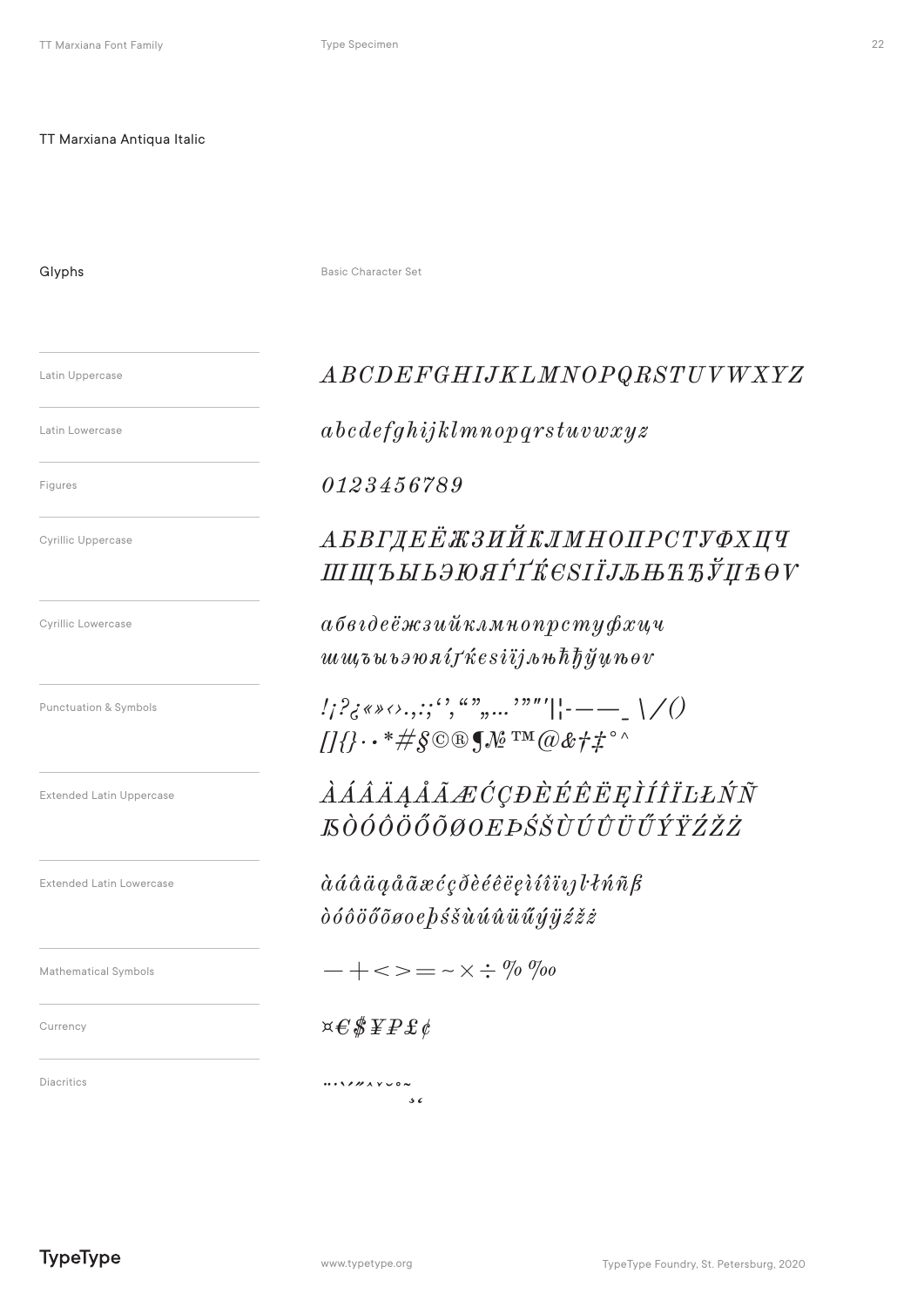| Glyphs               | <b>Basic Character Set</b>                                                                                                                                                                                                                                                                                                                                                                                                                                                                                                                                                       |
|----------------------|----------------------------------------------------------------------------------------------------------------------------------------------------------------------------------------------------------------------------------------------------------------------------------------------------------------------------------------------------------------------------------------------------------------------------------------------------------------------------------------------------------------------------------------------------------------------------------|
| Icons & Arrows       | イ オ ン ソ レ イ ス 《 》 コ コ ロ ロ                                                                                                                                                                                                                                                                                                                                                                                                                                                                                                                                                        |
| <b>Text Dividers</b> |                                                                                                                                                                                                                                                                                                                                                                                                                                                                                                                                                                                  |
| <b>Borders</b>       | <b>IO ■◆ B ○ 5 図 図</b><br>ု ၁၀၀၀<br>၁၀၀၀<br>၁၀၀၀<br>▓▏<br>$\bigcirc$<br>◙●▲●■▲▲★★<br>$\bullet$<br>ၜၜ<br>$x \pm x$ $\mathcal{R}$ $\mathcal{R}$ $\mathcal{R}$ $\mathcal{R}$<br>$\frac{1}{\sqrt{2}}$ $\frac{1}{\sqrt{2}}$ $\frac{1}{\sqrt{2}}$ $\frac{1}{\sqrt{2}}$ $\frac{1}{\sqrt{2}}$ $\frac{1}{\sqrt{2}}$ $\frac{1}{\sqrt{2}}$ $\frac{1}{\sqrt{2}}$ $\frac{1}{\sqrt{2}}$ $\frac{1}{\sqrt{2}}$ $\frac{1}{\sqrt{2}}$ $\frac{1}{\sqrt{2}}$ $\frac{1}{\sqrt{2}}$ $\frac{1}{\sqrt{2}}$ $\frac{1}{\sqrt{2}}$ $\frac{1}{\sqrt{2}}$ $\frac{1}{\sqrt{2}}$<br>$\mathbf{E}$ K $\mathbf{A}$ |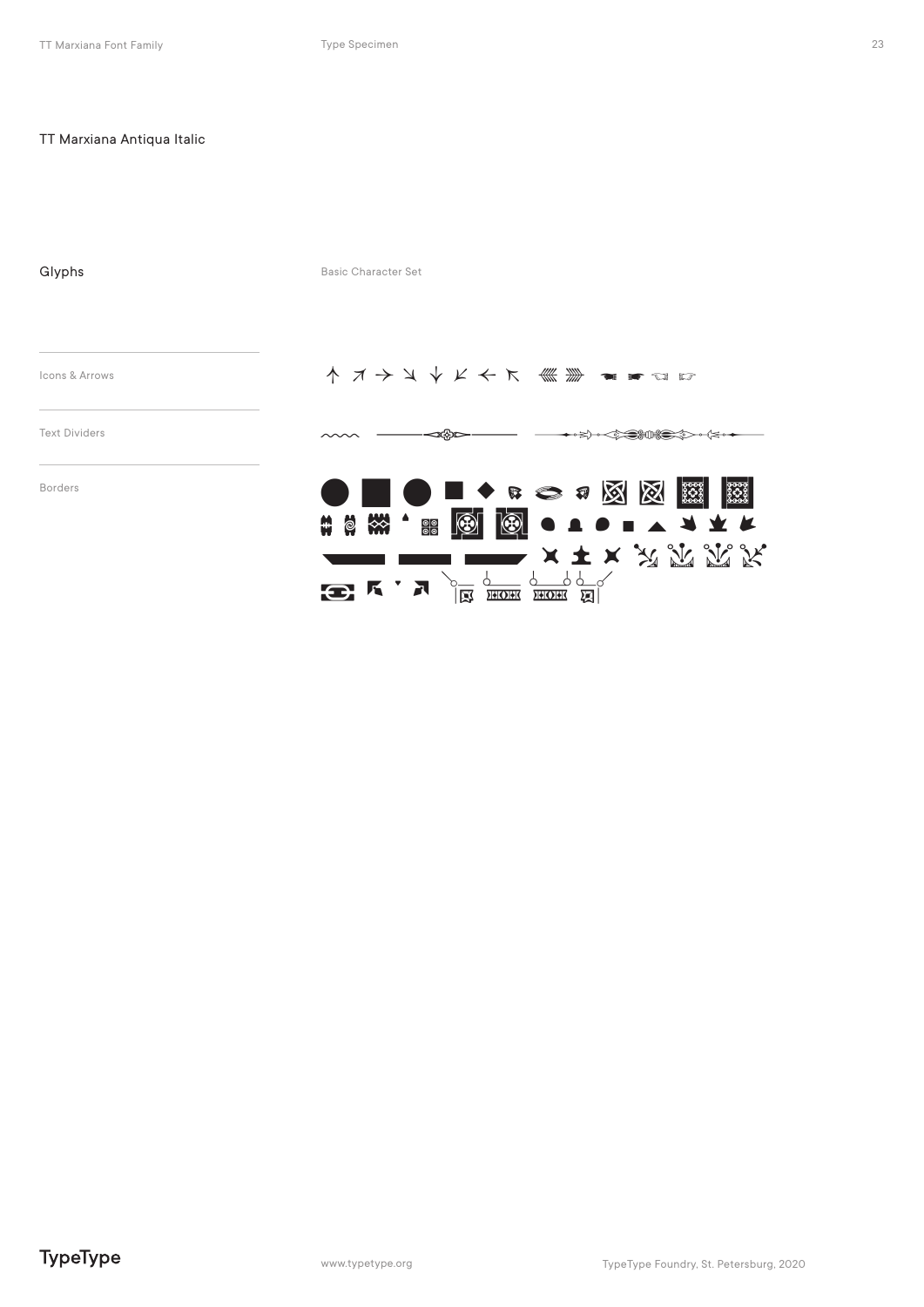Glyphs

OpenType Features

| <b>Standard Ligatures</b>          | $\operatorname{ff}$ fi fi ffi ffi ffi ffi                                                                                                                                                                                                                          |  |
|------------------------------------|--------------------------------------------------------------------------------------------------------------------------------------------------------------------------------------------------------------------------------------------------------------------|--|
| Numerators, Denominators           | $H^{0123456789}$ H <sub>0123456789</sub>                                                                                                                                                                                                                           |  |
| Superscripts, Scientific Inferiors | $H^{0123456789}$ H0123456789                                                                                                                                                                                                                                       |  |
| Fractions                          | $\frac{1}{2}$ $\frac{1}{4}$ $\frac{3}{4}$                                                                                                                                                                                                                          |  |
| Ordinals                           | $2^{a}$                                                                                                                                                                                                                                                            |  |
| <b>Proportional Figures</b>        | 0123456789                                                                                                                                                                                                                                                         |  |
| <b>Tabular Figures</b>             | 0123456789                                                                                                                                                                                                                                                         |  |
| Proportional Oldstyle              | 0123456789                                                                                                                                                                                                                                                         |  |
| Tabular Oldstyle                   | 0123456789                                                                                                                                                                                                                                                         |  |
| Case Sensitive                     | $H[1](\frac{1}{2}i\vec{\sigma}^* \vec{\sigma}^* \vec{\sigma}^* \vec{\sigma}^* \vec{\sigma}^* \vec{\sigma}^* \vec{\sigma}^* \vec{\sigma}^* \vec{\sigma}^* \vec{\sigma}^* \vec{\sigma}^* \vec{\sigma}^* \vec{\sigma}^* \vec{\sigma}^* \vec{\sigma}^* \vec{\sigma}^*$ |  |
| <b>Contextual Alternates</b>       | $\overline{K}$ * * + - $\overline{K}$ $\frac{1}{2}$ $\frac{1}{4}$ $\frac{3}{4}$                                                                                                                                                                                    |  |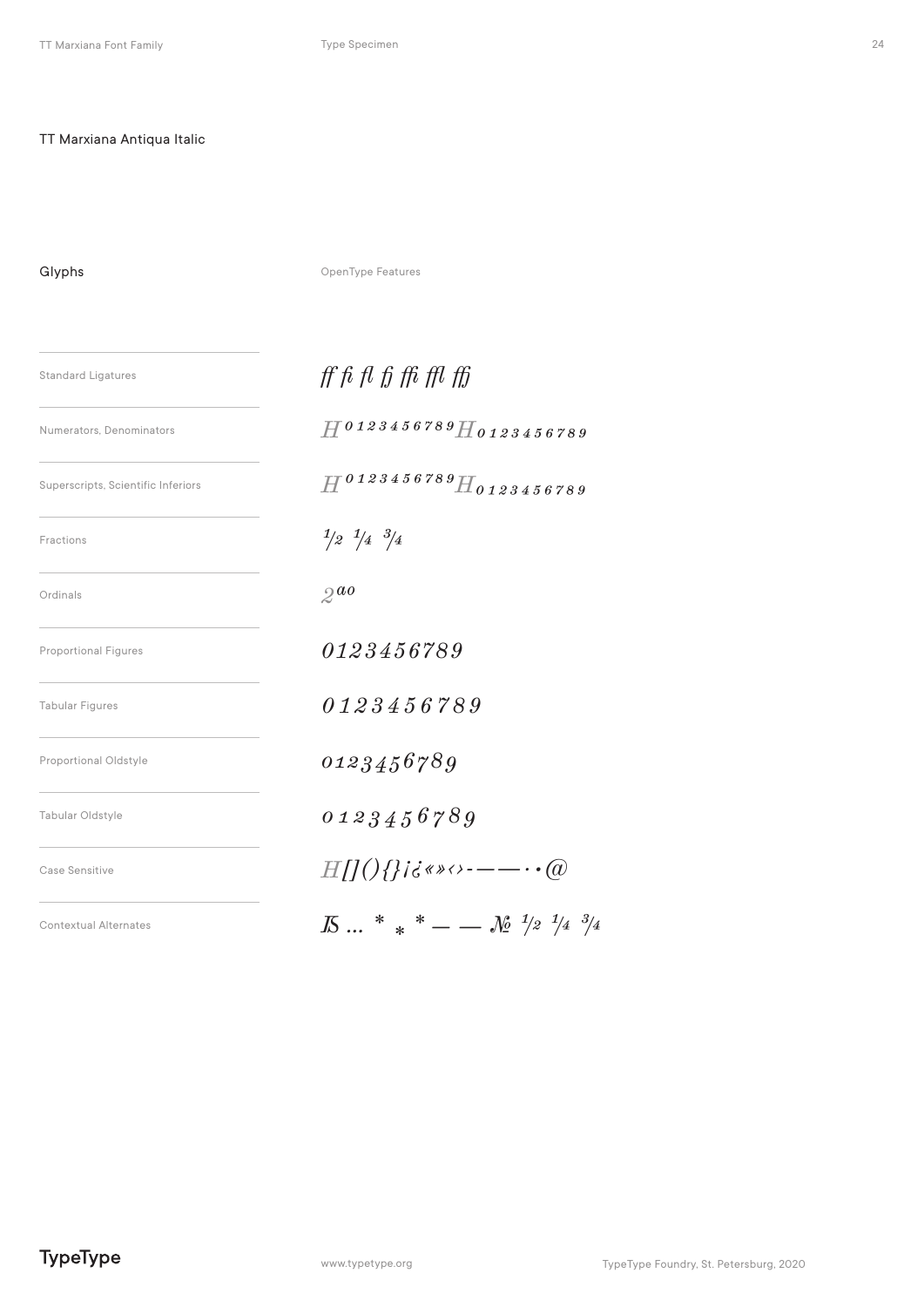Type Specimen

Glyphs

OpenType Features

Stylistic Set 01 (Stylistic Alternates)

Stylistic Set 02

 $\boldsymbol{k}$ 

БЪ ВЪ ГЪ ДЪ ЖЪ ЗЪ КЪ ЛЪ МЪ НЪ ПЪ РЪ СЪ ТЪФЪХЪЦЪЧЪШЪЩЪ Бъ Въ Гъ Дъ Жъ Зъ Къ Лъ Мъ Нъ Пъ Ръ Съ Тъ Фъ Хъ Цъ Чъ Шъ Щъ бъ въ  $i$ ъ дъ жъ зъ къ лъ мъ нъ пъ ръ съ тъ фъ хъ цъ чъ шъ щъ  $BIO$ <sup>n</sup>ie  $I\!J$  ij  $I\!J$  ij LL ll  $I\!J$  ij  $I\!J$  if  $L\!L$   $l$ 

Stylistic Set 03

Stylistic Set 04

Localization

25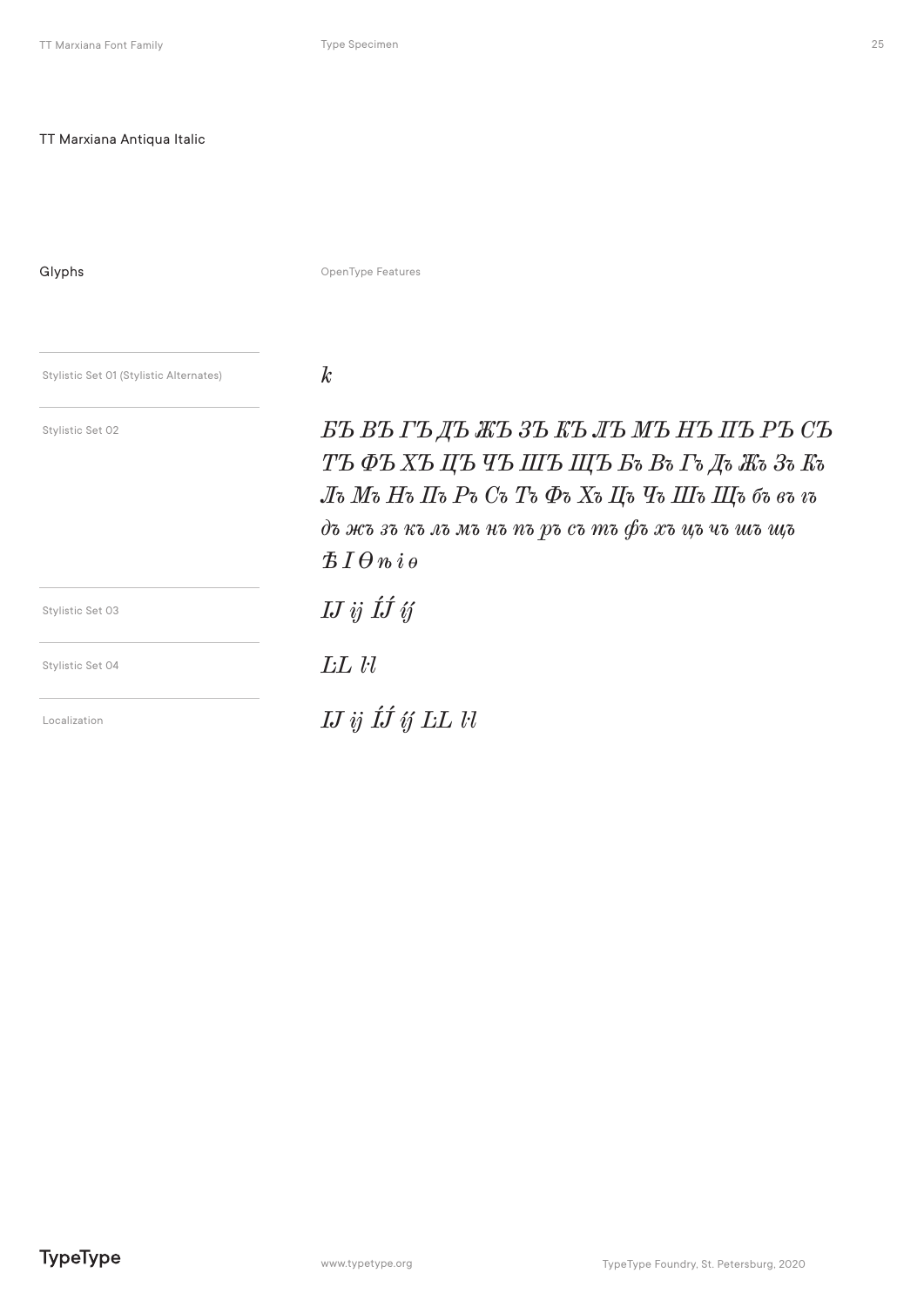Basic characters

## *ABCDEFGHIJ KLMNOPQR STUVWXYZ abcdefghijklmn opqrstuvwxyz 0123456789*

TT Marxiana Antiqua Italic 70 pt

26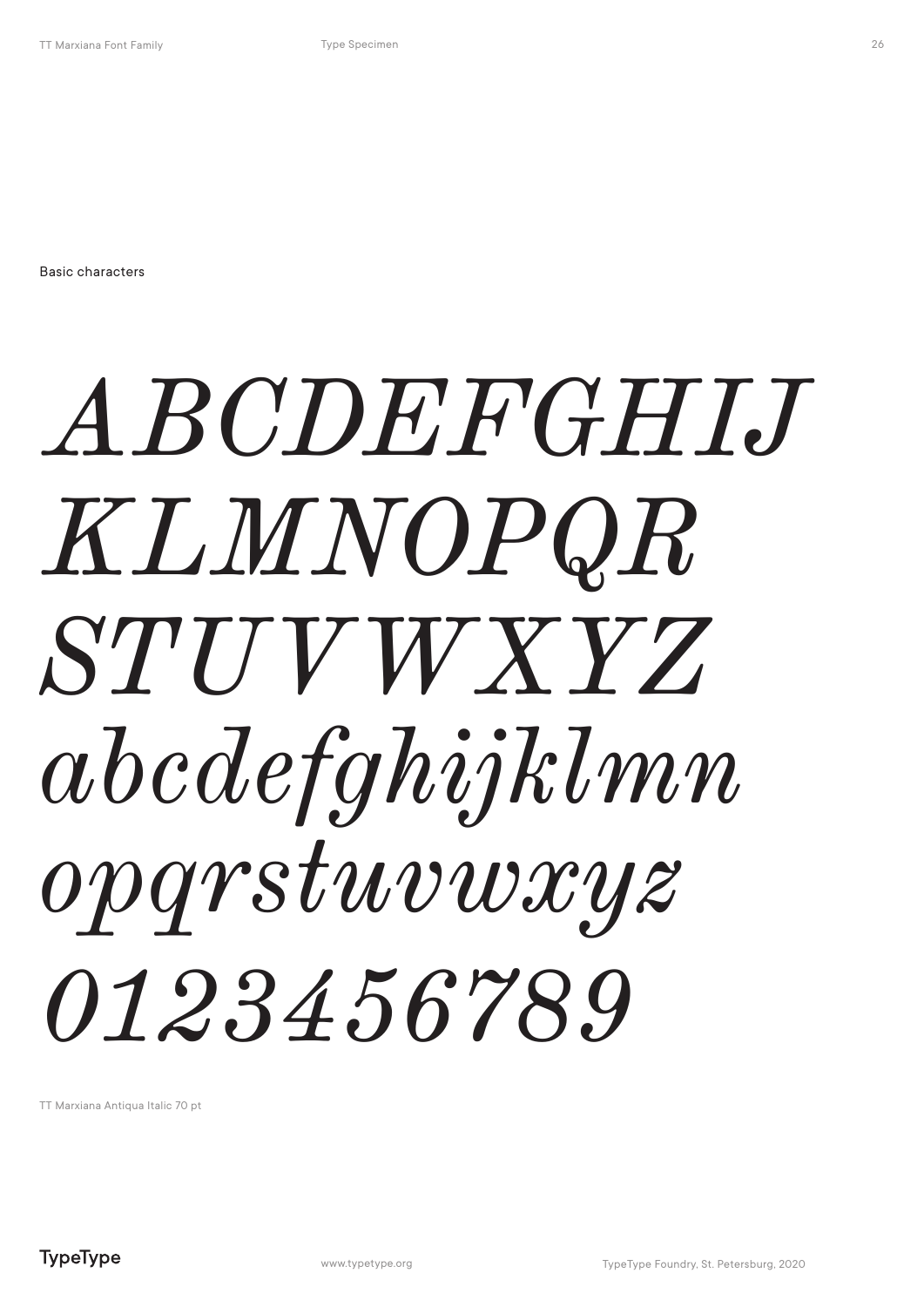TT Marxiana Antiqua Italic 42 pt

TT Marxiana Antiqua Italic 32 pt *Pyotr Ilyich Tchaikovsky was the first Russian composer whose music made a lasting impression internationally.* 

*Pyotr Ilyich Tchaikovsky was a Russian composer of the Romantic period. Although musically precocious, he was educated for a career as a civil servant.*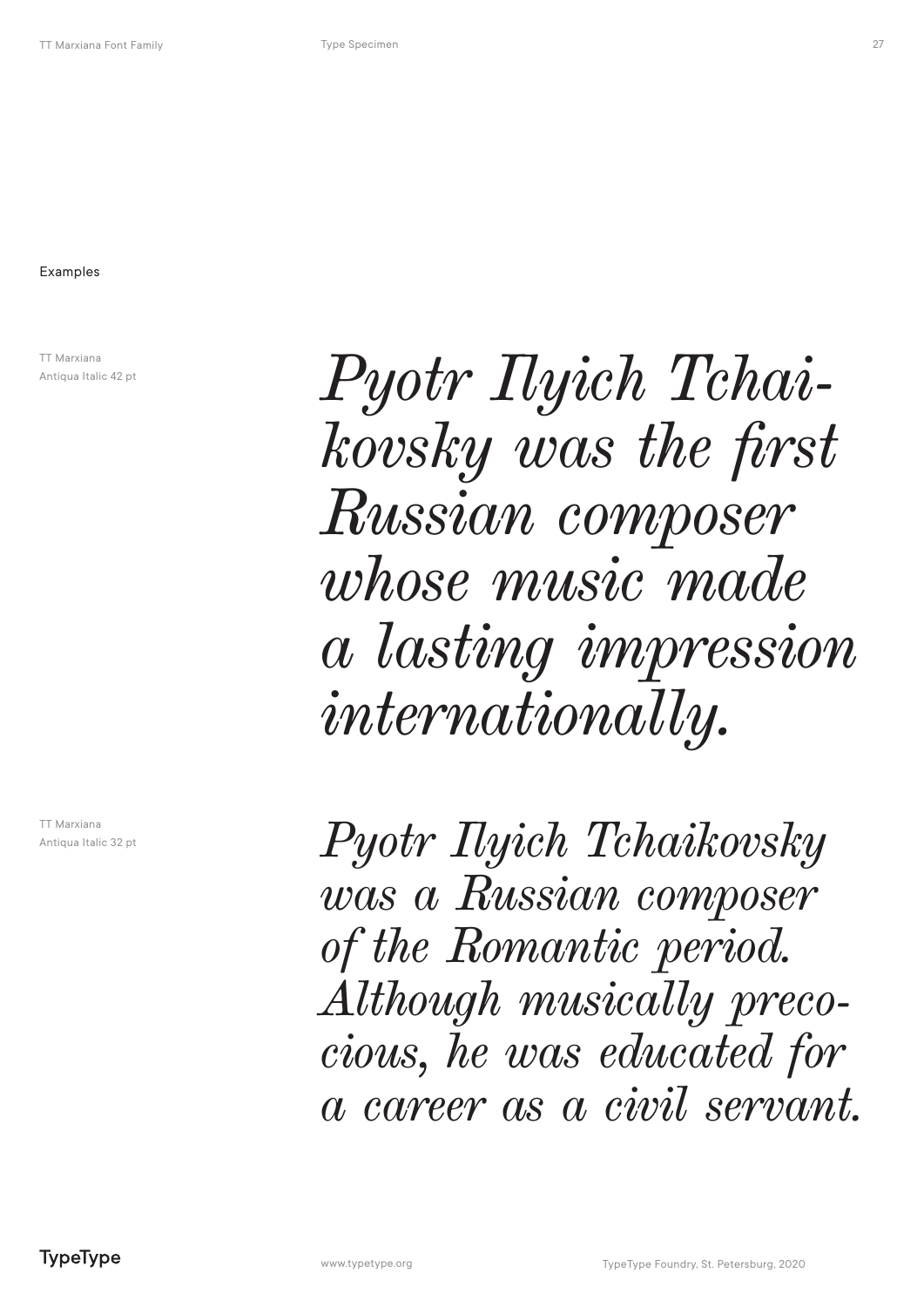#### Examples

TT Marxiana Antiqua Italic 24 pt

TT Marxiana Antiqua Italic 18 pt

TT Marxiana Antiqua Italic 12 pt

TT Marxiana Antiqua Italic 8 pt

*There was scant opportunity for a musical career in Russia at the time. Tchaikovsky entered the nascent Saint Petersburg Conservatory, from which he graduated in 1865.*

*Tchaikovsky displayed a wide stylistic emotional range, from light salon works to grand symphonies. Some of his works, such as the Variations on a Rococo Theme, employ a "Classical" form reminiscent of 18th-century composers.*

*Other compositions, such as his Little Russian symphony and his opera Vakula the Smith, flirt with musical practices more akin to those of the 'Five', especially in their use of folk song. Other works, such as Tchaikovsky's last three symphonies, employ a personal musical idiom that facilitated intense emotional expression.*

*Tchaikovsky kept the musical conversation flowing by treating melody, tonality, rhythm and sound color as one integrated unit, rather than as separate elements. Repetition was a natural part of Tchaikovsky's music, just as it is an integral part of Russian music. His use of sequences within melodies (repeating a tune at a higher or lower pitch in the same voice) could go on for extreme length. The problem is that the melody being repeated remains static, even when there is a surface level of rhythmic activity added to it.*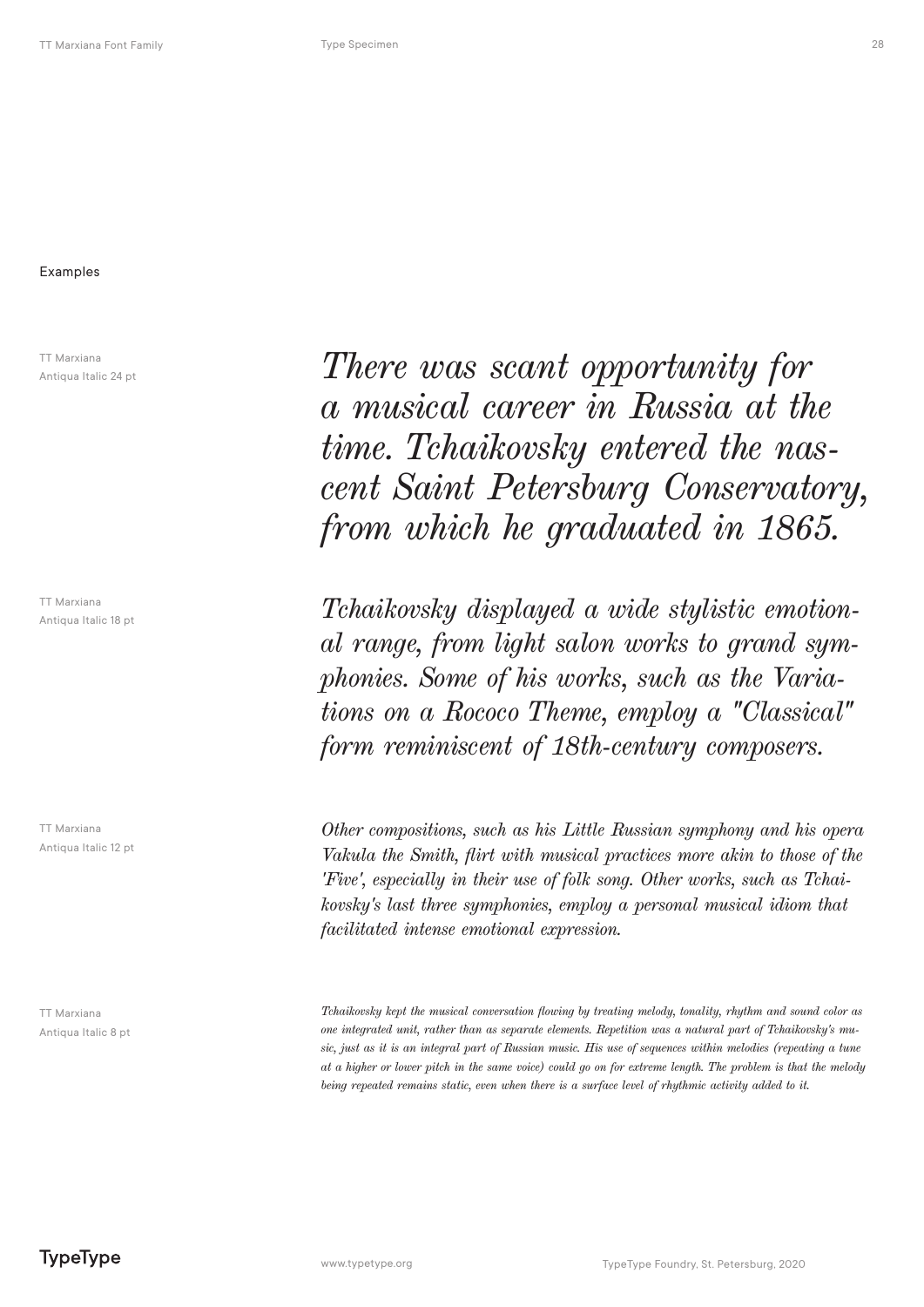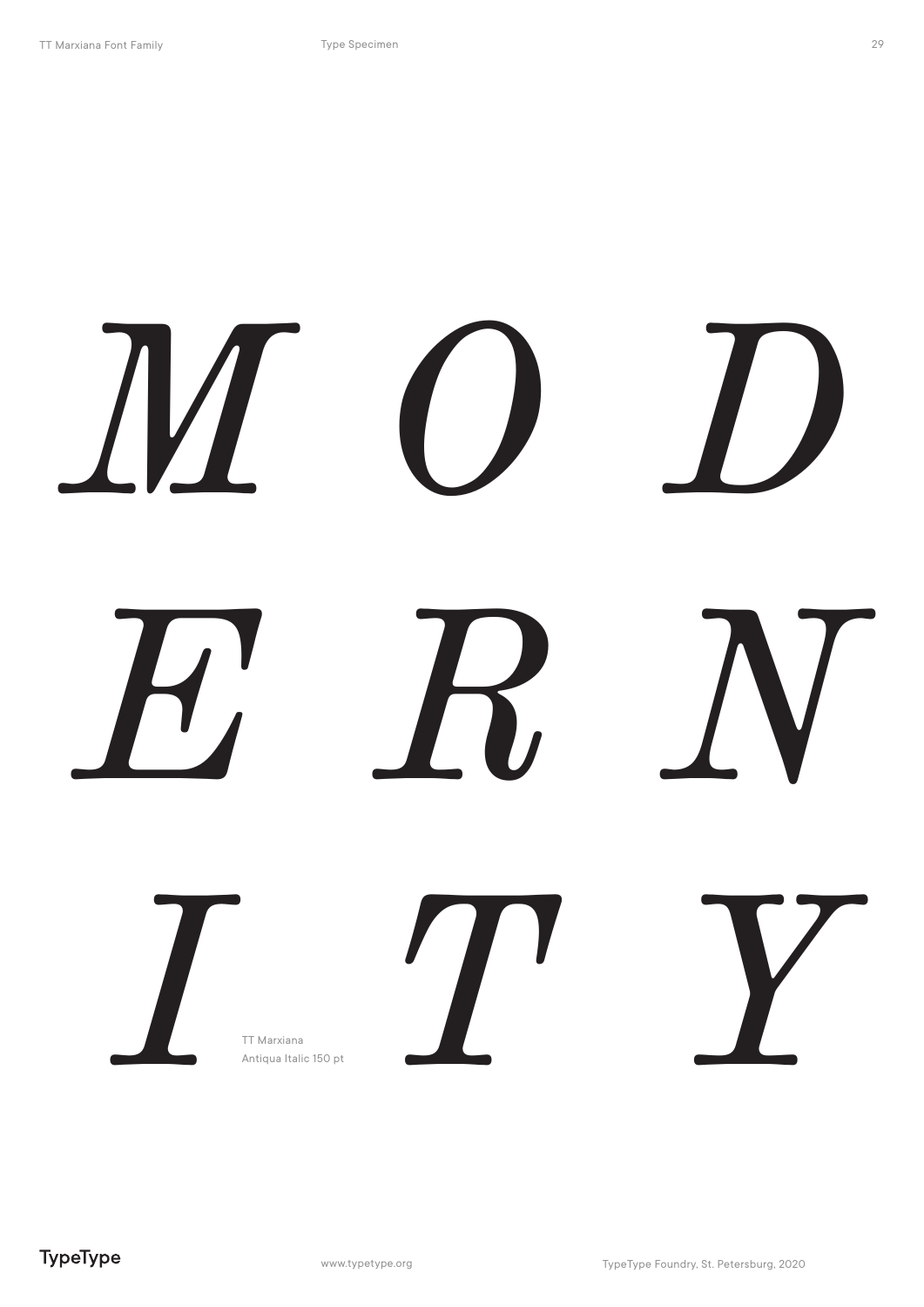| OpenType features            | Deactivated          | Activated                                 |
|------------------------------|----------------------|-------------------------------------------|
| <b>Tabular Figures</b>       | 0123456789           | 0123456789                                |
| <b>Proportional Figures</b>  | 0123456789           | 0123456789                                |
| Tabular Oldstyle             | 0123456789           | 0123456789                                |
| Proportional Oldstyle        | 0123456789           | 0123456789                                |
| <b>Numerators</b>            | H0123456789          | $H^{0123456789}$                          |
| Denominators                 | H0123456789          | $H$ 0123456789                            |
| Superscripts                 | H0123456789          | $H^{0123456789}$                          |
| <b>Scientific Inferiors</b>  | H0123456789          | $H$ 0123456789                            |
| Fractions                    | $1/2$ $1/4$ $1/3$    | $\frac{1}{2}$ $\frac{1}{4}$ $\frac{3}{4}$ |
| Ordinals                     | 2 a o                | $2^{a}$                                   |
| Case Sensitive               | $({\{[H]\}})$        | $(\{[H]\})$                               |
| <b>Standard Ligatures</b>    | ff ffl ffj ffl fj fi | $\operatorname{ff}$ ffl ffl ffl fi fi     |
| <b>Contextual Alternates</b> | $\beta$              | K                                         |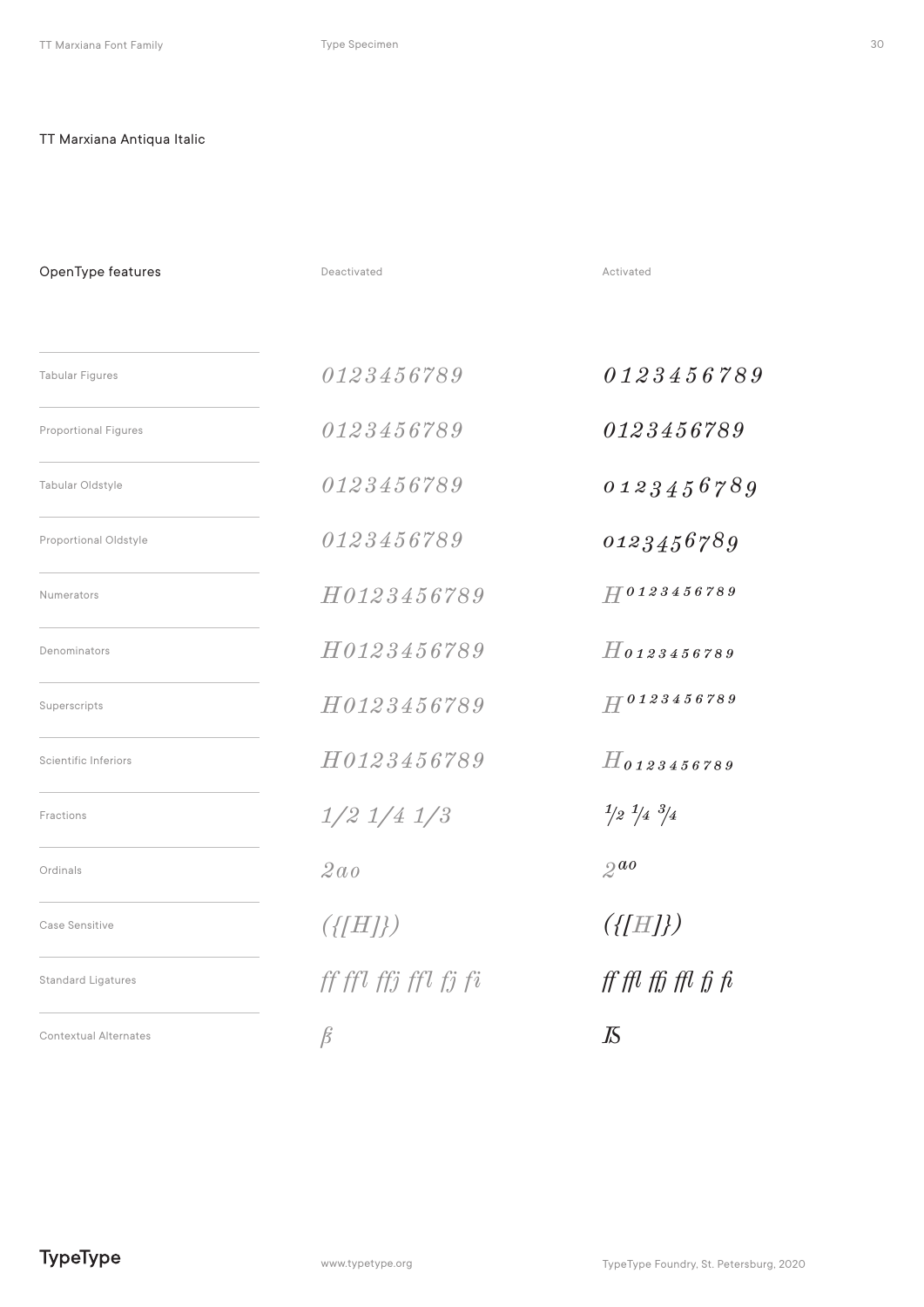OpenType features Deactivated Activated  $\mathcal{k}$  $\boldsymbol{k}$ Stylistic Set 01 (Stylistic Alternates)  $n n \kappa i \breve{u}$ некий Stylistic Set 02  $I\!J$ ij Í $J$ ij  $I\!J \; \dot{y} \; \acute{I}\! \acute{J} \; \acute{y}$ Stylistic Set 03  $LL$   $ll$  $LL$   $ll$ Stylistic Set 04  $\acute{L}J$  ij  $LL$   $ll$  $\acute{I} \acute{J}$   $\acute{y}$  LL  $l\bar{l}$ Localization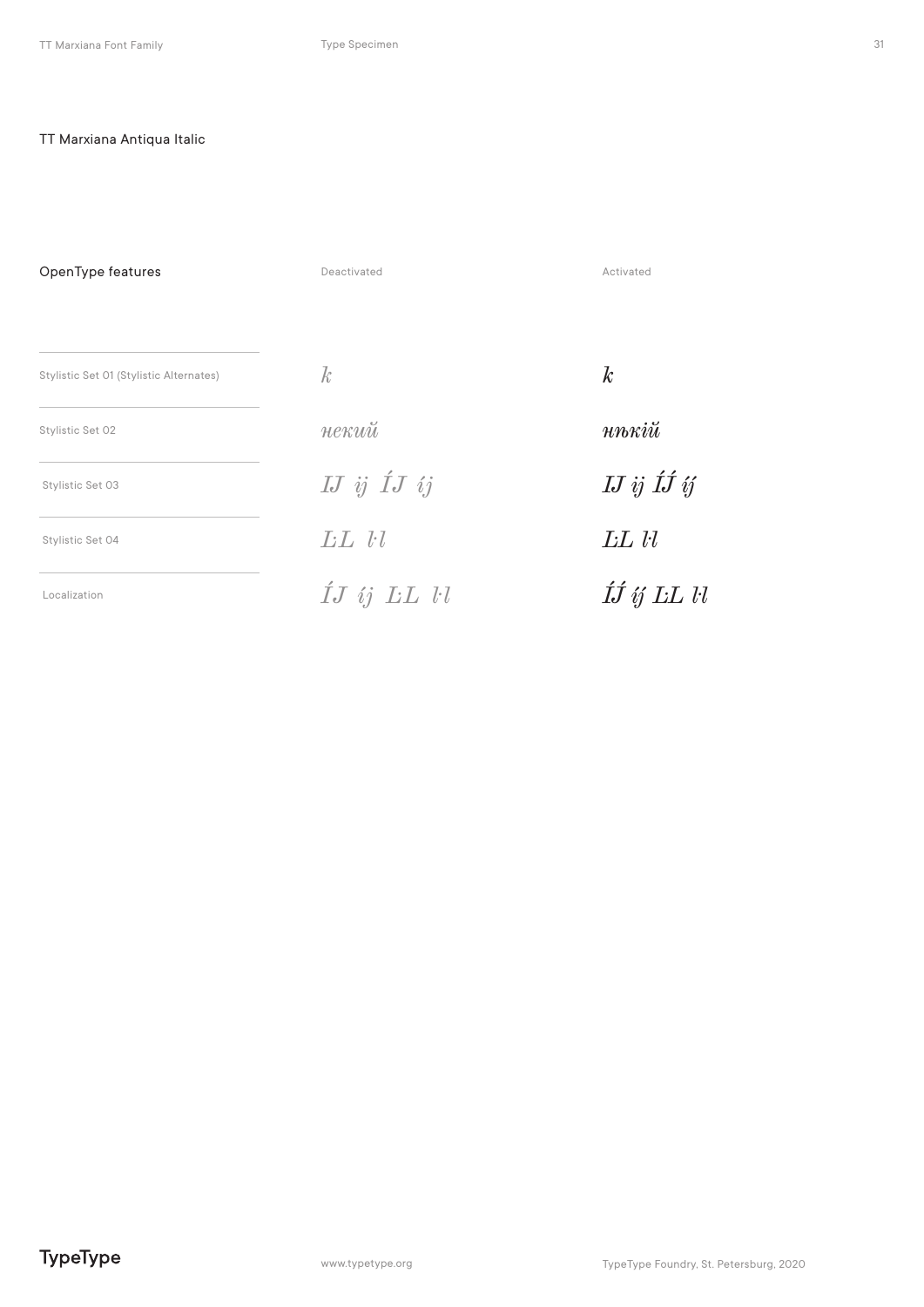TT Marxiana has a set of stylistic alternates, which allows you to exchange modern Russian spelling for pre-revolutionary spelling.

Default characters

## *В руках Агафьи лилия синего цвета*

Stylistic set 02

### *В руках Агафьи лилия синего цвета*

32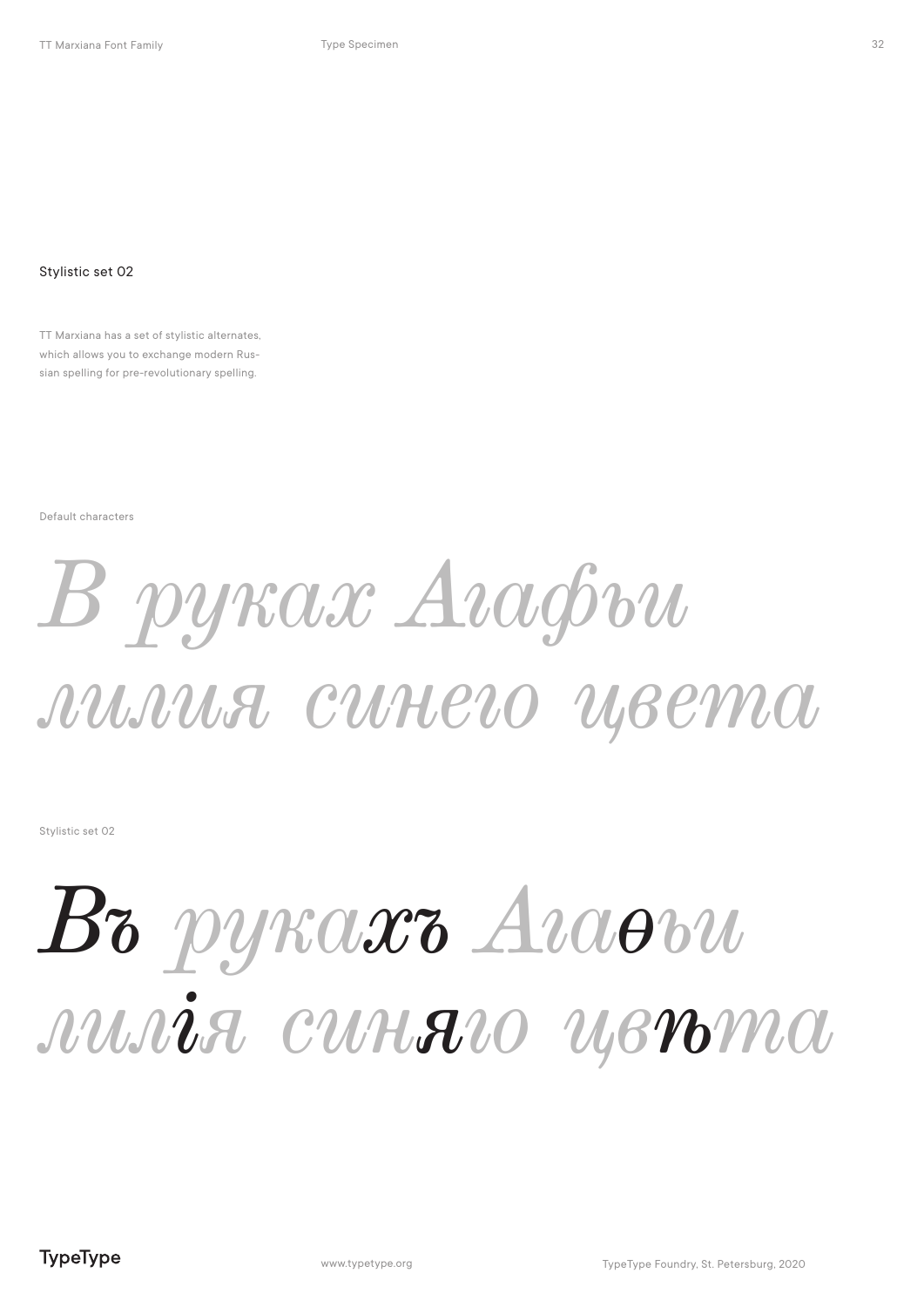TT Marxiana Grotesque is a rather thick and bold old sans-serif. Its drawing also maximally preserved the defects obtained during printing and characteristic of its paper reference. In addition to pre-revolutionary spelling, TT Marxiana Grotesque has a decorative set with an inversion. This is a set of uppercase characters, numbers and punctuation, which allows you to type inverse headers, i.e. print white on black. This way of displaying was very characteristic for print advertising at the turn of the century. In addition, about 30 decorative indicator stubs were drawn for this set: arrows, hands, clubs, etc.

TT Marxiana Grotesque consists of 708 glyphs and it has 22 OT features, such as: aalt, ccmp, locl, subs, sinf, sups, numr, dnom, frac, ordn, lnum, pnum, tnum, onum, salt, calt, liga, ss01, ss02, ss03, ss04, case.

TypeType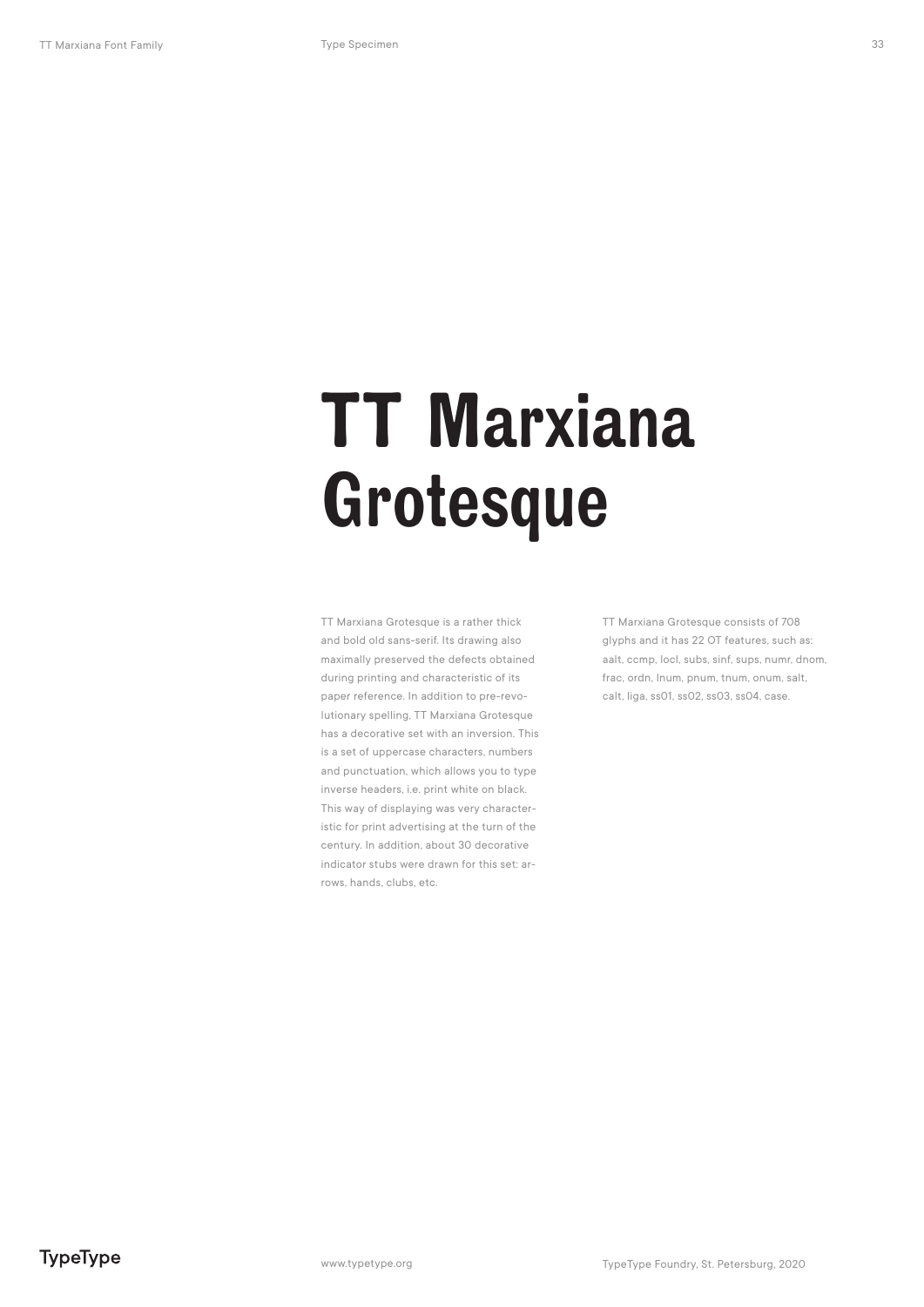Glyphs

Basic Character Set

Latin Uppercase

Latin Lowercase

Figures

**Cyrillic Uppercase** 

Cyrillic Lowercase

Punctuation & Symbols

**Extended Latin Uppercase** 

**Extended Latin Lowercase** 

Mathematical Symbols

Currency

Diacritics

### ABCDEFGHIJKLMNOPORSTUVWXYZ

abcdefghijklmnopqrstuvwxyz

### 0123456789

### **АБВГДЕЁЖЗИЙКЛМНОПРСТУФХЦЧ** ШЩЪЫЬЭЮЯЃГЌЄЅІЇЈЉЊЋЂЎЏѢѲѴ

абвгдеёжзийклмнопрстуфхцч шщъыьэюяѓґќєѕіїјљњћђўџѣѳv

 $!$   $?$   $\zeta$  \* \* \* \* . . : ; '', ", ", ... '" "' | | - - - \_ \/ ()  $113...$  \* #  $$@@$  T No<sup>TM</sup> @ & + \* ° ^

### **AÁÂÄĄÅÃÆĆÇĐÈÉÊËĘÌÍÎÏĿŁŃÑ RÒÓÔÖŐÕØOFÞŚŠÙÚÛÜŰÝŸŹŽŻ**

àáâäaåãæćçõèéêëeìíîï111·thñß dóôöőõøoebśšùúûüűýÿźžż

 $- + <$  > = ~ x ÷ % %

### $n \epsilon$ \$¥P£¢

 $\cdots \cdots \cdots \cdots$  $\bullet$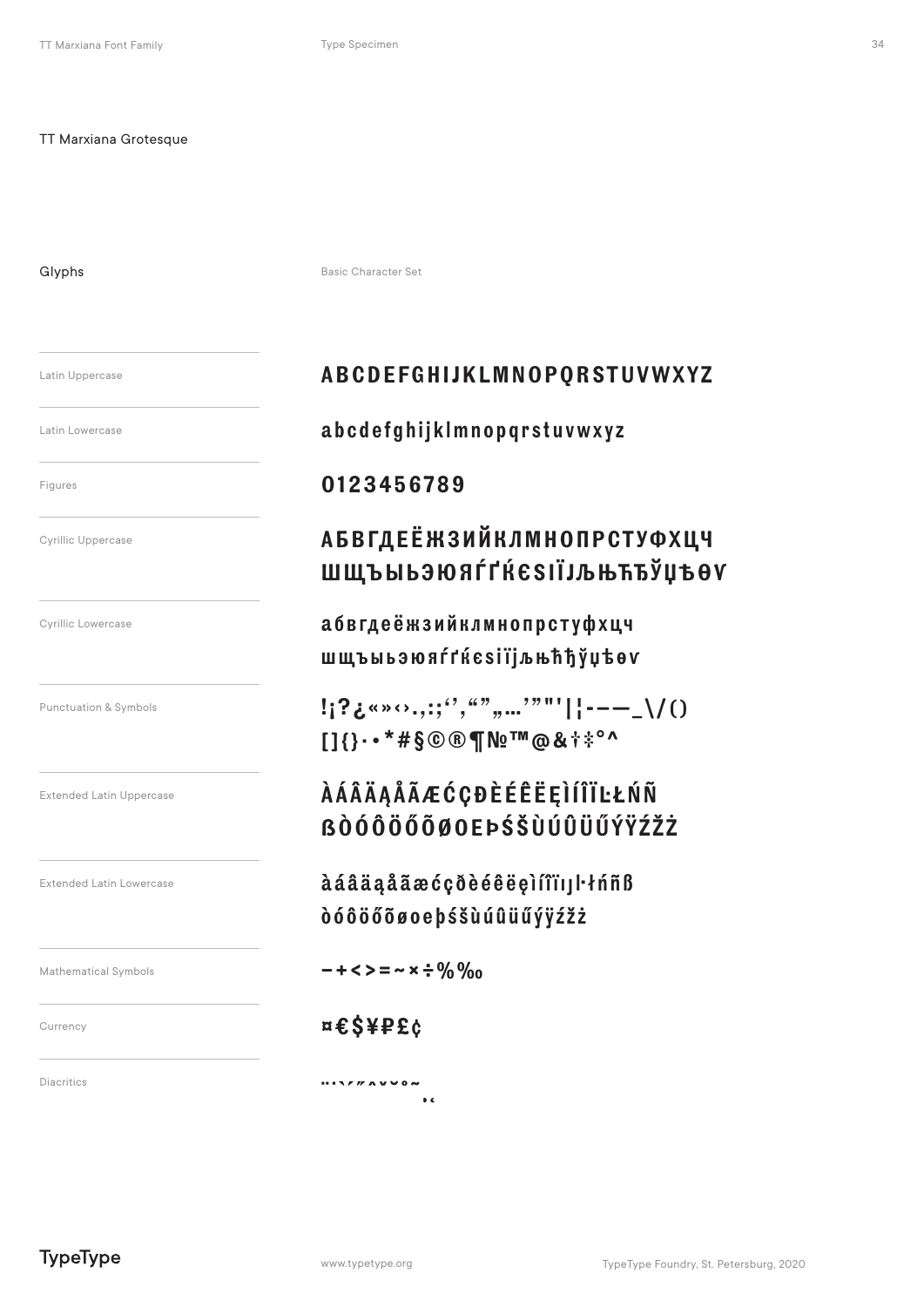Glyphs Basic Character Set

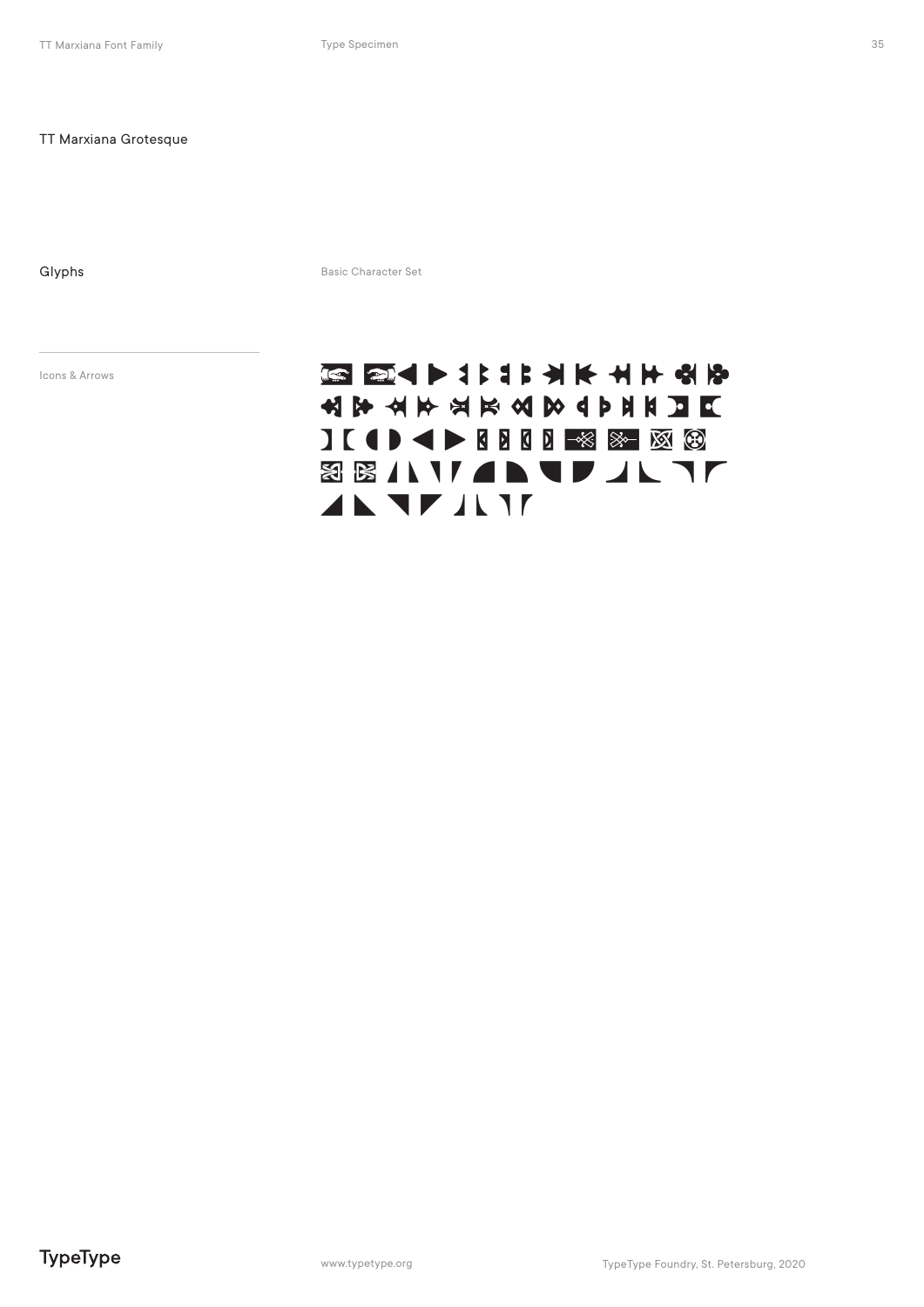### Glyphs

OpenType Features

| <b>Standard Ligatures</b>          | ff fi fl fj ffi ffl ffj                                                                                          |
|------------------------------------|------------------------------------------------------------------------------------------------------------------|
| Numerators, Denominators           | H0123456789H0123456789                                                                                           |
| Superscripts, Scientific Inferiors | H0123456789H0123456789                                                                                           |
| Fractions                          | $\begin{bmatrix} 1 \\ 2 \end{bmatrix} \begin{bmatrix} 1 \\ 4 \end{bmatrix} \begin{bmatrix} 3 \\ 4 \end{bmatrix}$ |
| Ordinals                           | 2a                                                                                                               |
| <b>Proportional Figures</b>        | 0123456789                                                                                                       |
| <b>Tabular Figures</b>             | 0123456789                                                                                                       |
| Proportional Oldstyle              | 0123456789                                                                                                       |
| Tabular Oldstyle                   | 0123456789                                                                                                       |
| Case Sensitive                     | $\text{H}[\ ]() \$ i ¿«»<>----• @                                                                                |
| <b>Contextual Alternates</b>       | $\beta$ * * * - $\mathbb{N}^2$ $ _{2}^{1}$ $ _{4}^{3} _{4}$                                                      |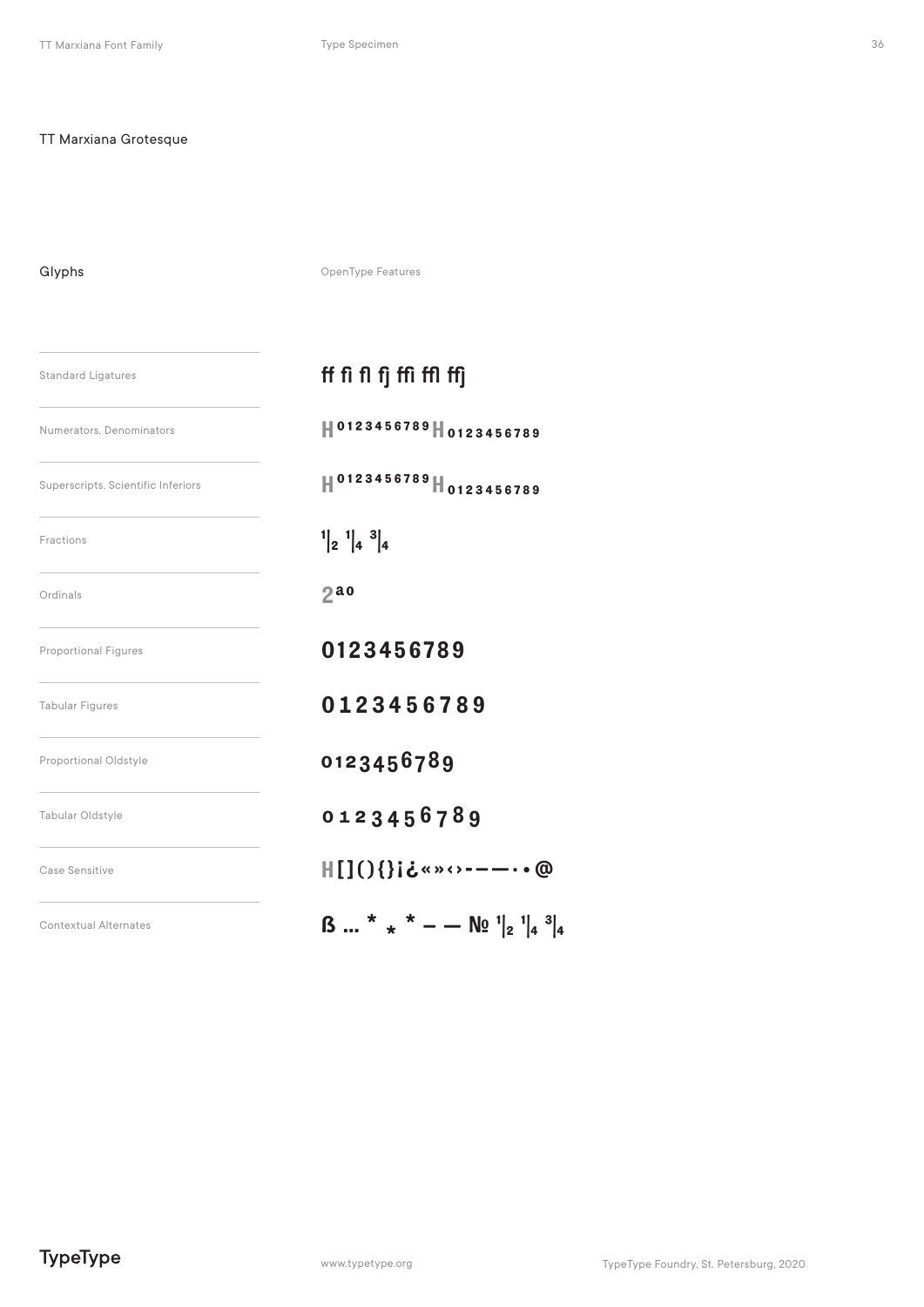Glyphs

OpenType Features

| Stylistic Set 01 (Stylistic Alternates) | <b>ABCDEFGHIJKLMNOPORSTUVWXYZ</b><br>АБВГДЕЁЖЗИЙКЛМНОПРСТУФХЧЦ<br>ШЩЫЭЮЯ… # OR TI - - -  "?<br>''«'»K}'''''@&Nº0123456789¢¤\$€P£¥                                                                                    |
|-----------------------------------------|----------------------------------------------------------------------------------------------------------------------------------------------------------------------------------------------------------------------|
| Stylistic Set 02                        | БЪ ВЪ ГЪ ДЪ ЖЪ ЗЪ КЪ ЛЪ МЪ НЪ ПЪ РЪ СЪ ТЪ<br><b>ФЪ ХЪ ЦЪ ЧЪ ШЪ ЩЪ Бъ Въ Гъ Дъ Жъ Зъ Къ Лъ</b><br>Мъ Нъ Пъ Ръ Съ Тъ Фъ Хъ Цъ Чъ Шъ Щъ бъ въ гъ<br>дъ жъ зъ къ лъ мъ нъ пъ ръ съ тъ фъ хъ цъ чъ шъ щъ<br><b>BIOtie</b> |
| Stylistic Set 03                        | $\bf{U}$ ij $\bf{\hat{U}}$ ij                                                                                                                                                                                        |
| Stylistic Set 04                        | <b>LL</b> H                                                                                                                                                                                                          |
| Localization                            | $U$ ij $\acute{U}$ if LL H                                                                                                                                                                                           |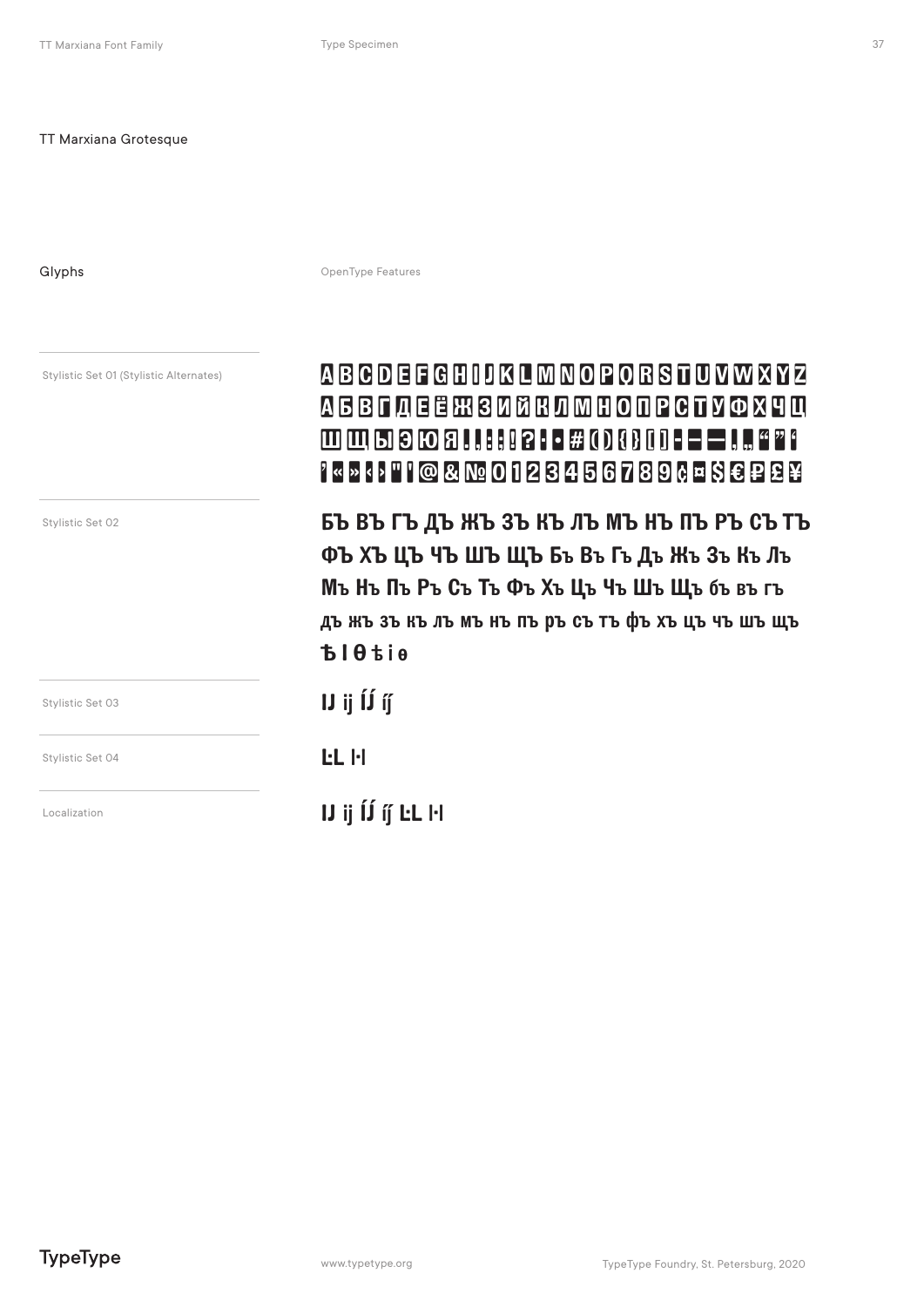Basic characters

## ABCDEFGHIJ KLMNOPQR STUVWXYZ abcdefghijklmn opqrstuvwxyz 0123456789

TT Marxiana Grotesque 70 pt

38

**TypeType**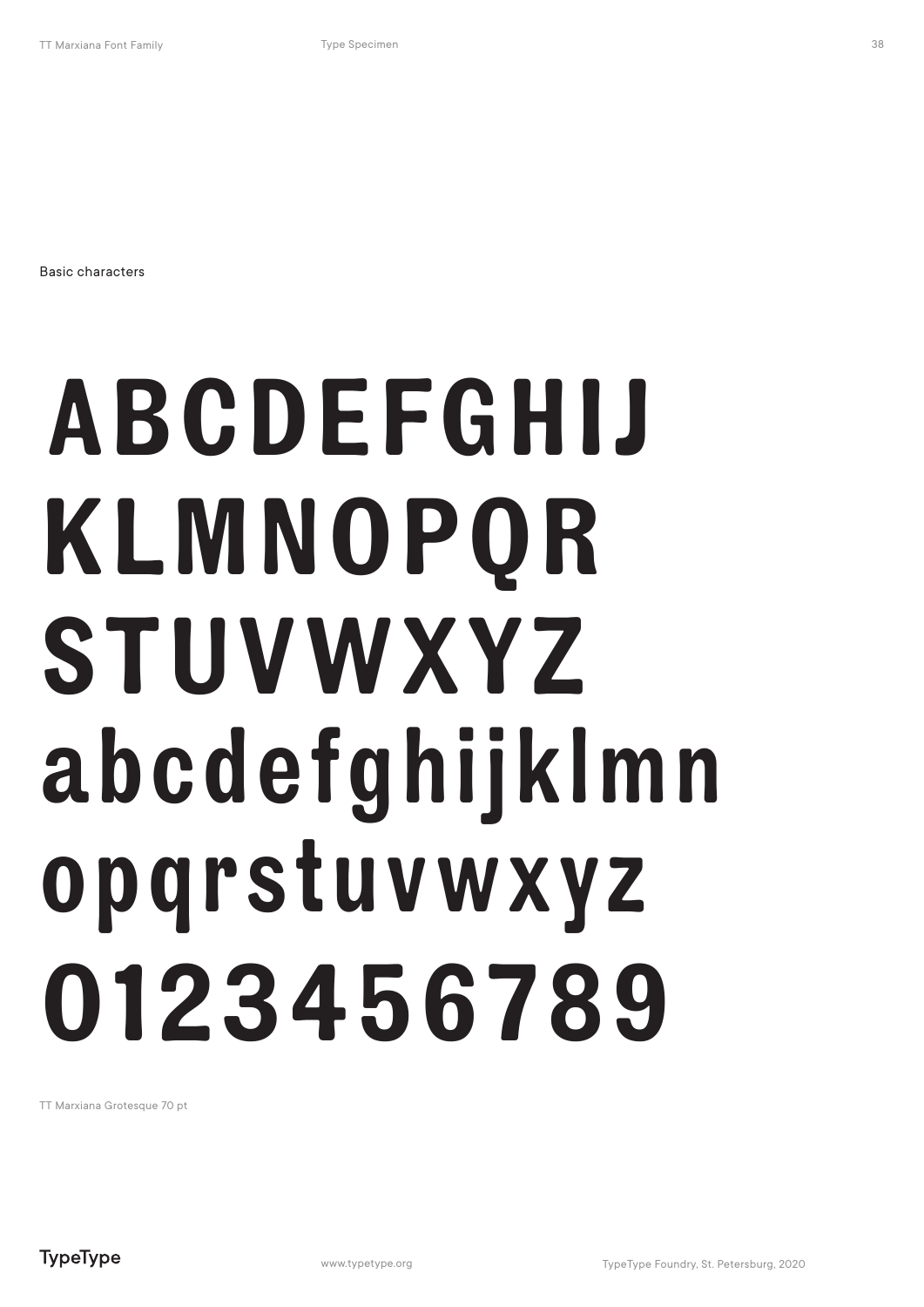Examples

TT Marxiana Grotesque 42 pt

TT Marxiana Grotesque 32 pt

### François Auguste René Rodin (1840 – 1917) was a French drawing and sculptor generally considered the founder of modern sculpture.

Rodin was schooled traditionally and took a craftsman-like approach to his work. Rodin possessed a unique ability to model a complex, and deeply pocketed surface in clay.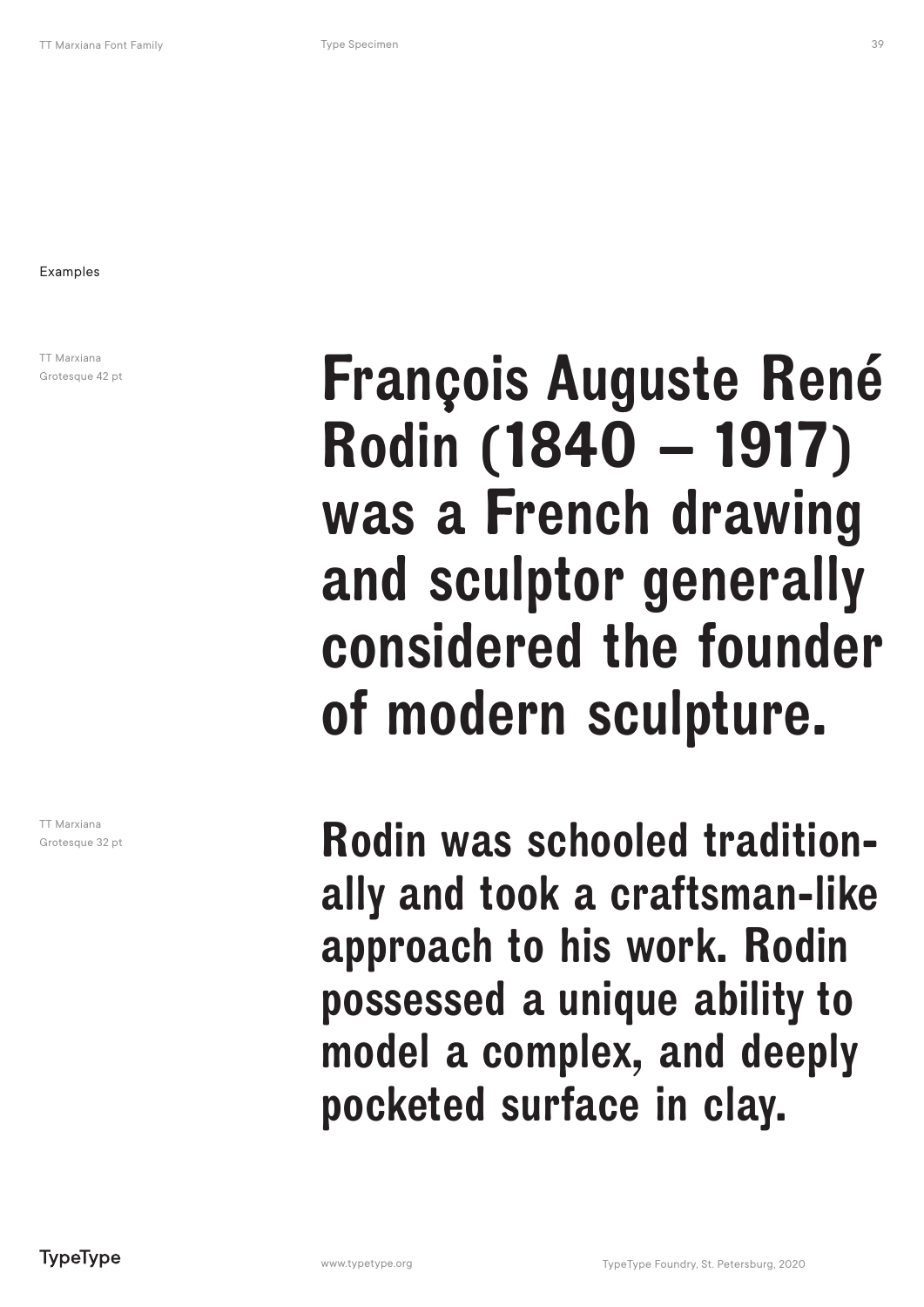TT Marxiana Grotesque 24 pt

TT Marxiana Grotesque 18 pt

TT Marxiana Grotesque 12 pt

TT Marxiana Grotesque 8 pt

Rodin's most original work departed from traditional themes of mythology and allegory. His famous sculptures are The Thinker, The Kiss, The Burghers of Calais, and The Gates of Hell.

Many of Rodin's most notable sculptures were criticized as they clashed with predominant figurative sculpture traditions in which works were decorative, formulaic, or highly thematic. His sculptures celebrate individual character and physicality.

Although Rodin was sensitive to the controversy surrounding his work, he refused to change his style, and his continued output brought increasing favor from the government and the artistic community. He modeled the human body with naturalism. Rodin's sculptures suffered a decline in popularity after his death in 1917, but within a few decades his legacy solidified.

From the unexpected naturalism of Rodin's first major figure – inspired by his 1875 trip to Italy – to the unconventional memorials whose commissions he later sought, his reputation grew, and Rodin became the preeminent French sculptor of his time. By 1900, he was a world-renowned artist. Wealthy private clients sought Rodin's work after his World's Fair exhibit, and he kept company with a variety of high-profile intellectuals and artists. Rodin had enormous artistic influence. Rodin remains one of the few sculptors widely known outside the visual arts community.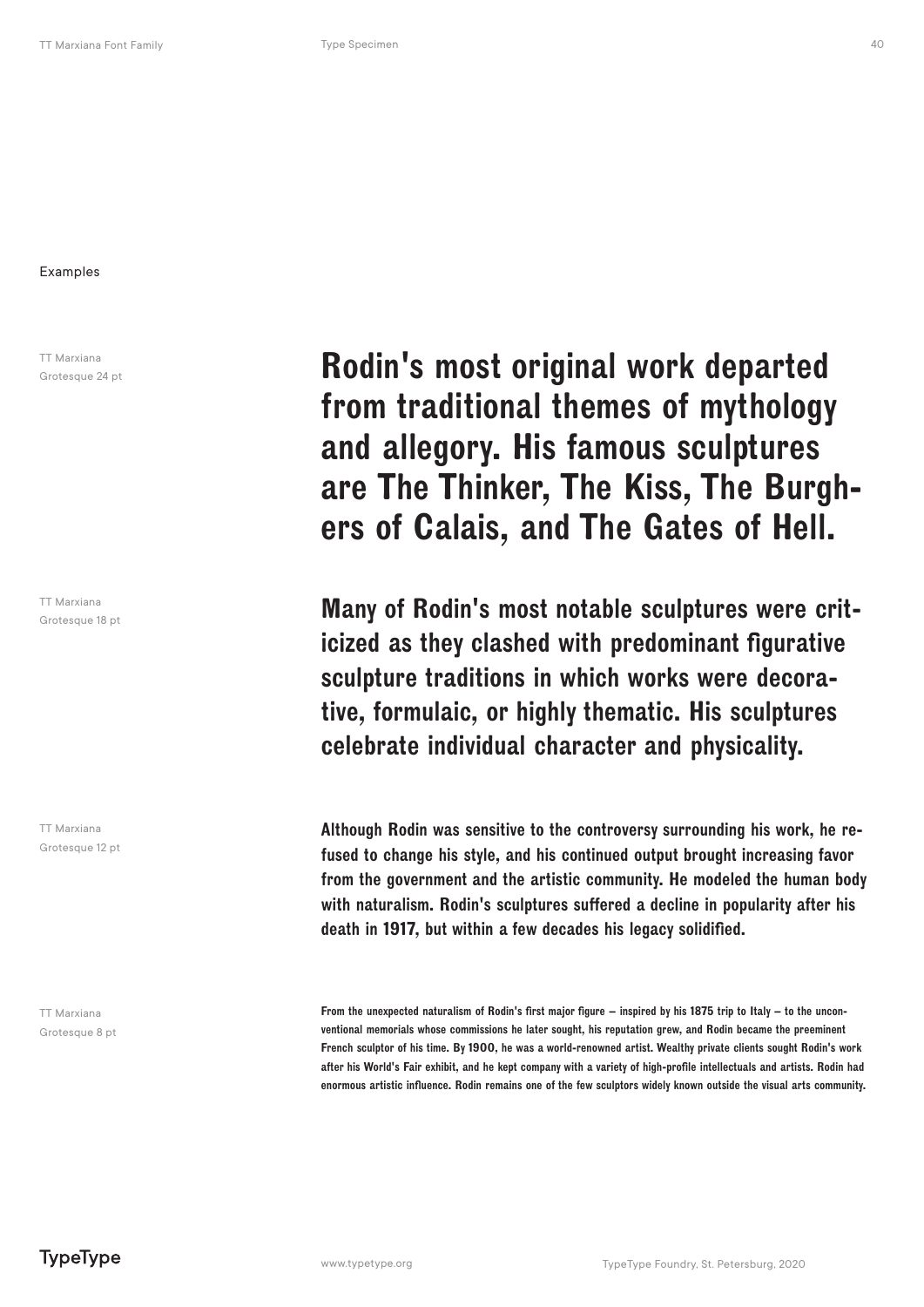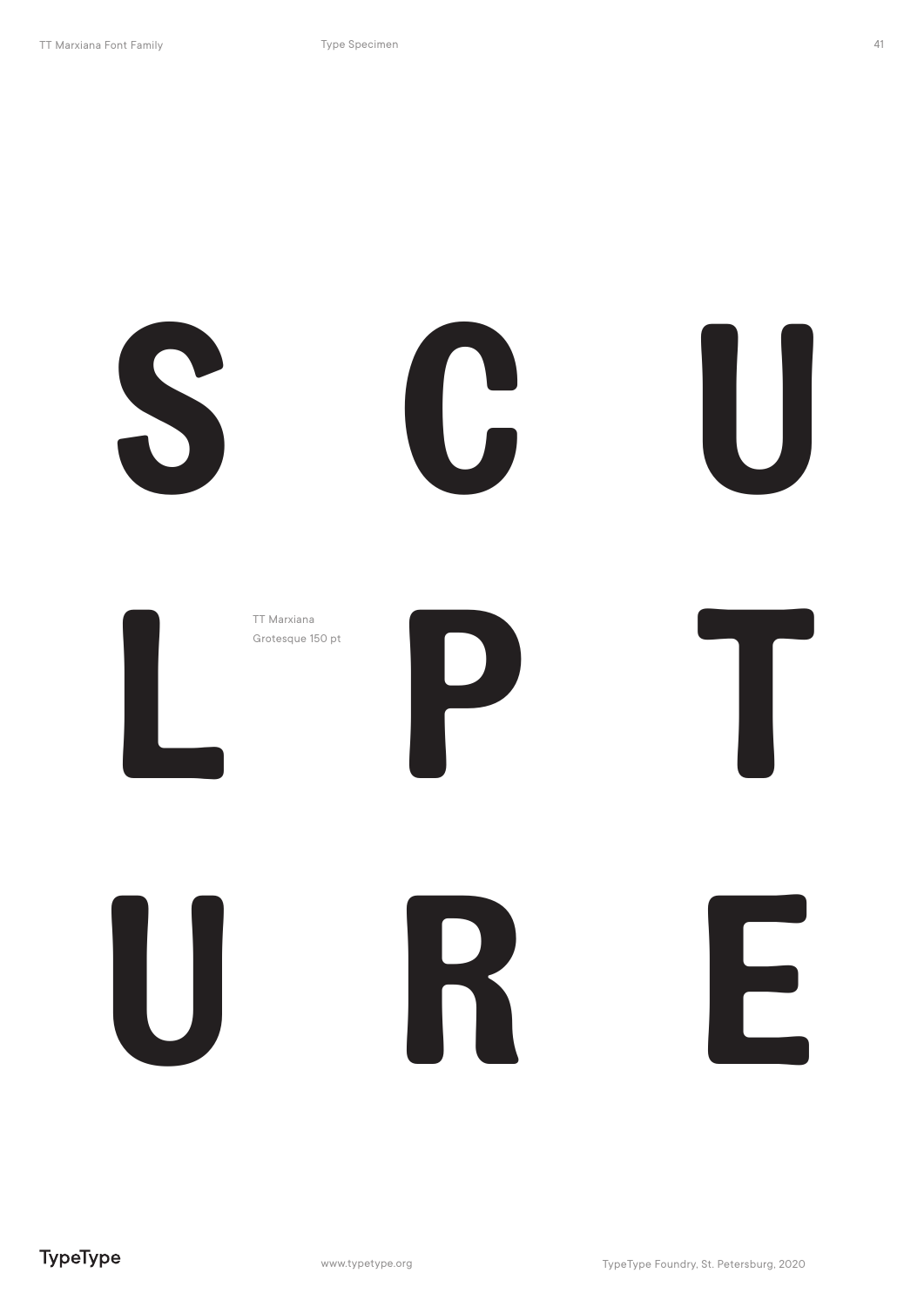OpenType features

Tabular Figures Numerators Case Sensitive Scientific Inferiors Proportional Figures Denominators Fractions Tabular Oldstyle Superscripts Ordinals 0123456789 0123456789 0123456789 H0123456789 ({[H]}) H0123456789 H0123456789 H0123456789 1/2 1/4 1/3 2ao 0123456789 0123456789 0123456789 H0123456789 ({[H]}) H0123456789 H0123456789 H0123456789  $\begin{bmatrix} 1 \\ 2 \end{bmatrix} \begin{bmatrix} 1 \\ 4 \end{bmatrix} \begin{bmatrix} 3 \\ 4 \end{bmatrix}$ Standard Ligatures **ff ffl ffl ffj ffl fj fi** fingler fra **ff ffl ffj ffl fj fi**  $2a$ Proportional Oldstyle **0123456789** 0123456789  $\Box$ Contextual Alternates  $\Box$ 

Deactivated **Activated** Activated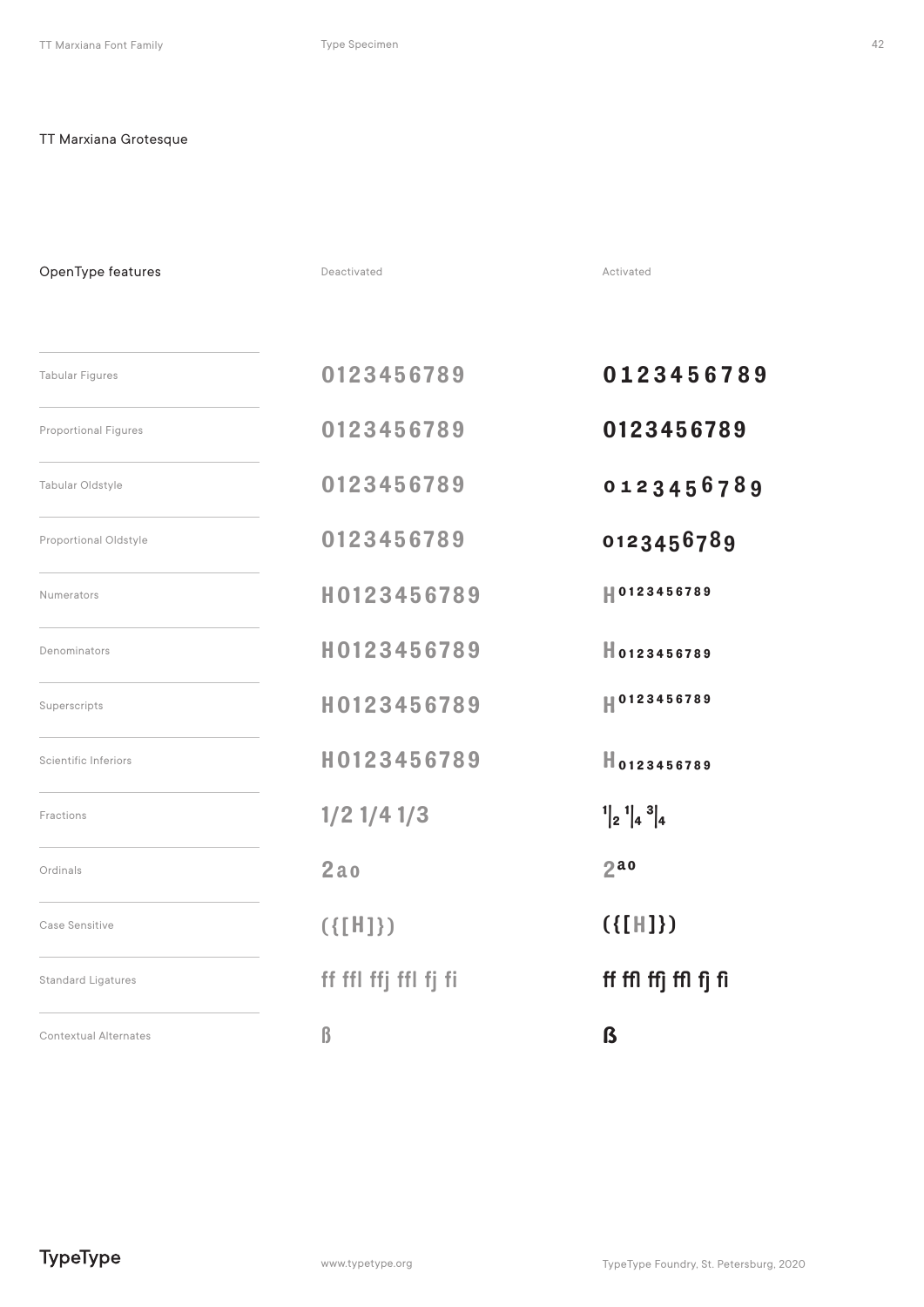OpenType features Deactivated Activated **ABCD ABCD** Stylistic Set 01 (Stylistic Alternates) нъкій некий Stylistic Set 02  $\boldsymbol{\mathsf{I}}\boldsymbol{\mathsf{J}}$ ij Í $\boldsymbol{\mathsf{J}}$  ij IJ ij ĺJ íj Stylistic Set 03 EL FI **EL**<sub>H</sub> Stylistic Set 04  $\hat{\mathbf{I}}\hat{\mathbf{J}}$ íj́ LL H Ú íj EL FI Localization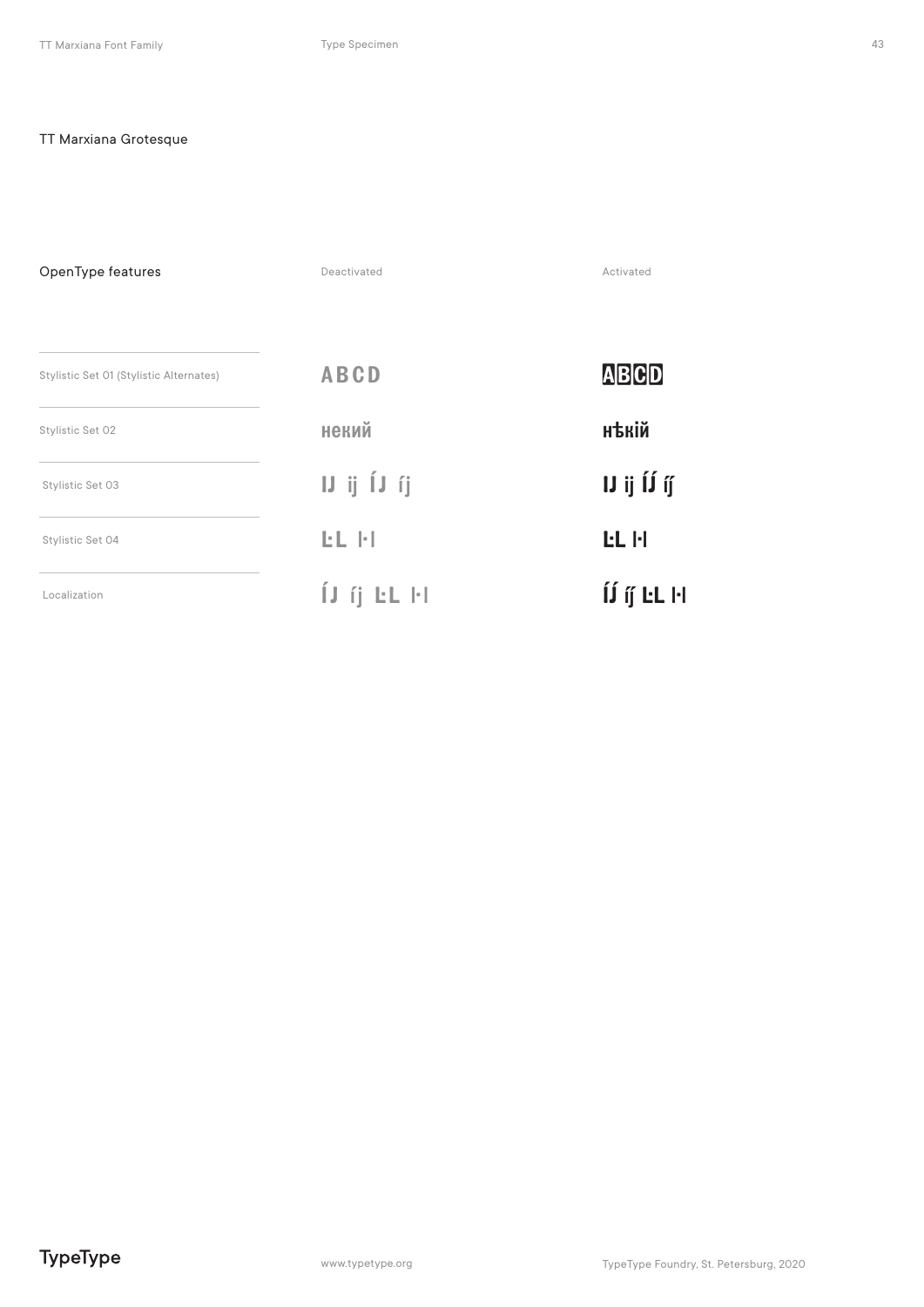#### Stylistic set 01 (Stylistic alternates)

TT Marxiana Grotesque has a set of stylistic alternates, which allows you to type inverse headers, i.e. print white on black.

Default characters

### Немое кино – великий шедевр!

Stylistic set 01

## немое кино – великий шедевр!

44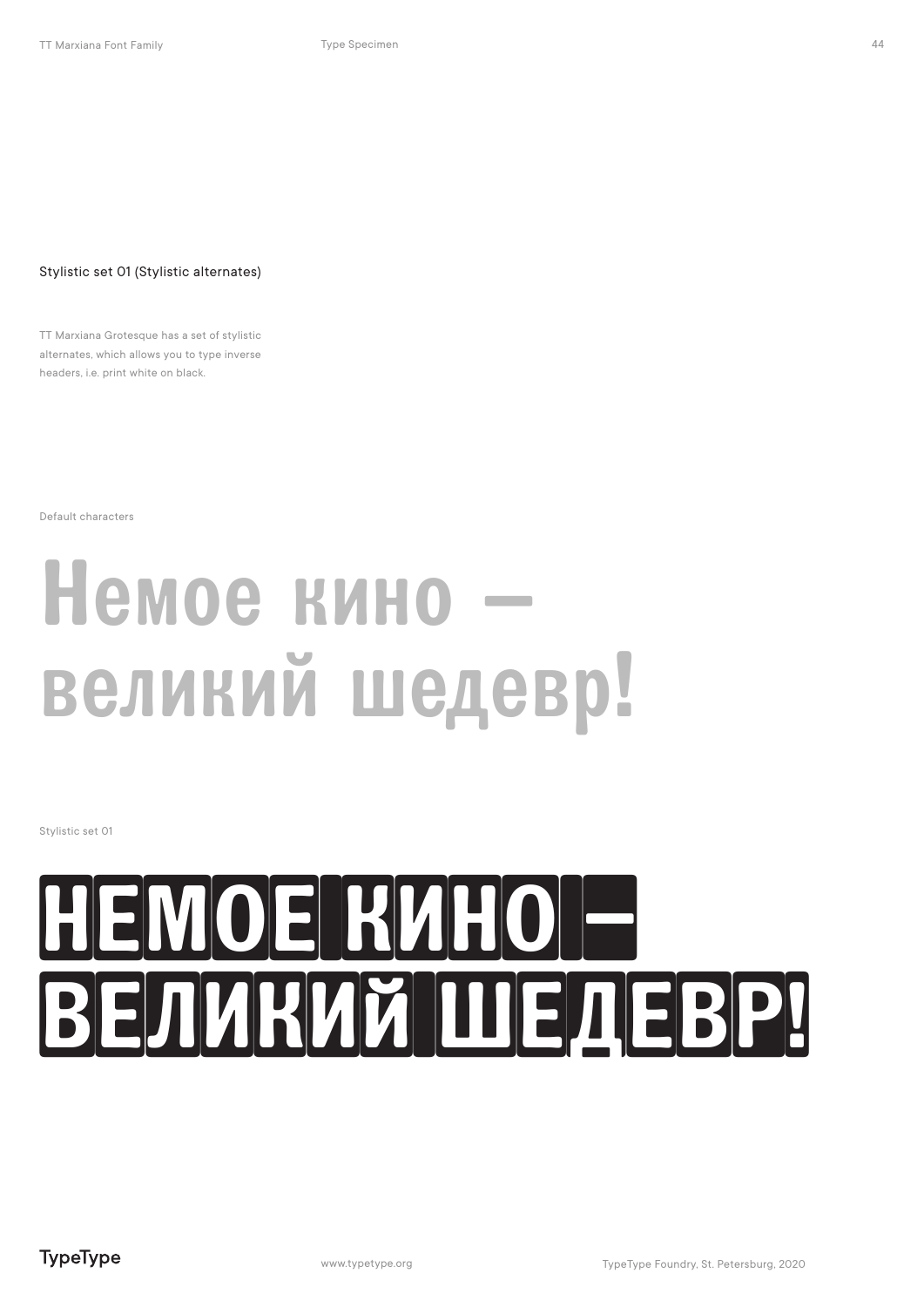### TT Marxiana Elzevir

TT Marxiana Elzevir is a title or header font and is a compilation of monastic Elzevir that were actively used in the Niva magazine for all its prints. Unlike the antiqua, TT Marxiana Elzevir has sharper forms, and the influence of deformations from typographic printing is not as noticeable in the forms of its signs. This is primarily due to the specifics of its drawing and the fact that it was usually used as a heading font and was printed in large sizes. The height of the lowercase and uppercase characters of Elsevier is the same as the heights of the antiqua, but the font is more contrasting and lighter, it has a lot of white and a lot of sharp corners.

TT Marxiana Elzevir consists of 780 glyphs and it has OT features, such as: aalt, ccmp, locl, frac, tnum, onum, lnum, pnum, calt, liga, ss01, ss02, ss03, ss04, ss05, ss06, salt, c2sc, smcp, case.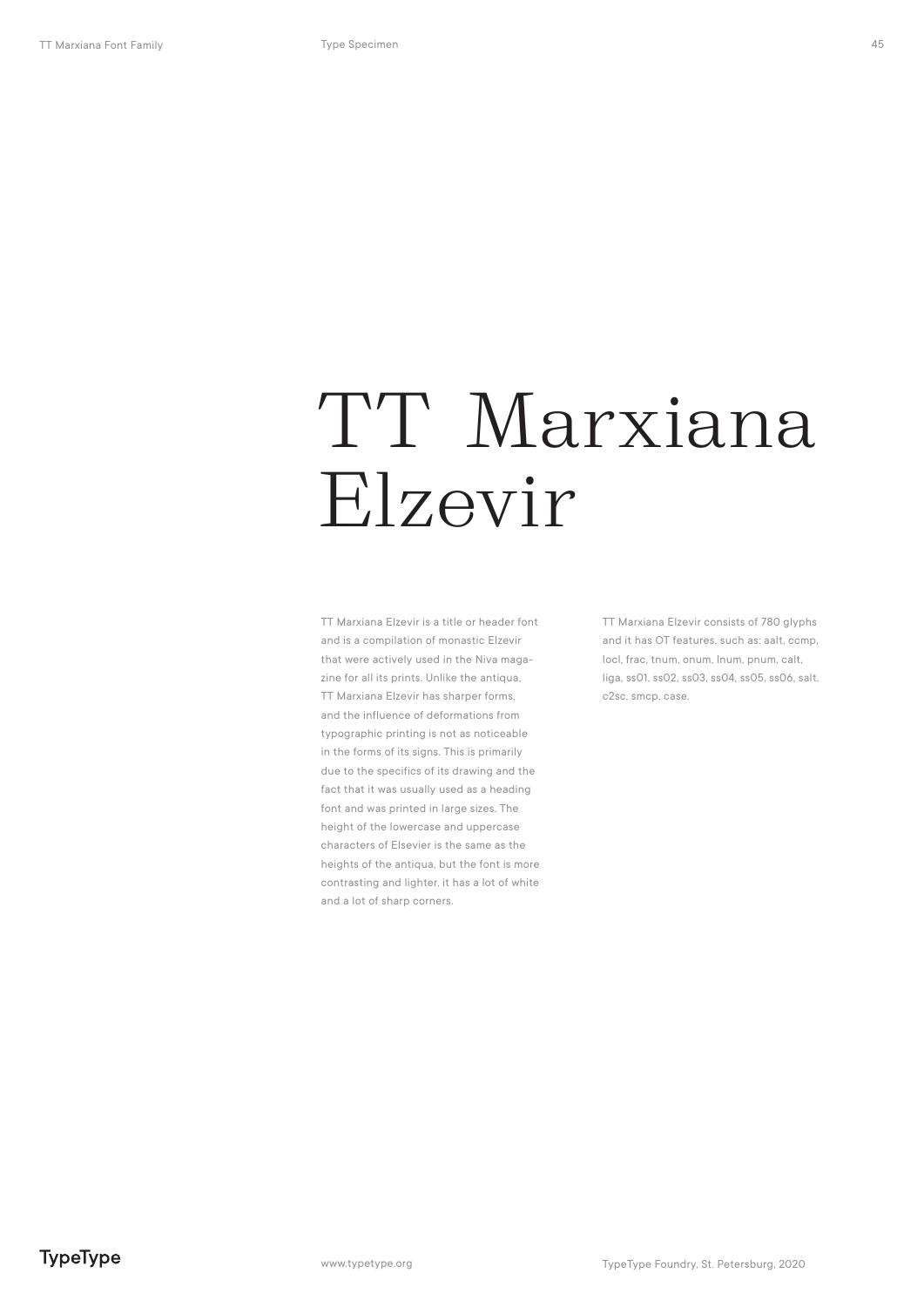Type Specimen

### **TT Marxiana Elzevir**

Glyphs

Basic Character Set

#### Latin Uppercase

Latin Lowercase

Figures

**Cyrillic Uppercase** 

Cyrillic Lowercase

Punctuation & Symbols

**Extended Latin Uppercase** 

**Extended Latin Lowercase** 

Mathematical Symbols

Currency

Diacritics

ABCDEFGHIJKLMNOPQRSTUVWXYZ

abcdefghijklmnopqrstuvwxyz

### 0123456789

### **АБВГДЕЁЖЗИЙКЛМНОПРСТУФХЦЧ** ШЩЪЫЬЭЮЯЃҐЌЄЅІЇЈЉЊЋЂЎЏѢѲѴ

абвгдеёжзийклмнопрстуфхцч шщъыьэюяґґќезії јљњћђўџѣоv

 $!$   $[$   $?$   $\zeta$   $\cdots$   $\cdots$   $\cdots$   $\cdots$   $\cdots$   $\cdots$   $\cdots$   $\cdots$   $\cdots$   $\cdots$   $\cdots$   $\cdots$   $\cdots$   $\cdots$   $\cdots$   $\cdots$   $\cdots$   $\cdots$   $\cdots$   $\cdots$   $\cdots$   $\cdots$   $\cdots$   $\cdots$   $\cdots$   $\cdots$   $\cdots$   $\cdots$   $\cdots$   $\cdots$   $\cdots$   $\cdots$   $\cdots$   $\cdots$  $\{\}\cdot\frac{1}{2}$  \* #  $\S \circ \mathbb{R}$  \  $N_2$  TM  $\circledcirc \circ \dagger$  \* \*

*AAAAAAAECCDEEEEEIÍÎILLŃÑ* **SÒÓÔÖŐÕØOEÞŚŠÙÚÛÜŰÝŸŹŽŻ** 

àáâäąåãæćçðèéêëeìíîï11knñß dóôöőõøoe pśšùúûüűýÿźžż

 $-+ = \times \div \%$ 

### $x \in \text{S} \times \text{P} \text{S} \text{C}$

 $M''$  $\epsilon$ .5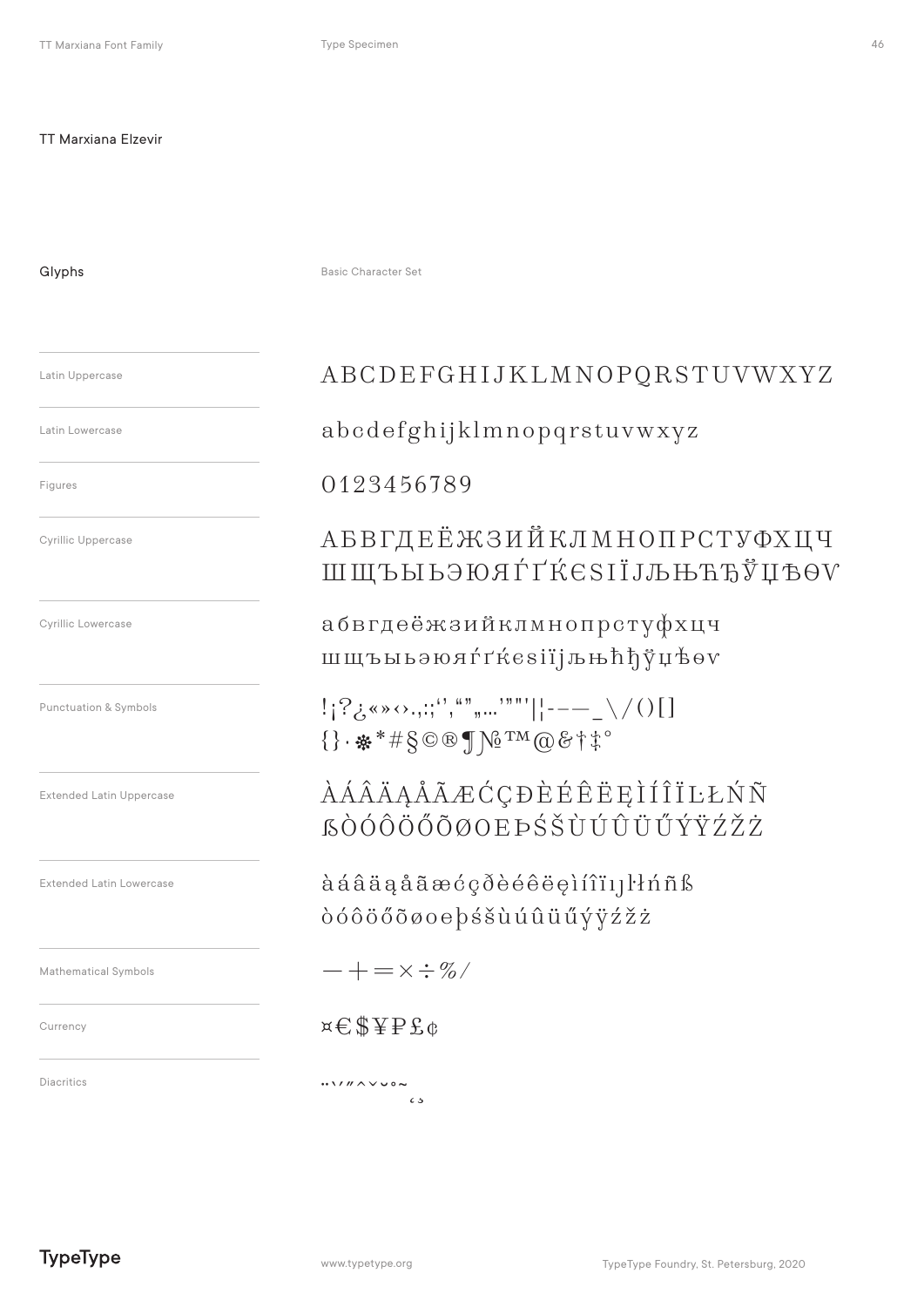### TT Marxiana Elzevir

Glyphs

OpenType Features

| <b>Standard Ligatures</b>    | ff fi fl fj ffi ffl ffj                                                                                                                          |  |
|------------------------------|--------------------------------------------------------------------------------------------------------------------------------------------------|--|
| Fractions                    | $\frac{1}{2}$ $\frac{1}{4}$ $\frac{3}{4}$                                                                                                        |  |
| <b>Proportional Figures</b>  | 0123456789                                                                                                                                       |  |
| <b>Tabular Figures</b>       | 0123456789                                                                                                                                       |  |
| Proportional Oldstyle        | 0123456789                                                                                                                                       |  |
| Tabular Oldstyle             | 0123456789                                                                                                                                       |  |
| Case Sensitive               | 日[](){}j¿«»↔----- ※ @                                                                                                                            |  |
| <b>Contextual Alternates</b> | $\text{18} \cdot \text{}$ * * - $\text{}$ $\text{10}$ $\frac{4}{2}$ $\frac{4}{4}$ $\frac{3}{4}$                                                  |  |
| Small Capitals               | ABCDEFHIJKLMNOPQRSTUVWXYZ<br>ÀÁÂÄÅÃĄĆÇÈÉÊËĘÌÍÎÏĿŁŃÑÒÓÔÖ<br>ÕŐŚŠÙÚÛÜŰŰÝŸŹŻŽÆĐIJÍJØSSOEÞ<br>АБВГДЕЁЖЗИЙКЛМНОПРСТУФХЦЧ<br>ШЩЪЫЬЭЮЯЂЋЉЊЏҐЄЈЅӀЃЌЎЇѢѲѴ |  |

 $A\overset{\star}{A}\overset{\star}{A}\overset{\star}{A}\overset{\star}{A}\overset{\star}{A}\overset{\star}{A}\overset{\star}{A}\overset{\star}{A}\overset{\star}{A}\overset{\star}{A}\overset{\star}{A}$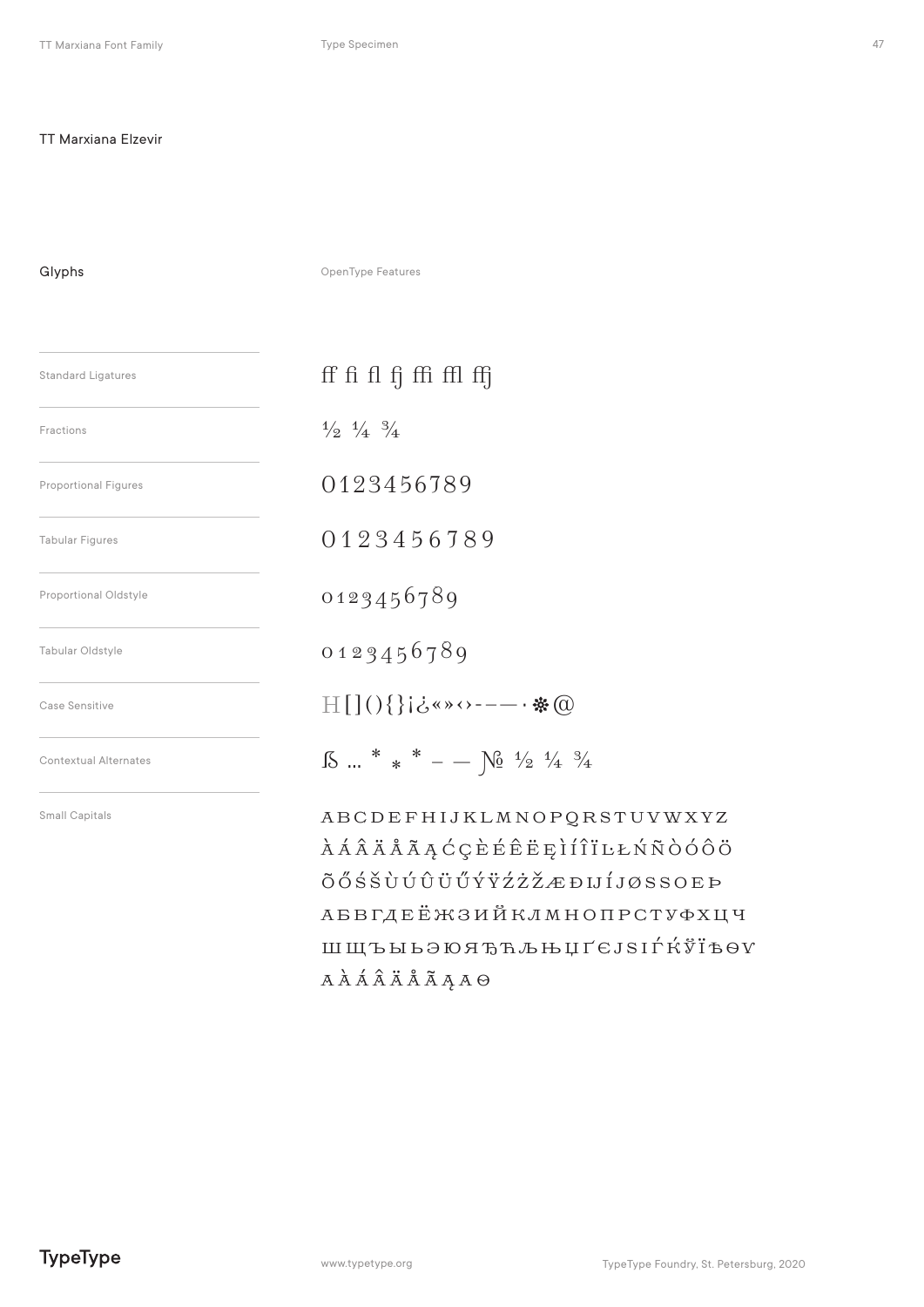Stylistic Set 01 (Stylistic Alternates)

Glyphs

OpenType Features

Stylistic Set 02 Stylistic Set 03 Stylistic Set 04 Stylistic Set 05 Stylistic Set 06 Localization

ABCDEFGHTJKLMMNOP RTUVWXYZAFFLAFË ЖЗ ИЙКЛММНОПСТУФХЦЧ ШЫЪЮЯА̀ААА̀А́А́А́ССЀЕ́Е̂ Ë ĘÌÍĨĨ ĿŁŃÑÒÓÔ<del>Ď</del>ŎŐŚŠ  $\dot{\mathfrak{P}} \dot{\mathfrak{P}} \dot{\mathfrak{P}} \ddot{\mathfrak{P}} \ddot{\mathfrak{P}} \dot{\mathfrak{P}} \dot{\mathfrak{P}} \dot{\mathfrak{P}} \dot{\mathfrak{P}} \dot{\mathfrak{P}} \dot{\mathfrak{P}} \mathfrak{P} \mathfrak{P} \mathfrak{P}$  $\mathbf{1} \mathbf{1} \mathbf{1} \mathbf{1} \mathbf{1} \mathbf{1} \mathbf{1} \mathbf{1} \mathbf{1} \mathbf{1} \mathbf{1} \mathbf{1} \mathbf{1} \mathbf{1} \mathbf{1} \mathbf{1} \mathbf{1} \mathbf{1} \mathbf{1} \mathbf{1} \mathbf{1} \mathbf{1} \mathbf{1} \mathbf{1} \mathbf{1} \mathbf{1} \mathbf{1} \mathbf{1} \mathbf{1} \mathbf{1} \mathbf{1} \mathbf{1} \mathbf{1} \mathbf{1} \mathbf{1} \mathbf{1} \mathbf{$ 

БЪ ВЪ ГЪ ДЪ ЖЪ ЗЪ КЪ ЛЪ МЪ НЪ ПЪРЪСЪТЪФЬХЪЦЪЧЪШЪЩЪ Бъ Въ Гъ Дъ Жъ Зъ Къ Лъ Мъ Нъ Пъ Ръ Съ Тъ Фъ Хъ Цъ Чъ Шъ Щъ бъ въ гъ дъ жъ зъ къ лъ мъ нъ пъ ръ съ тъ фъ хъцъчъшъщъ БІӨ віовіо

IJ ij  $\overline{1}$ j ij  $I: I \cup H$ 

M s ś š M M s

**АААААААААӨөөа** 

IJ ij ÍJ íj LL H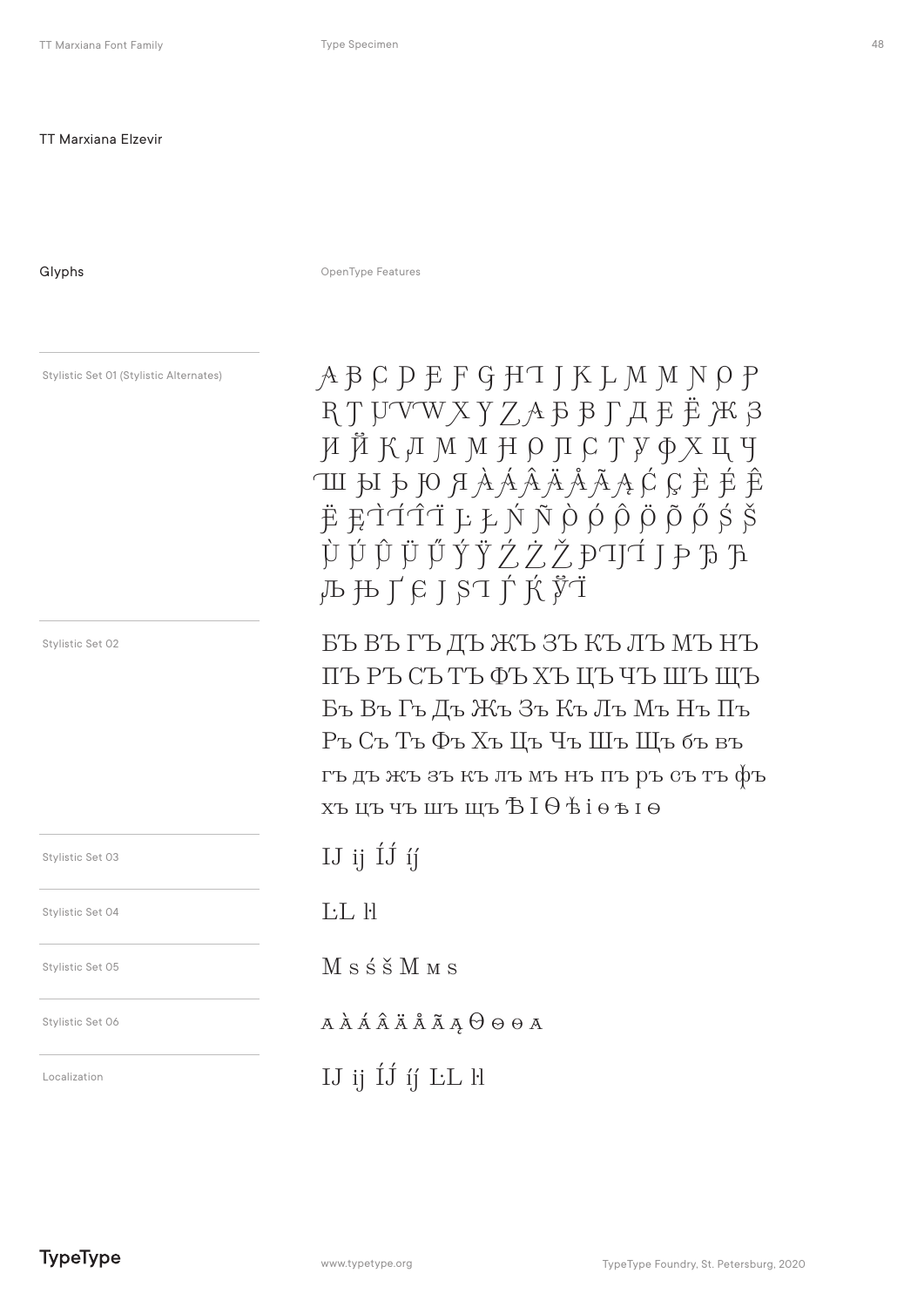Basic characters

## ABCDEFGHIJ KLMNOPQR STUVWXYZ abcdefghijklmn opqrstuvwxyz 0123456789

TT Marxiana Elzevir 70 pt

**TypeType**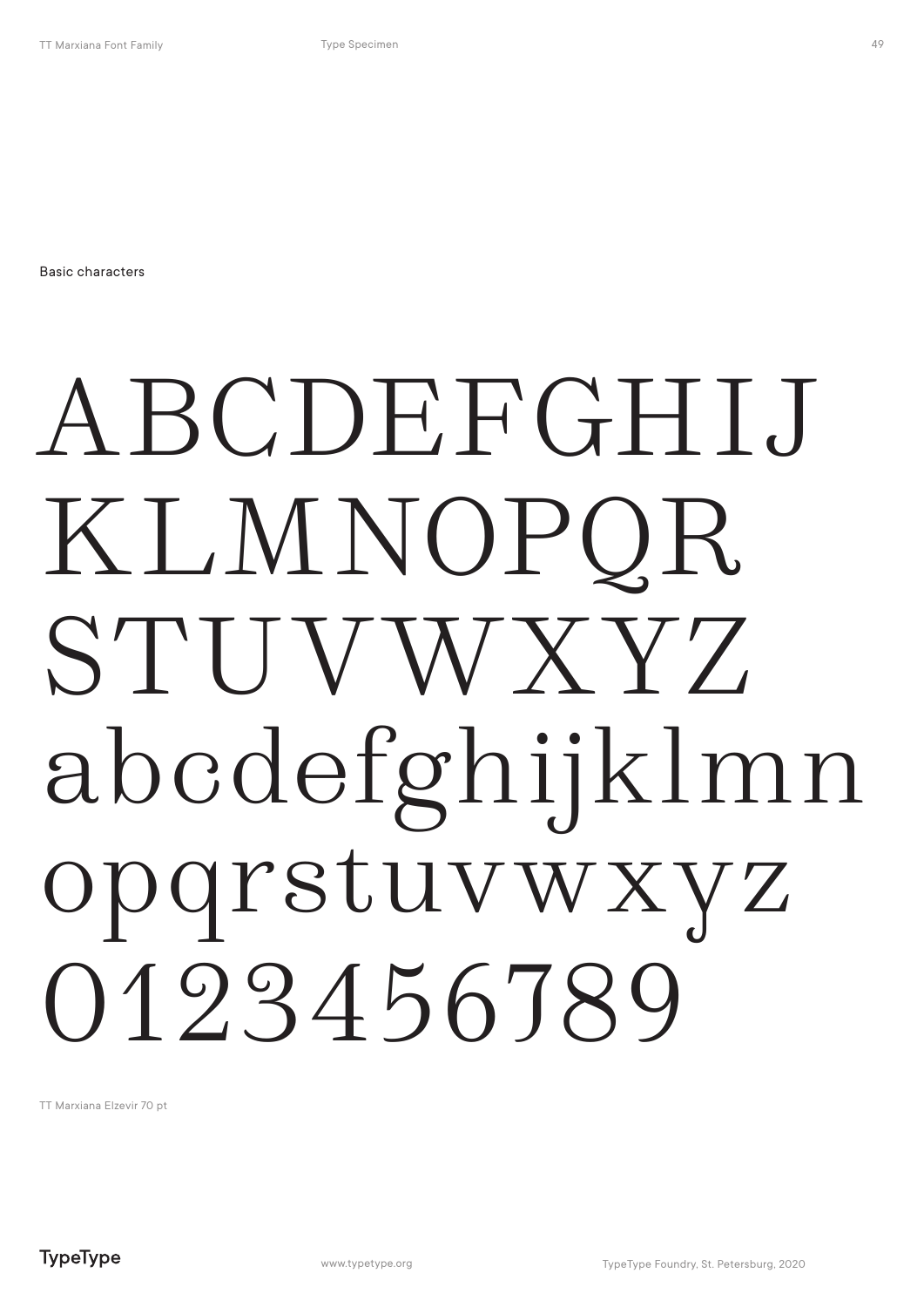TT Marxiana Elzevir 42 pt

TT Marxiana Elzevir 32 pt

Romanticism was an artistic, literary, musical and intellectual movement that originated in Europe.

In most areas Romanticism (also known as the Romantic era) was at its peak in the approximate period from 1800 to 1890.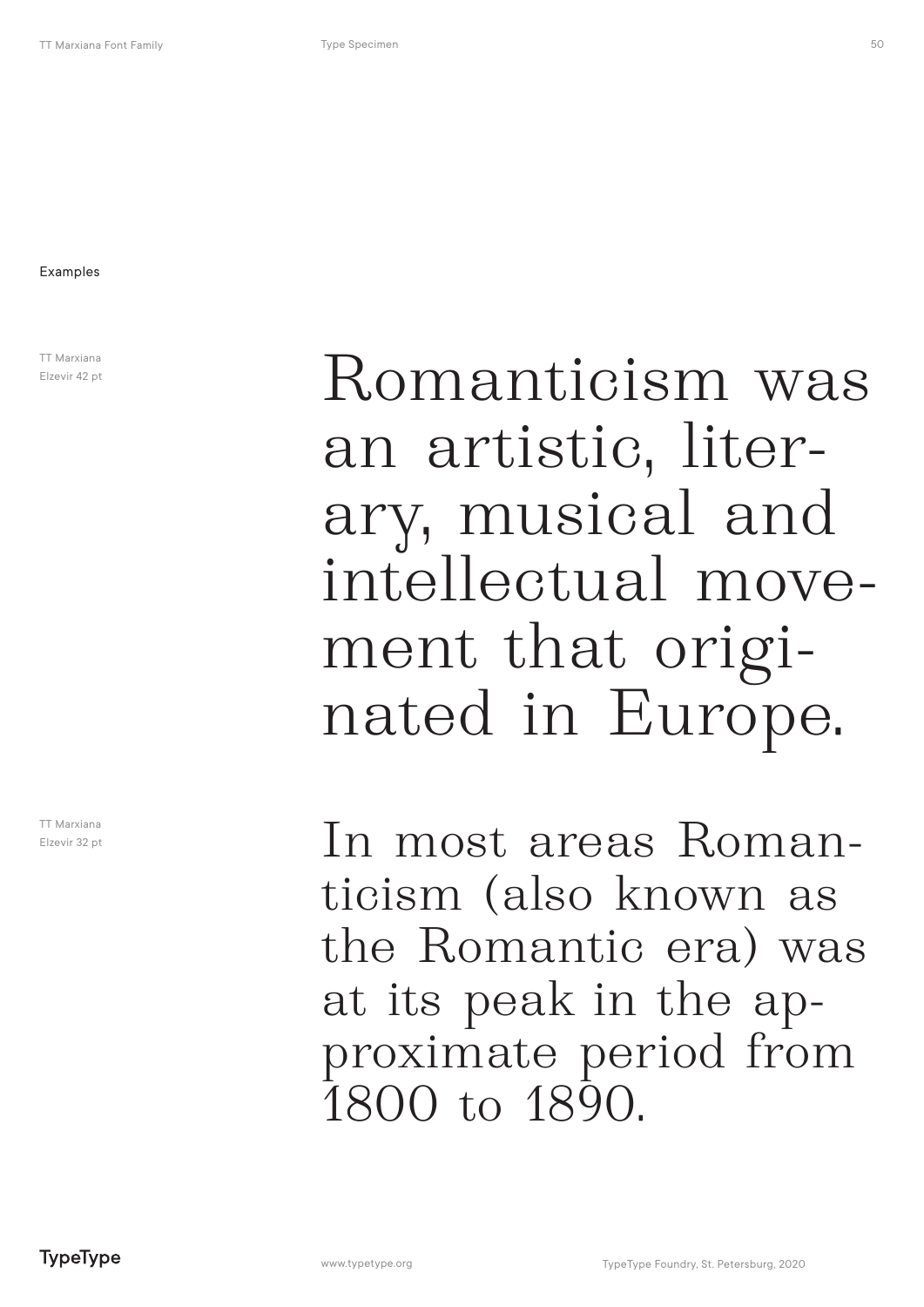#### Examples

TT Marxiana Elzevir 24 pt

TT Marxiana Elzevir 18 pt

TT Marxiana Elzevir 12 pt

TT Marxiana Elzevir 8 pt

Romanticism was characterized by its emphasis on emotion and individualism as well as glorification of all the past and nature, and the medieval.

It was embodied most strongly in the visual arts, music, and literature, but had a major impact on historiography, education, chess, social sciences, politics, and the natural sciences.

The movement emphasized intense emotion as an authentic source of aesthetic experience, placing new emphasis on such emotions as apprehension, horror and terror, and awe especially that experienced in confronting the new aesthetic categories of the sublimity and beauty of nature.

Romanticism elevated folk art and ancient custom to something noble, but also spontaneity as a desirable characteristic (as in the musical impromptu). In contrast to the Rationalism and Classicism of the Enlightenment, Romanticism (or the Romantic era) revived medievalism and elements of art and narrative perceived as authentically medieval in an attempt to escape population growth, early urban sprawl, and industrialism.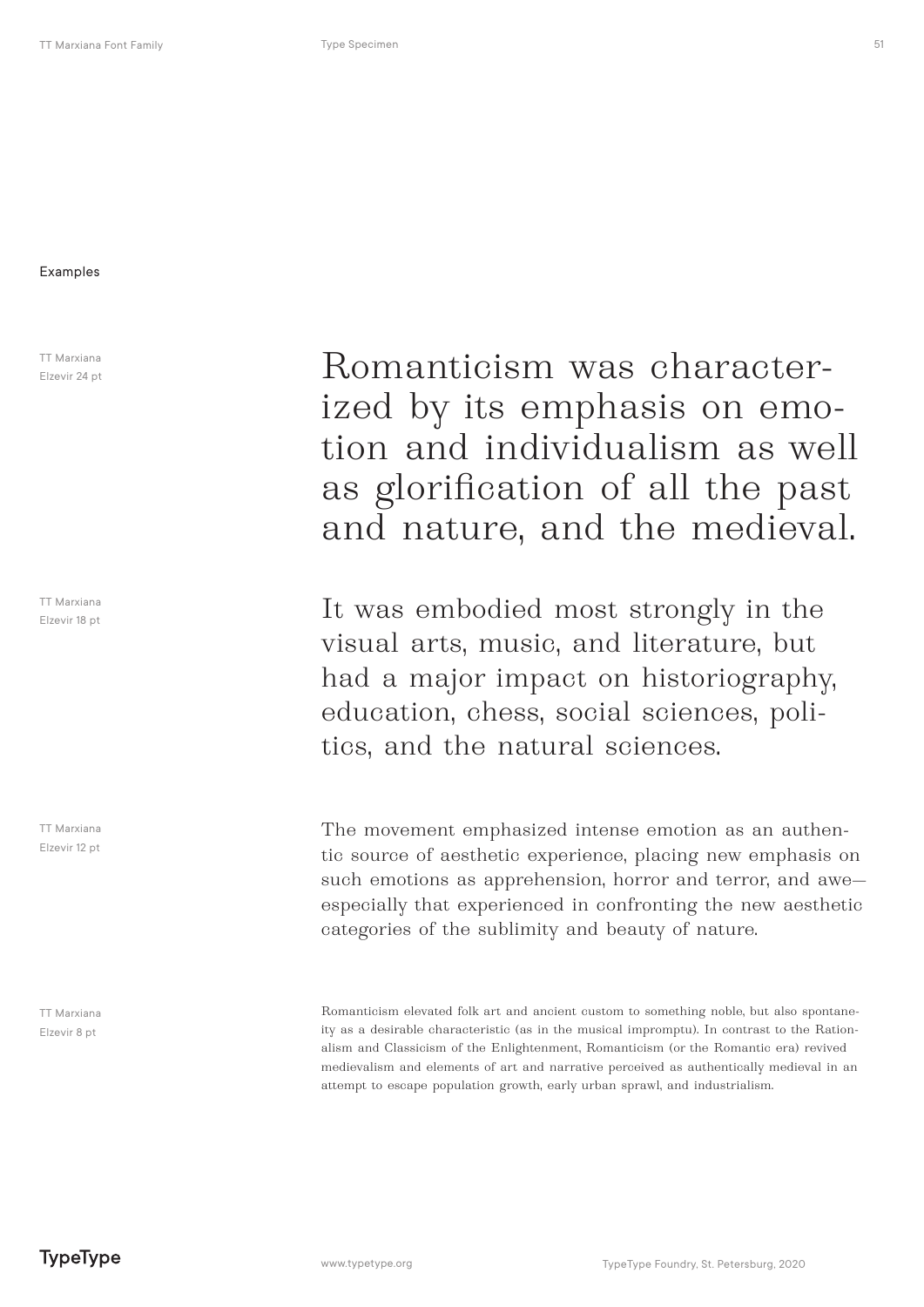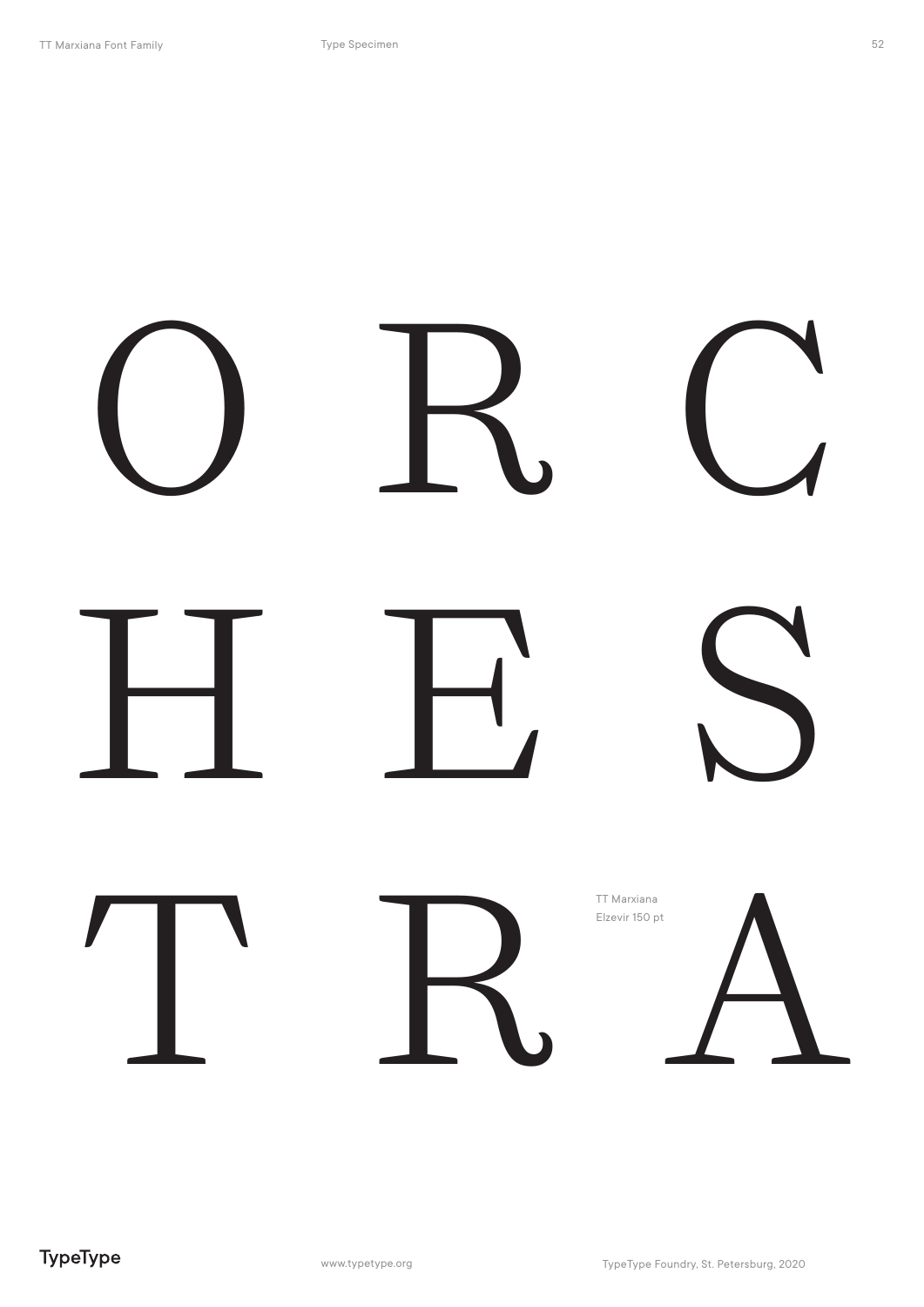### TT Marxiana Elzevir

| OpenType features            | Deactivated          | Activated                                 |
|------------------------------|----------------------|-------------------------------------------|
| <b>Tabular Figures</b>       | 0123456789           | 0123456789                                |
| <b>Proportional Figures</b>  | 0123456789           | 0123456789                                |
| Tabular Oldstyle             | 0123456789           | 0123456789                                |
| Proportional Oldstyle        | 0123456789           | 0123456789                                |
| Fractions                    | $1/2$ $1/4$ $1/3$    | $\frac{1}{2}$ $\frac{1}{4}$ $\frac{3}{4}$ |
| Case Sensitive               | $({\{[H]\}})$        | $({[[H]]})$                               |
| <b>Standard Ligatures</b>    | ff ffl ffj ffl fj fi | ff ffl ffj ffl fj fi                      |
| <b>Contextual Alternates</b> | ß                    | $\int \delta$                             |
| Small Capitals               | abcd                 | ABCD                                      |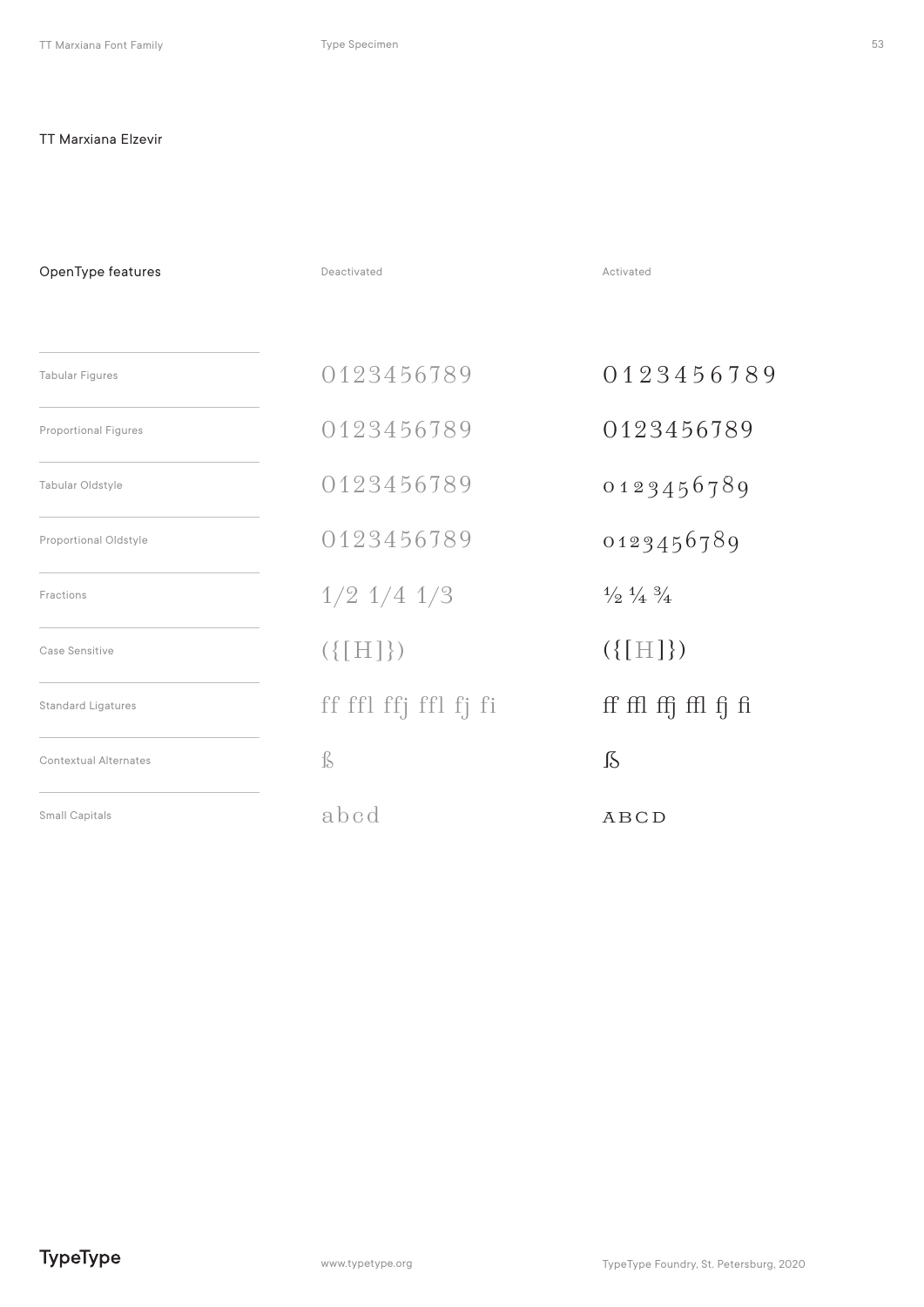### TT Marxiana Elzevir

| OpenType features                       | Deactivated   | Activated                    |
|-----------------------------------------|---------------|------------------------------|
| Stylistic Set 01 (Stylistic Alternates) | AIMR          |                              |
|                                         |               | ATMR                         |
| Stylistic Set 02                        | некий         | нѣкій                        |
| Stylistic Set 03                        | IJ ij 1J ij   | IJ ij $\overline{1}$ j ij    |
| Stylistic Set 04                        | LL H          | <b>LL</b> H                  |
| Stylistic Set 05                        | Msśšm         | $M s \pm \text{S} M$         |
| Stylistic Set 06                        | <b>AAAÃOO</b> | $A \wedge A \wedge A \Theta$ |
| Localization                            | IJ ij LL H    | ÍJ íj LL ll                  |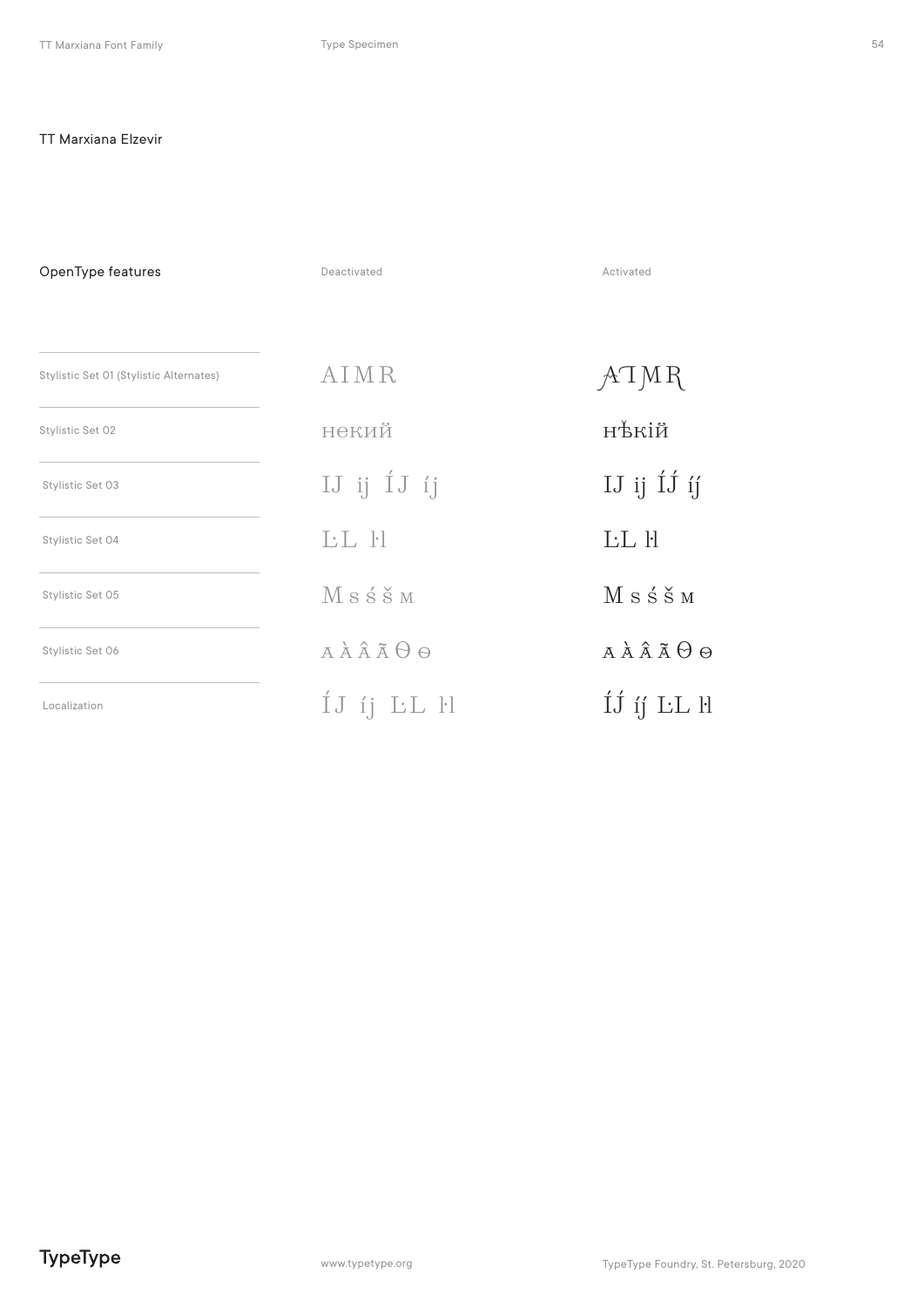### Stylistic set 01 (Stylistic alternates)

An exclusive feature of the TT Marxiana Elzevir is an alternative set of uppercase characters with swash.

## 'MOONLIGHT SONA ETHOVEN

TT Marxiana Elzevir 60 pt